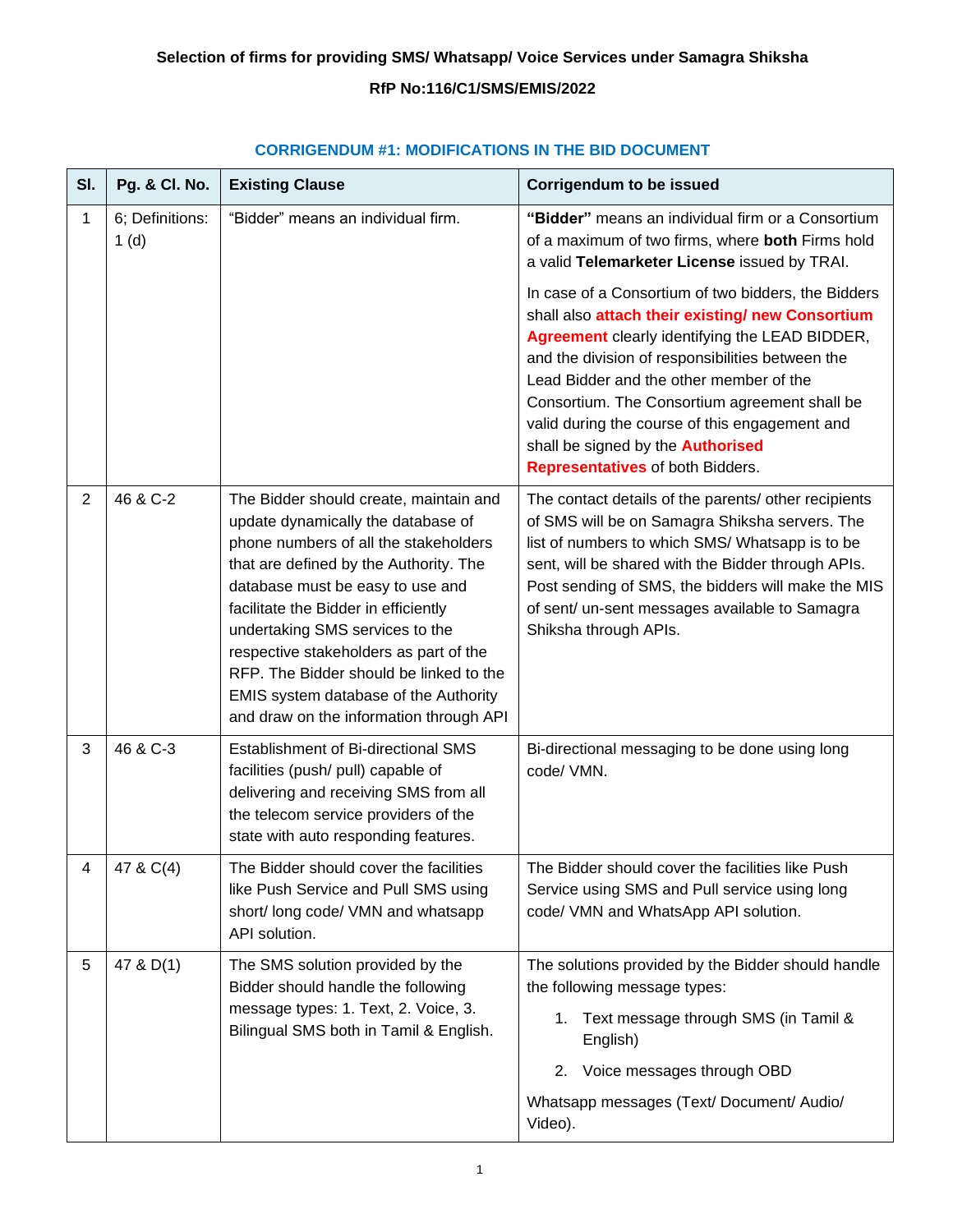| SI.            | Pg. & Cl. No. | <b>Existing Clause</b>                                                                                                                                                                                                             | <b>Corrigendum to be issued</b>                                                                                                                                                                   |
|----------------|---------------|------------------------------------------------------------------------------------------------------------------------------------------------------------------------------------------------------------------------------------|---------------------------------------------------------------------------------------------------------------------------------------------------------------------------------------------------|
| 6              | 47 & D-3(A)   | Bidder should provide API compatible<br>with Java, Angular JSP, PHP and<br>HTML5 platforms. Provide details of<br>other compatible platforms also. Bidders<br>should share the API integration source<br>code.                     | Bidder should provide APIs compatible with<br>3.<br>Java, Angular JSP, PHP and HTML5<br>platforms. Bidders should share the API<br>integration Document for ease of<br>integration.               |
| $\overline{7}$ | 48 & 5(c)     | Bidder should provide details on type of<br>messages (Text, MMS, Voice, etc.) that<br>can be sent using Long Codes.                                                                                                                | Bidder should provide details on type of messages<br>(SMS, Voice, etc.) that can be sent using Long<br>codes.                                                                                     |
| 8              | 48 & 5(e)     | The Bidder's system/ solution should<br>support virtual mobile number (for<br>incoming SMS) of all Major Service<br>Providers-like Airtel, Vi, TATA, Reliance<br>JIO or BSNL/MNTL etc.                                             | The Bidder's system/ solution should support virtual<br>mobile number (for IVRS) that can link with all<br>major service providers - like Airtel, Vi, TATA,<br>Reliance JIO or BSNL/ MNTL.        |
| 9              | 48 & 6(b)     | There should be facility to Create, Store<br>and Retrieve predefined message<br>templates using both API and Client<br>interface.                                                                                                  | There should be a facility to create templates for<br>TRAI Approval. Also, easy way to be provided to<br>identify the approved templates while sending<br>messages through Client Interface/ API. |
| 10             | 48 & 6(c)     | Instant composing and sending of<br>messages must be available.                                                                                                                                                                    | • For SMS, DLT registered templates will be used.<br>For Voice, instant composing and sending of Voice<br>messages must be available.                                                             |
| 11             | 51 & 11(e)    | The Bidder should provide the archives<br>of all the messages sent to their<br>gateway with the delivery status in a CD/<br>DVD/ FTP/ SFTP on monthly basis.                                                                       | • The Bidder should provide the archives of all the<br>messages sent to their gateway with the delivery<br>status via APIs.                                                                       |
| 12             | 52 & 15(e)    | The Bidder has to activate all the<br>services after integrating with existing<br>Online Portals as per requirement of the<br>RFP within 2 weeks from the date of<br>signing of the contract.                                      | The Bidder has to activate all the services after<br>integrating with existing Online Portals as per<br>requirement of the RFP within 4 weeks from the<br>date of signing of the contract.        |
| 13             | 52 & 16 (c)   | The confirmation of whitelisting of DLT<br>templates at vendor's end must be<br>received within 24 hrs. of request<br>submission.                                                                                                  | Support for whitelisting of DLT templates<br>submitted for approval shall be provided by the<br>Bidder.                                                                                           |
| 15             | 52 & 17(a)    | Bidder must provide a solution to<br>integrate PULL SMS Service to SS<br>Office Online application for receiving<br>SMS from all the telecom service<br>providers.                                                                 | Bidder must provide an API solution to integrate<br>PULL SMS Service to SS Office Online<br>application for receiving SMS from all the telecom<br>service providers                               |
| 16             | 53 & 18(f)    | Bidder shall provide unlimited free<br>Session Messages or Response to<br>customer initiated Queries, Requests,<br>or Complaints through WhatsAPP<br>Business Account, if such responses<br>are within 24 hours of receipt of such | Payments for Whatsapp messages (User initiated<br>or Samagra Shiksha initiated) shall be on actuals<br>as per the pricing policy of Whatsapp.                                                     |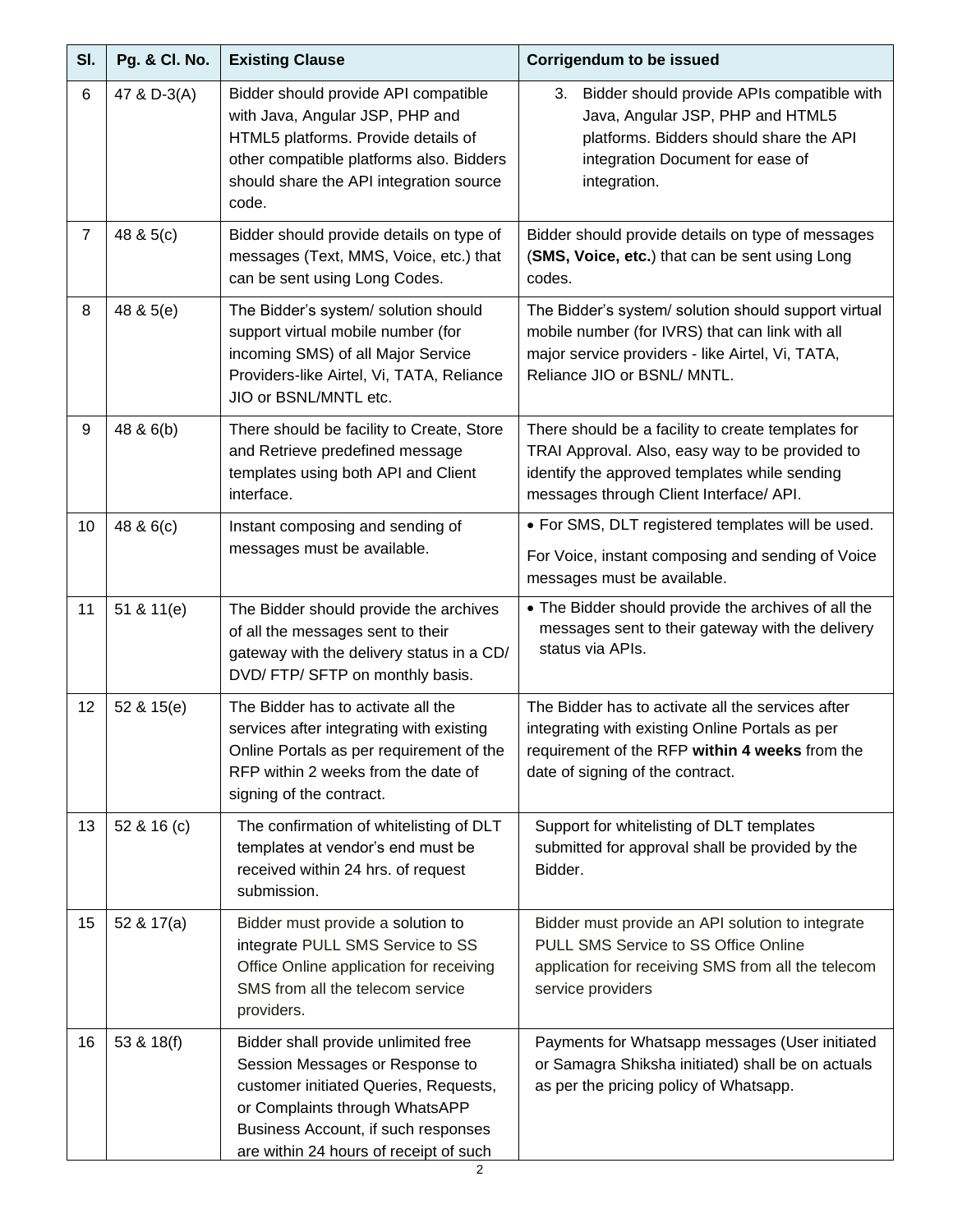| SI. | Pg. & Cl. No.                                           | <b>Existing Clause</b>                                                                                 | <b>Corrigendum to be issued</b>                                                                                                                   |  |  |  |
|-----|---------------------------------------------------------|--------------------------------------------------------------------------------------------------------|---------------------------------------------------------------------------------------------------------------------------------------------------|--|--|--|
|     |                                                         | SS Office from customers.                                                                              |                                                                                                                                                   |  |  |  |
| 17  | 54 - 55 & $E -$<br>E1 (Table in<br>Clause vi)           | SMS is not delivered due to any<br>technical fault/ failure on the part of<br>the Bidder - No payment  | In computing the adherence to the SLAs, the<br>following delivery failure cases shall be excluded:<br>Mobile switched off/ air-plane mode/ out of |  |  |  |
|     |                                                         | Priority 1 delivered to mobile<br>$\overline{\phantom{0}}$<br>handset after 15 seconds - No<br>payment | range/ inbox full/ international roaming/<br>number blacklisted.<br>Customer does not pick up the call.                                           |  |  |  |
|     |                                                         | Priority 2 SMS delivered to mobile<br>$\overline{\phantom{0}}$                                         | The following revised SLAs shall apply:                                                                                                           |  |  |  |
|     | handset after 15 minutes - No<br>payment                |                                                                                                        | SMS is not delivered due to any technical fault/<br>failure on the part of the Bidder - No payment                                                |  |  |  |
|     |                                                         | Priority 1 Voice delivered to mobile<br>$\overline{\phantom{0}}$<br>handset after 15 seconds - No      | Priority 1 delivered to mobile handset after 30<br>$\blacksquare$<br>seconds - No payment                                                         |  |  |  |
|     |                                                         | payment<br>Priority 2 Voice delivered to mobile<br>$\overline{\phantom{0}}$                            | Priority 2 SMS delivered to mobile handset<br>after 30 minutes - No payment                                                                       |  |  |  |
|     |                                                         | handset after 20 minutes - No<br>payment                                                               | Priority 1 Voice delivered to mobile handset<br>after 30 seconds - No payment                                                                     |  |  |  |
|     |                                                         | Priority 3 Whatsapp Message<br>$\overline{\phantom{0}}$<br>delivered to mobile handset after           | Priority 2 Voice delivered to mobile handset<br>after 30 minutes - No payment                                                                     |  |  |  |
|     |                                                         | 30 Seconds - No payment<br>SMS' failed/ undelivered/ delivery                                          | Priority 3 Whatsapp Message delivered to<br>$\blacksquare$<br>mobile handset after 30 Seconds - No<br>payment                                     |  |  |  |
|     | report not received/duplicate<br>Messages - No payment. |                                                                                                        | SMS' failed/ undelivered/ delivery report not<br>received/duplicate Messages - No payment.                                                        |  |  |  |
| 18  | 55 & (E2.                                               | E2, Clause (i):                                                                                        | All of the Clauses shown in the previous column                                                                                                   |  |  |  |
|     | Penalties) -<br><b>Tables in</b>                        | Priority 1 & 3 Category - Availability:                                                                | shall be replaced with the following:                                                                                                             |  |  |  |
|     | Clauses i, iii                                          | 1. $<$ 99.95 % & up to 99% -                                                                           | Platform Availability/ up-time:                                                                                                                   |  |  |  |
|     | & v                                                     | Penalty - 2% of the monthly bill<br>of the respective month                                            | a) 95% to 98.99%: 1% of monthly bill amount.                                                                                                      |  |  |  |
|     |                                                         | 2. < 99% & up to 98% - Penalty -                                                                       | b) Less than 95%: 2% of monthly bill amount.                                                                                                      |  |  |  |
|     |                                                         | 5% of the monthly bill of the                                                                          | <b>SMS, Voice, Whatsapp SLAs (all priorities):</b>                                                                                                |  |  |  |
|     |                                                         | respective month                                                                                       | SI.<br><b>SLA (%)</b><br><b>Penalty</b>                                                                                                           |  |  |  |
|     |                                                         | 3. For each percentage point drop<br>below 98% - Penalty - (5% +                                       | 2% of the monthly bill.<br>1<br>>88 to <90%                                                                                                       |  |  |  |
|     |                                                         | one percentage point) of the<br>monthly bill for each 1(one)                                           | $\overline{2}$<br>4% of the monthly bill.<br>$>=85\%$ to $<=$<br>88%                                                                              |  |  |  |
|     |                                                         | percentage point drop in<br>availability below 97% subject<br>to the maximum limit of the              | 3<br>For each<br>5% of the monthly bill<br>$+0.05%$ for each<br>percentage point<br>drop below 85%<br>additional 1% point                         |  |  |  |
|     |                                                         | value of monthly invoice.                                                                              | drop.                                                                                                                                             |  |  |  |
|     |                                                         | Priority 2 Category - Availability:                                                                    |                                                                                                                                                   |  |  |  |
|     |                                                         | 1. < 99 % & up to 97% - Penalty -<br>1 % of the monthly bill of the                                    |                                                                                                                                                   |  |  |  |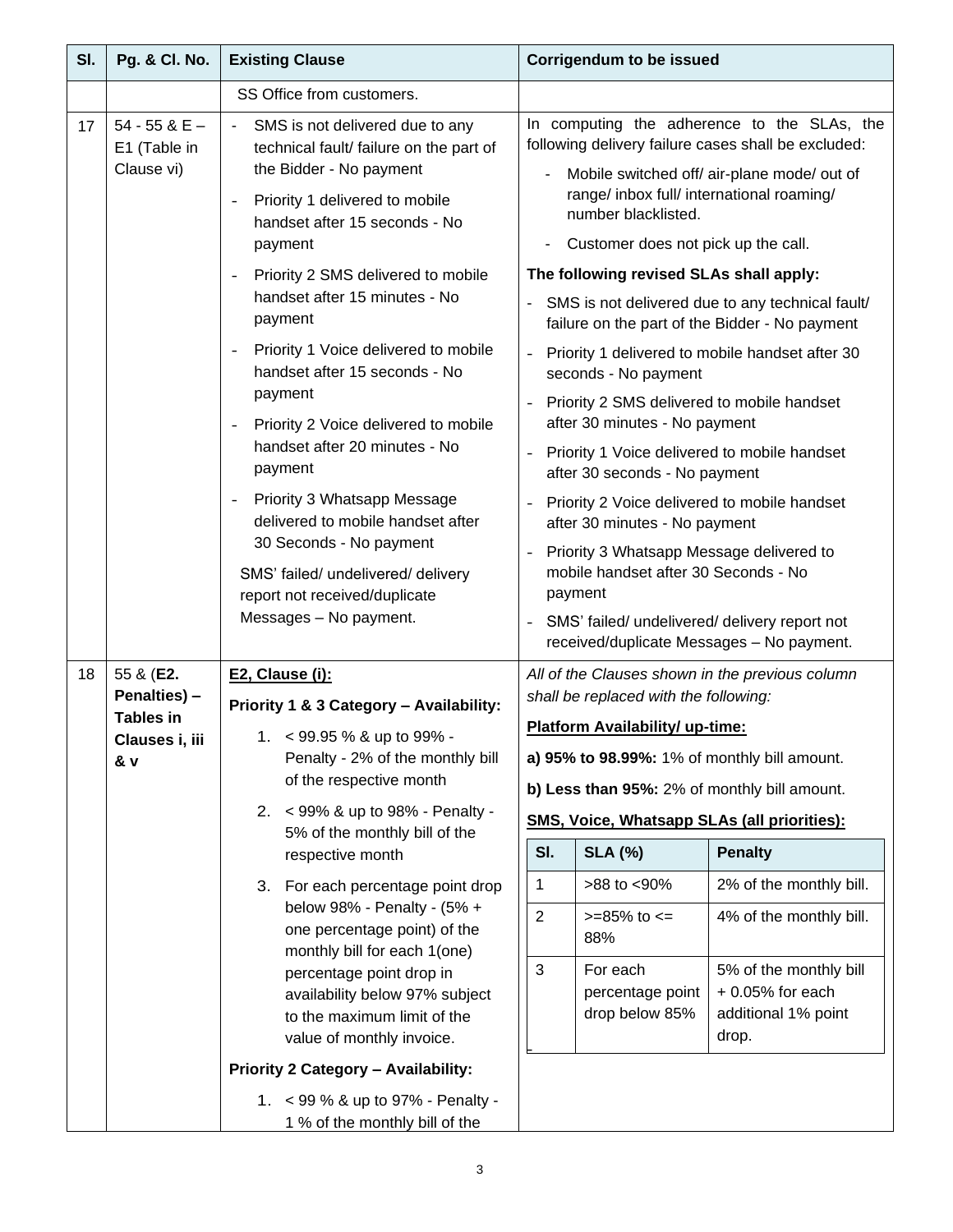| SI. | <b>Pg. &amp; Cl. No.</b> | <b>Existing Clause</b>                                                                                                                                                                                                                                                      | <b>Corrigendum to be issued</b>                                                                                                                                              |  |  |
|-----|--------------------------|-----------------------------------------------------------------------------------------------------------------------------------------------------------------------------------------------------------------------------------------------------------------------------|------------------------------------------------------------------------------------------------------------------------------------------------------------------------------|--|--|
|     |                          | respective month.<br>2. < 97% & up to 95% - Penalty - 2<br>% of the monthly bill of the<br>respective month                                                                                                                                                                 |                                                                                                                                                                              |  |  |
|     |                          | 3. For each percentage point drop<br>below 95% - Penalty - $(2\% +$<br>one percentage point) of the<br>monthly bill for each 1 (one)<br>percentage point drop on<br>availability below 95% subject to<br>maximum limit of a value of a<br>monthly invoice.                  |                                                                                                                                                                              |  |  |
|     |                          | E2, Clause (iii): Success rate of 97%<br>and above is expected from the Bidder<br>in delivery of SMS. Any fall in the<br>success rate in delivery of SMS below<br>the minimum expected level will be<br>penalized as given below <tabulation in<br="">RFP&gt;.</tabulation> |                                                                                                                                                                              |  |  |
|     |                          | <b>E2, Clause (v): Non delivery of the</b><br>message is not acceptable. Any non-<br>delivery of SMS below the minimum<br>expected level will be penalized as<br>given below <tabulation in="" rfp="">.</tabulation>                                                        |                                                                                                                                                                              |  |  |
| 19  | 58 & F1 (3)              | Relevant Experience: Over the last 5<br>years, the firm should have provided<br>bulk SMS services (more than 5 Crore<br>messages per annum) to other<br>organisations.                                                                                                      | <b>Relevant Experience:</b><br>Over the last 5 years, the Bidder should have<br>provided SMS, Whatsapp and Voice services to<br>other organisations.                         |  |  |
|     |                          | Total number of projects:                                                                                                                                                                                                                                                   | SMS projects with minimum 5 Cr SMS per year<br>$(15$ Points):                                                                                                                |  |  |
|     |                          | $a$ < 4 projects – 10 points                                                                                                                                                                                                                                                | $a$ ) < 4 projects - 1 points                                                                                                                                                |  |  |
|     |                          | b) 4-8 projects $-15$ points                                                                                                                                                                                                                                                | b) 4-8 projects $-2$ points                                                                                                                                                  |  |  |
|     |                          | c) $9-12$ projects $-20$ points                                                                                                                                                                                                                                             | c) 9-12 projects $-5$ points                                                                                                                                                 |  |  |
|     |                          | $d$ ) > 12 projects $-$ 30 points                                                                                                                                                                                                                                           | $d$ ) > 12 projects $-$ 10 points                                                                                                                                            |  |  |
|     |                          | If two projects done with Tamil Nadu<br>State Government - Bonus 10 points.<br><b>Maximum Points: 30</b>                                                                                                                                                                    | • If one of the above projects was with TN State<br>Government: 2.5 points.<br>• If one of the above projects was with Education<br>Department in Centre/ State: 2.5 points. |  |  |
|     |                          |                                                                                                                                                                                                                                                                             | Whatsapp projects with minimum 5 Cr SMS per<br>year (7.5 Points):                                                                                                            |  |  |
|     |                          |                                                                                                                                                                                                                                                                             | $a$ ) < 4 projects - 0 points                                                                                                                                                |  |  |
|     |                          |                                                                                                                                                                                                                                                                             | b) 4-8 projects $-1$ points                                                                                                                                                  |  |  |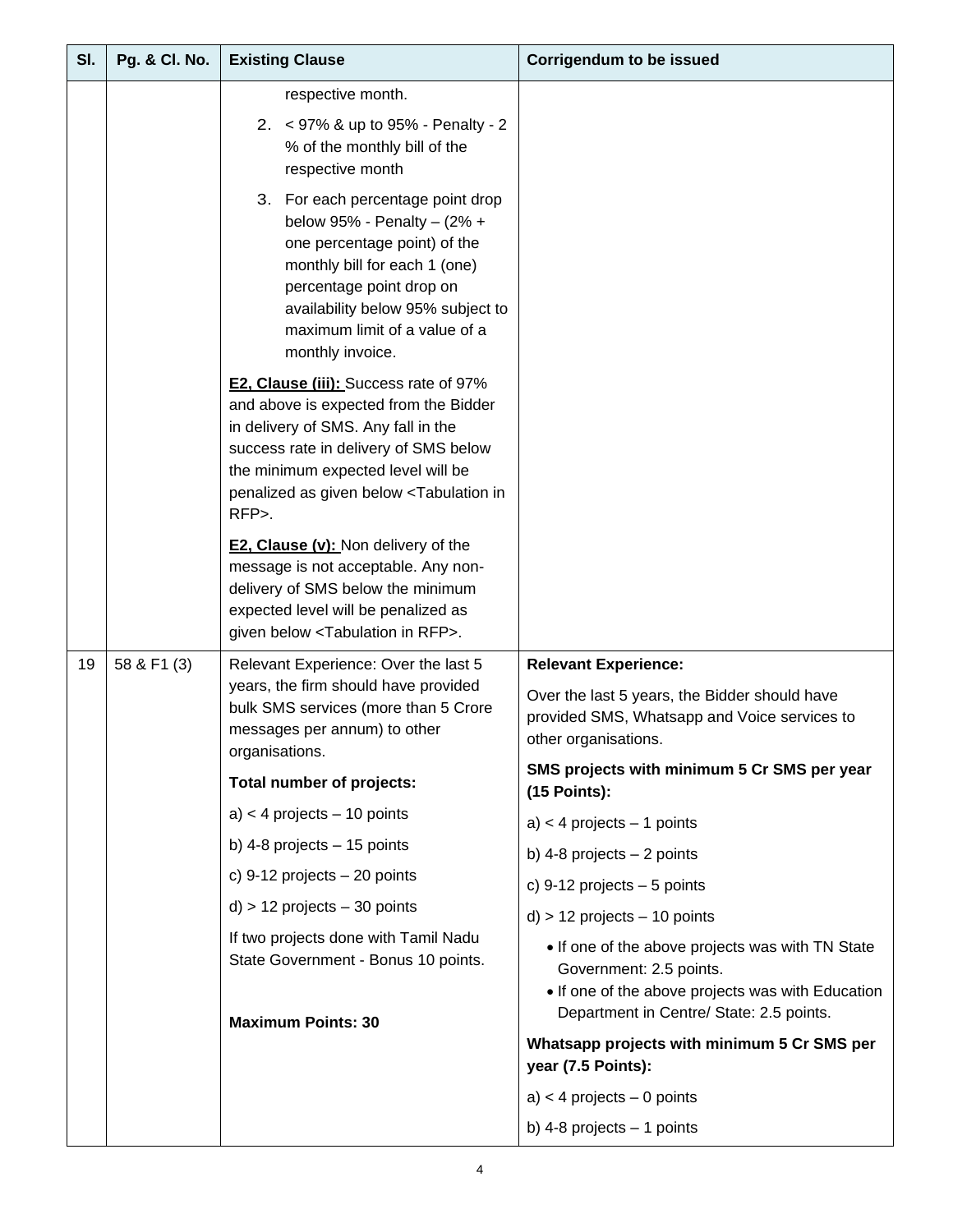| SI. | <b>Pg. &amp; Cl. No.</b>                                  | <b>Existing Clause</b>                                                                                                                                                                                                                 | <b>Corrigendum to be issued</b>                                                                                                                                                                                                     |
|-----|-----------------------------------------------------------|----------------------------------------------------------------------------------------------------------------------------------------------------------------------------------------------------------------------------------------|-------------------------------------------------------------------------------------------------------------------------------------------------------------------------------------------------------------------------------------|
|     |                                                           |                                                                                                                                                                                                                                        | c) 9-12 projects $-2$ points                                                                                                                                                                                                        |
|     |                                                           |                                                                                                                                                                                                                                        | $d$ ) > 12 projects $-3.5$ points                                                                                                                                                                                                   |
|     |                                                           |                                                                                                                                                                                                                                        | • If one of the above projects was with TN State<br>Government: 2 points.<br>• If one of the above projects was with Education<br>Department in Centre/ State: 2 points.                                                            |
|     |                                                           |                                                                                                                                                                                                                                        | Voice projects with minimum 50,000 out-bound<br>voice per year (7.5 Points):                                                                                                                                                        |
|     |                                                           |                                                                                                                                                                                                                                        | $a$ ) < 4 projects – 0 points                                                                                                                                                                                                       |
|     |                                                           |                                                                                                                                                                                                                                        | b) 4-8 projects $-1$ points                                                                                                                                                                                                         |
|     |                                                           |                                                                                                                                                                                                                                        | c) 9-12 projects $-2$ points                                                                                                                                                                                                        |
|     |                                                           |                                                                                                                                                                                                                                        | $d$ ) > 12 projects $-3.5$ points                                                                                                                                                                                                   |
|     |                                                           |                                                                                                                                                                                                                                        | • If one of the above projects was with TN State<br>Government: 2 points.<br>• If one of the above projects was with Education<br>Department in Centre/ State: 2 points.                                                            |
|     |                                                           |                                                                                                                                                                                                                                        | Form Tech 3 has been modified and included at<br>the end of this document. Bidders shall use this<br>modified Form Tech 3 only.                                                                                                     |
| 20  | 58; F (F1), 4                                             | No. of clients the bidder has been<br>servicing continuously for at least 3<br>years, and continues to service on the<br>date of publication of this tender. The<br>nature of service should be for both<br>SMS and Whatsapp services. | No. of clients the Bidder has been servicing<br>continuously for at least 3 years, and continues to<br>service on the date of publication of this tender. The<br>nature of service should be for both SMS and<br>Whatsapp services. |
| 21  | • 28; Clause<br>6.5(3)<br>• 33; SI. No.<br>3<br>51; 14(b) | All references to Own Gateway.                                                                                                                                                                                                         | Deleted.                                                                                                                                                                                                                            |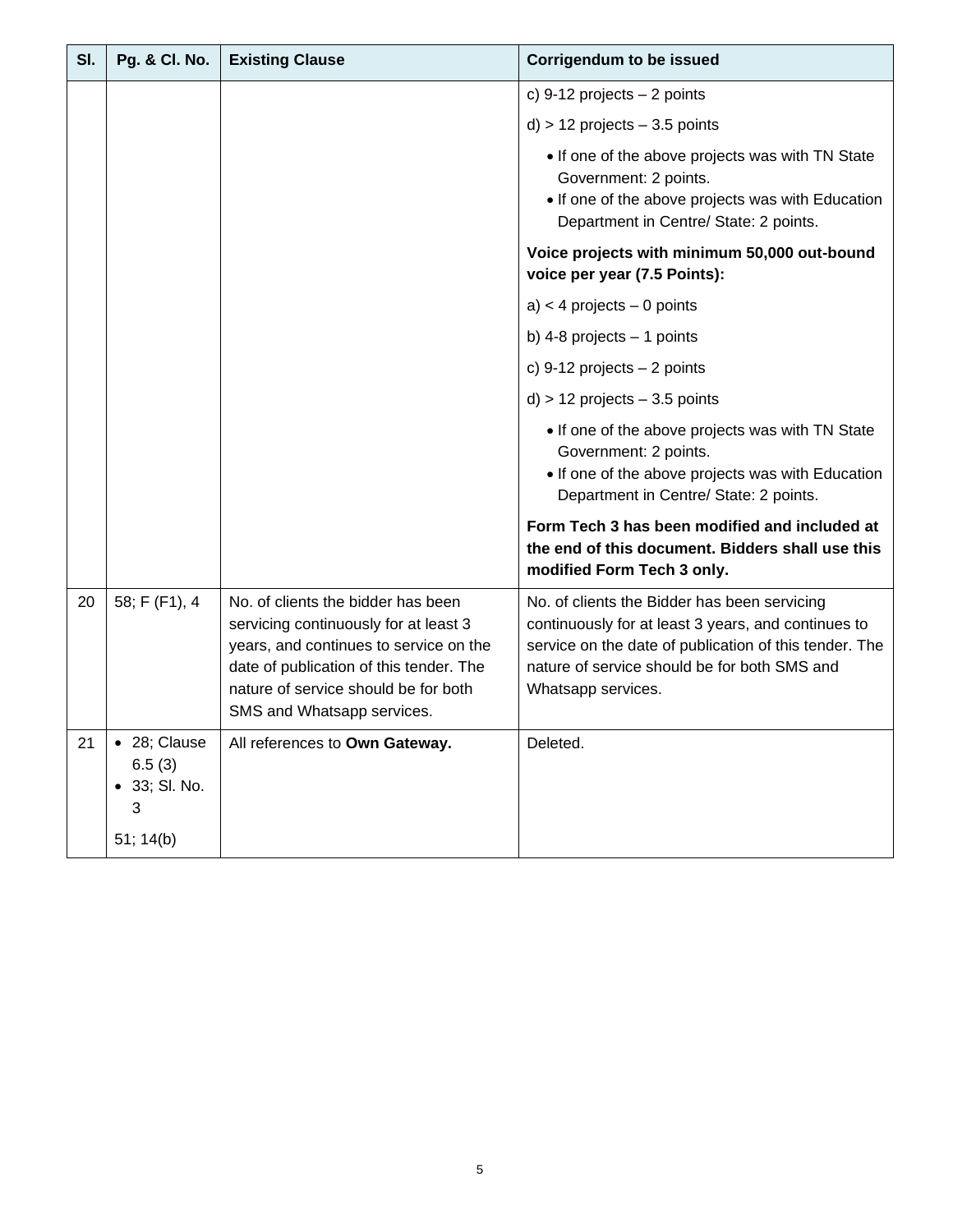## **CORRIGENDUM #2: REVISED PRE – QUALIFICATION CRITERIA**

# *The revised Pre-Qualification criteria shall be as mentioned below. Bidders who submit their bids using the old Pre-Qualification Criteria will not be evaluated and their bids disqualified.*

| SI.            | <b>Pre-Qualification (PQ) Criteria</b>                                                                                                                                                                                                                    | <b>Supporting Docs</b>                                                                                                                                                                                                       |
|----------------|-----------------------------------------------------------------------------------------------------------------------------------------------------------------------------------------------------------------------------------------------------------|------------------------------------------------------------------------------------------------------------------------------------------------------------------------------------------------------------------------------|
| 1              | The Bidders should be registered as a company/<br>LLP in India as per Company Act/ LLP Act                                                                                                                                                                | The Certificate of Incorporation to be submitted.                                                                                                                                                                            |
|                | In case the Bidder is bidding as a Consortium,<br>٠<br>this clause shall be applicable to both the<br>members of the Consortium.                                                                                                                          |                                                                                                                                                                                                                              |
| $\overline{2}$ | The Bidder(s) should have a minimum average<br>turnover of at least Rs. 50 Lakh (audited) in the<br>previous three financial years (FY 18-19, FY 19-<br>20, FY 20-21).                                                                                    | The audited Balance Sheet and Profit & Loss<br>$\bullet$<br>Statements for the period to be submitted.                                                                                                                       |
|                | In case the Bidder is bidding as a Consortium,<br>this clause shall apply to the Lead Bidder.                                                                                                                                                             |                                                                                                                                                                                                                              |
| 3              | The Bidder(s) should be registered as a Tele-<br>marketer as per TRAI guidelines.                                                                                                                                                                         | Certified copy of registrations a registered telemarketer<br>as per TRAI guidelines.                                                                                                                                         |
| 4              | The Bidder (Lead Bidder in case of a<br>Consortium) should be in this line of activity and<br>the solution offered should be currently running<br>in at least five clients (of which one should be a<br>Government client) in India for the past 2 years. | Five work orders (dated on or before 25-Feb-2020) and<br>proof that the work is continuing as of 25-Feb-2022. This<br>proof can be the most recently issued extension order/<br>work order.                                  |
| 5              | The Bidder (Lead Bidder in case of a Consortium)<br>should have direct tie- up/ arrangements with a<br>minimum of three telecom service providers/<br>operators for within India services and a minimum<br>one for international operation.               | Copies of Agreements/ Certification with the telecom<br>$\bullet$<br>operators with which it has direct connectivity.<br>Undertaking to be provided by Bidder to renew<br>agreement up to the validity of the rate contract. |
| 6              | The Bidder (Lead Bidder in case of a Consortium)<br>should have the capability of sending at least 50                                                                                                                                                     | Bidder(s) to submit at least (previous month's) invoice<br>paid by respective institutions.                                                                                                                                  |
|                | lakh Transactional SMS per day and at least 2<br>crore Promotional messages per day.                                                                                                                                                                      | • Invoices raised should mention the type and number of<br>SMS sent in one day.                                                                                                                                              |
|                |                                                                                                                                                                                                                                                           | Work Order to be submitted.                                                                                                                                                                                                  |
| $\overline{7}$ | Bidder(s) should have the capability of sending at<br>least 10 lakh Whatsapp Messages in one day.                                                                                                                                                         | Bidder(s) to submit one invoice from one client showing<br>that the Bidder was able to send 10 lac Whatsapp<br>messages in one day.                                                                                          |
| 8              | The Bidder should be able to allocate a<br>minimum throughput of 1,000 SMS/sec to SS.                                                                                                                                                                     | Certificates to this effect from the telecom operator[s]<br>should be submitted with whom the Bidder has the tie-<br>up to deliver SMS Alerts AND                                                                            |
|                |                                                                                                                                                                                                                                                           | Undertaking to be provided for at least minimum<br>throughput 1,000 SMS/ sec to SS Office for delivery of<br>SMS.                                                                                                            |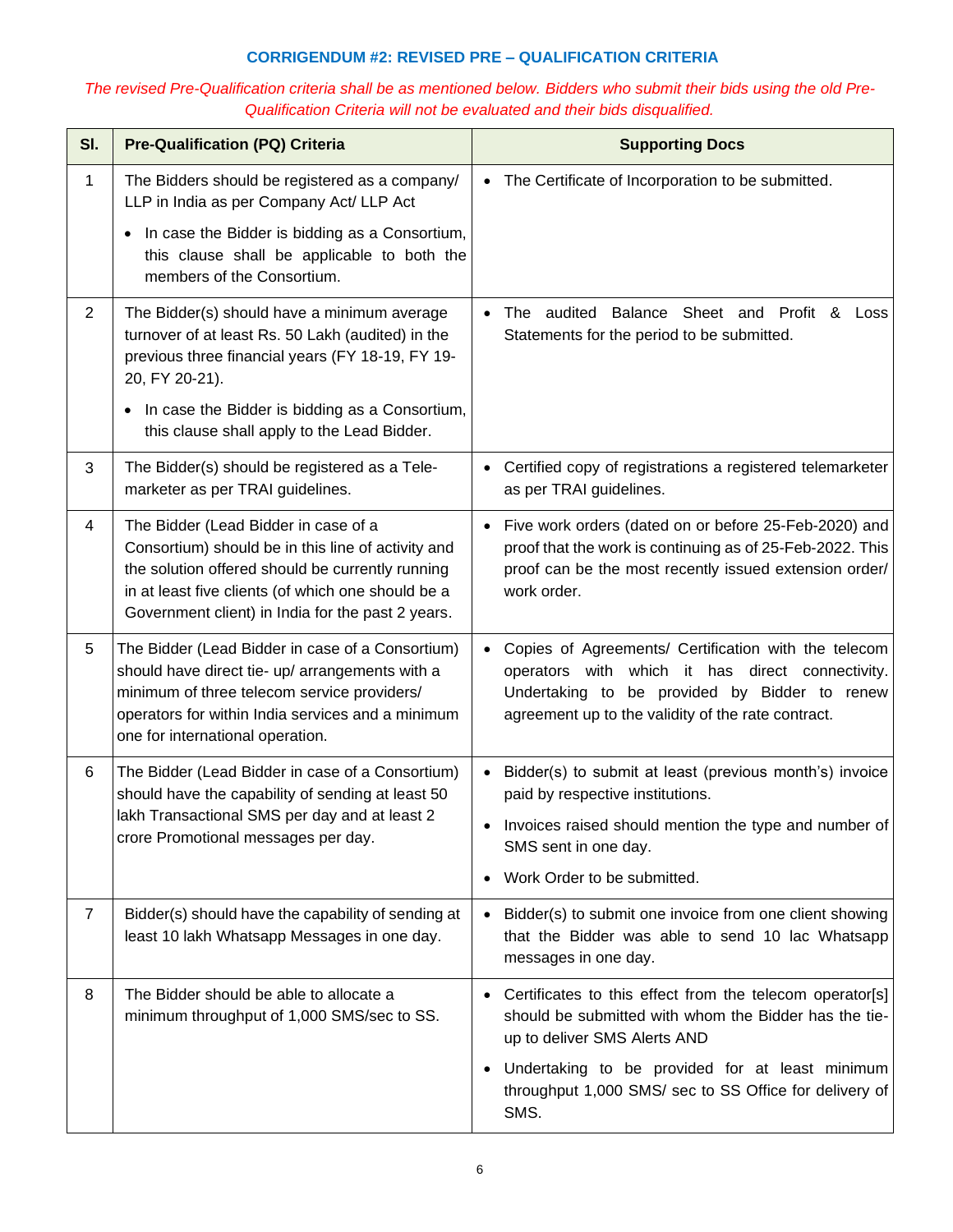| SI. | <b>Pre-Qualification (PQ) Criteria</b>                                                                                                       | <b>Supporting Docs</b>                                             |  |  |  |  |  |  |
|-----|----------------------------------------------------------------------------------------------------------------------------------------------|--------------------------------------------------------------------|--|--|--|--|--|--|
| 9   | All members should have not been blacklisted at<br>any time by the Government/ Government<br>agency/ Banks/ Financial Institutions in India. | Self-declaration on the respective letter heads to be<br>provided. |  |  |  |  |  |  |
|     | The Bidders must comply with all the above-mentioned criteria.                                                                               |                                                                    |  |  |  |  |  |  |

• Non-compliance with any of the criteria will be liable for the rejection of the bid.

• Photocopies of relevant documents/ certificates should be submitted as detailed in the "supporting documents required" column as proof in support of their eligibility in terms of the above minimum eligibility criteria.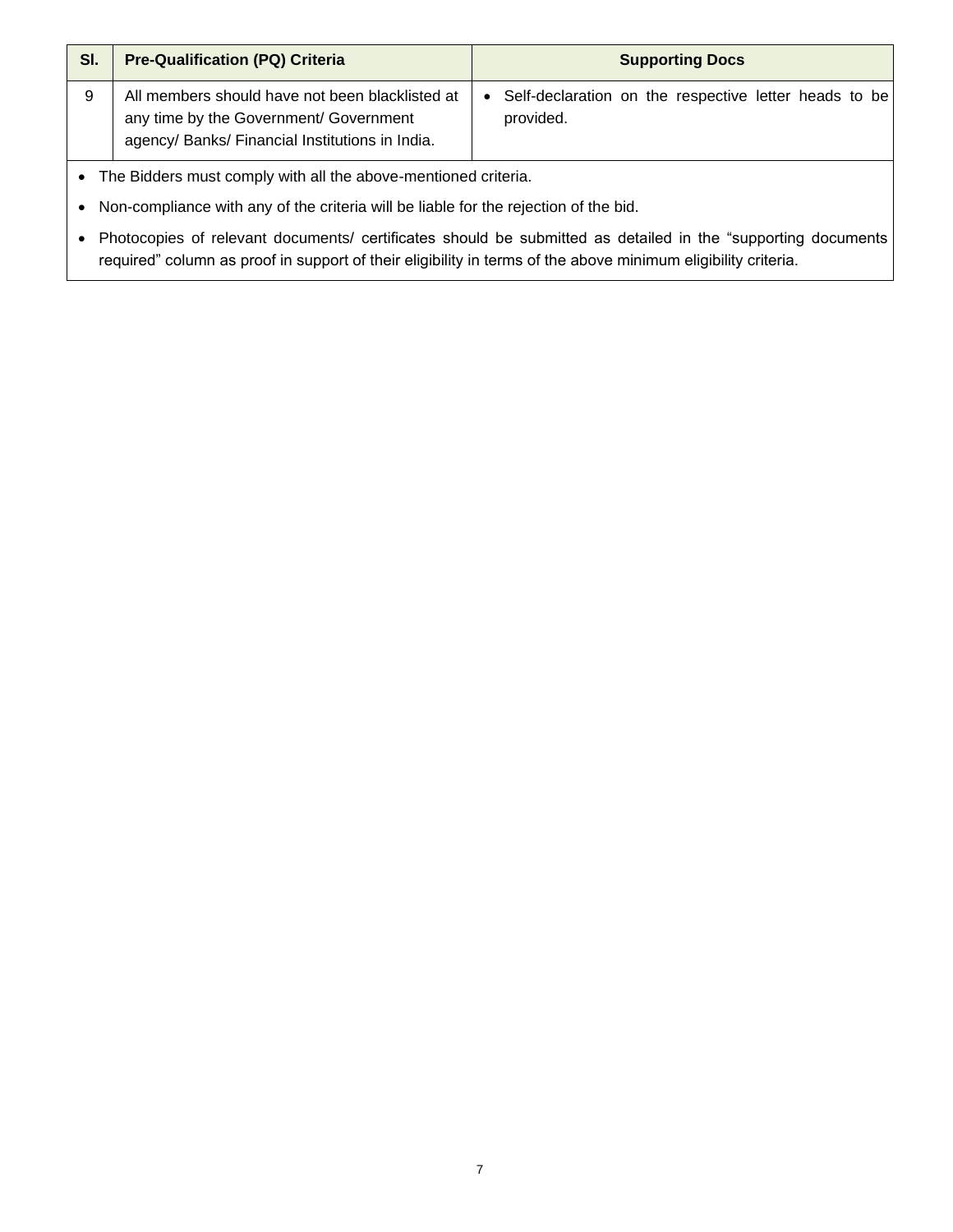### **CORRIGENDUM # 3: FORM PRE-QUAL 1**

# *In light of the changes made to the pre – Qual form above, the Pre-Qual Compliance Sheet Format is also modified. Bidders shall use this revised format only.*

| SI.         | <b>Pre-Qualification (PQ)</b><br><b>Criteria</b>                                                                                                             | <b>Supporting Docs</b>                                                                     | Proof<br><b>Submitted</b> | Pg. No. | <b>Complied</b><br>(Yes/No) |
|-------------|--------------------------------------------------------------------------------------------------------------------------------------------------------------|--------------------------------------------------------------------------------------------|---------------------------|---------|-----------------------------|
| $\mathbf 1$ | The bidder should be<br>registered as a company/<br>LLP in India as per<br>Company Act/ LLP Act.                                                             | The Certificate of<br>Incorporation issued by the<br>RoC/ MCA to be submitted.             |                           |         |                             |
| 2           | The Bidder(s) should<br>have a minimum<br>average turnover of at<br>least Rs. 50 Lakh                                                                        | The Audited Balance Sheet<br>and Profit & Loss Statement<br>for the period.                | FY18-19                   |         |                             |
|             | (audited) in the previous<br>three financial years (FY<br>18-19, FY 19-20, FY 20-<br>$21$ ).                                                                 |                                                                                            | FY19-20                   |         |                             |
|             | In case the Bidder is<br>bidding as a Consortium,<br>this clause shall apply to<br>the Lead Bidder.                                                          |                                                                                            | FY20-21                   |         |                             |
| 3           | The Bidder(s) should be<br>registered as a Tele-<br>marketer as per TRAI<br>guidelines.                                                                      | Certified copy of<br>registrations a registered<br>telemarketer as per TRAI<br>guidelines. |                           |         |                             |
| 4           | The Bidder (Lead Bidder                                                                                                                                      | Five work orders (dated<br>$\bullet$<br>on or before 25-Feb-                               | 1                         |         |                             |
|             | in case of a Consortium)<br>should be in this line of<br>activity and the solution<br>offered should be<br>currently running in at<br>least five clients (of | 2020) and proof that the<br>work is continuing as on                                       | $\overline{2}$            |         |                             |
|             |                                                                                                                                                              | 25-Feb-2022. This proof<br>can be the most recently<br>issued extension order/             | 3                         |         |                             |
|             |                                                                                                                                                              | work order.                                                                                | 4                         |         |                             |
|             | which one should be a<br>Government client) in<br>India for the past 2<br>years.                                                                             |                                                                                            | 5                         |         |                             |
| 5           | The Bidder (Lead Bidder<br>in case of a Consortium)<br>should have direct tie-                                                                               | Copies of Agreements/<br>Certification with the<br>telecom operators with                  | Op1                       |         |                             |
|             | up/ arrangements with a<br>minimum of three                                                                                                                  | which it has direct<br>connectivity. Undertaking to                                        | Op <sub>2</sub>           |         |                             |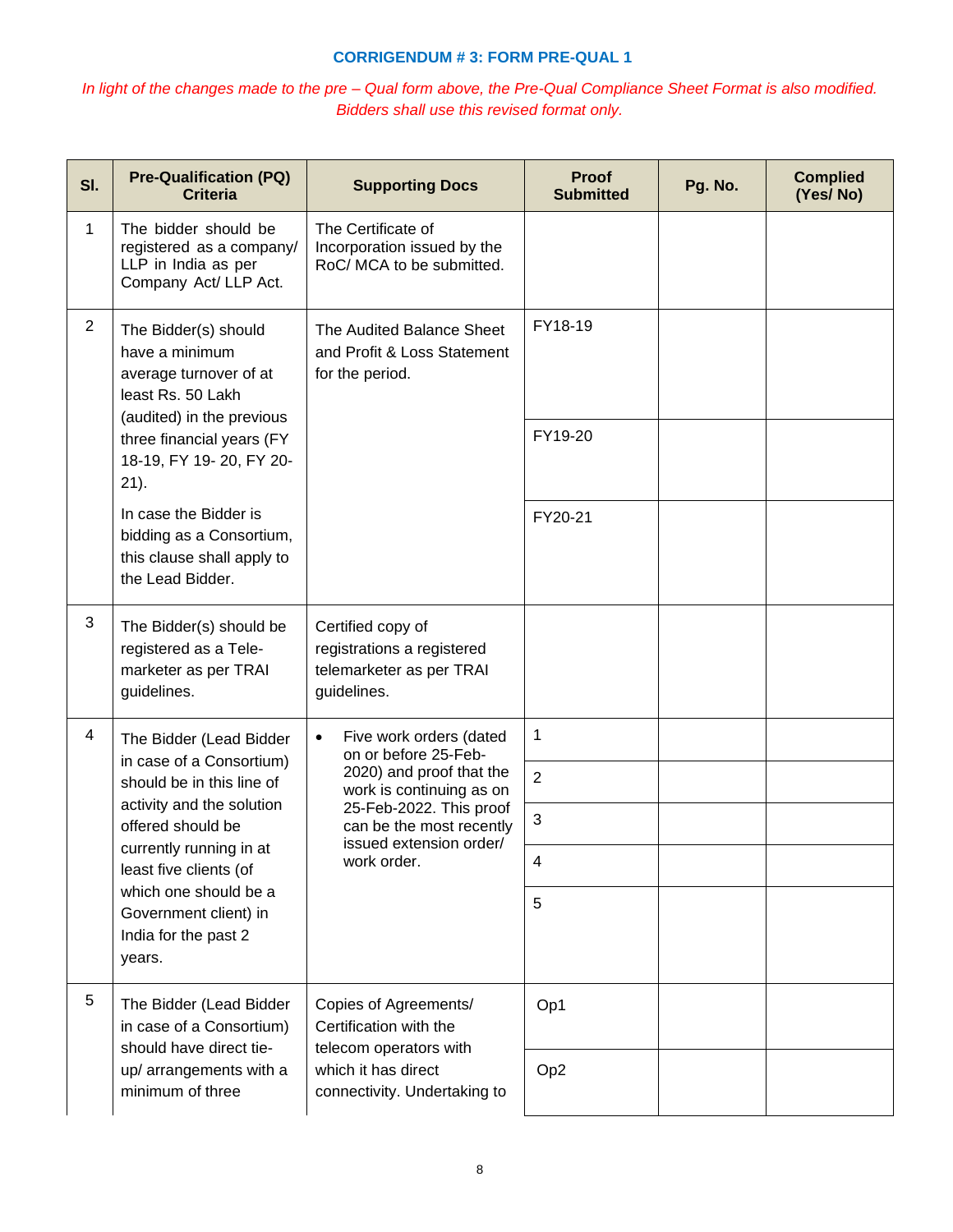| SI.            | <b>Pre-Qualification (PQ)</b><br><b>Criteria</b>                                                                                                             | <b>Supporting Docs</b>                                                                                                                                               | Proof<br><b>Submitted</b>                   | Pg. No. | <b>Complied</b><br>(Yes/No) |
|----------------|--------------------------------------------------------------------------------------------------------------------------------------------------------------|----------------------------------------------------------------------------------------------------------------------------------------------------------------------|---------------------------------------------|---------|-----------------------------|
|                | telecom service<br>providers/ operators for<br>within India services and<br>a minimum one for<br>international operation.                                    | be provided by Bidder to<br>renew agreement up to the<br>validity of the rate contract.                                                                              | Op3                                         |         |                             |
| 6              | The Bidder (Lead Bidder<br>in case of a Consortium)<br>should have the<br>capability of sending at<br>least 50 lakh                                          | Bidder(s) to submit at<br>$\bullet$<br>least (previous month's)<br>invoice paid by<br>respective institutions.                                                       | For 50 lac SMS<br>Work order<br>and invoice |         |                             |
|                | <b>Transactional SMS per</b><br>day and at least 2 crore<br>Promotional messages<br>per day.                                                                 | Invoices raised should<br>For 2 Cr SMS -<br>mention the type and<br>Work order and<br>number of SMS sent in<br>invoice<br>one day.<br>Work Order to be<br>submitted. |                                             |         |                             |
| $\overline{7}$ | <b>Bidder should have</b><br>capability of sending at<br>least 10 lac Whatsapp<br>Messages in one month.                                                     | Bidder to submit one<br>invoice from one client<br>showing that the bidder was<br>able to send 10 lac<br>Whatsapp messages in one<br>month.                          |                                             |         |                             |
| 8              | The Bidder should be<br>able to allocate a<br>minimum throughput<br>1,000 SMS/ sec to SS<br>office.                                                          | Certificates to this effect<br>from the telecom<br>operator[s] should be<br>submitted with whom the<br>bidder has the tie up to<br>deliver SMS Alerts.<br><b>AND</b> |                                             |         |                             |
|                |                                                                                                                                                              | Undertaking to be provided<br>for at least minimum<br>throughput 1,000 SMS/ sec<br>to SS Office for delivery of<br>SMS.                                              |                                             |         |                             |
| 9              | All members should<br>have not been black<br>listed at any time by the<br>Government /<br>Government agency /<br>Banks / Financial<br>Institutions in India. | Undertaking to be provided<br>on the letter heads of the<br>respective Bidders.                                                                                      |                                             |         |                             |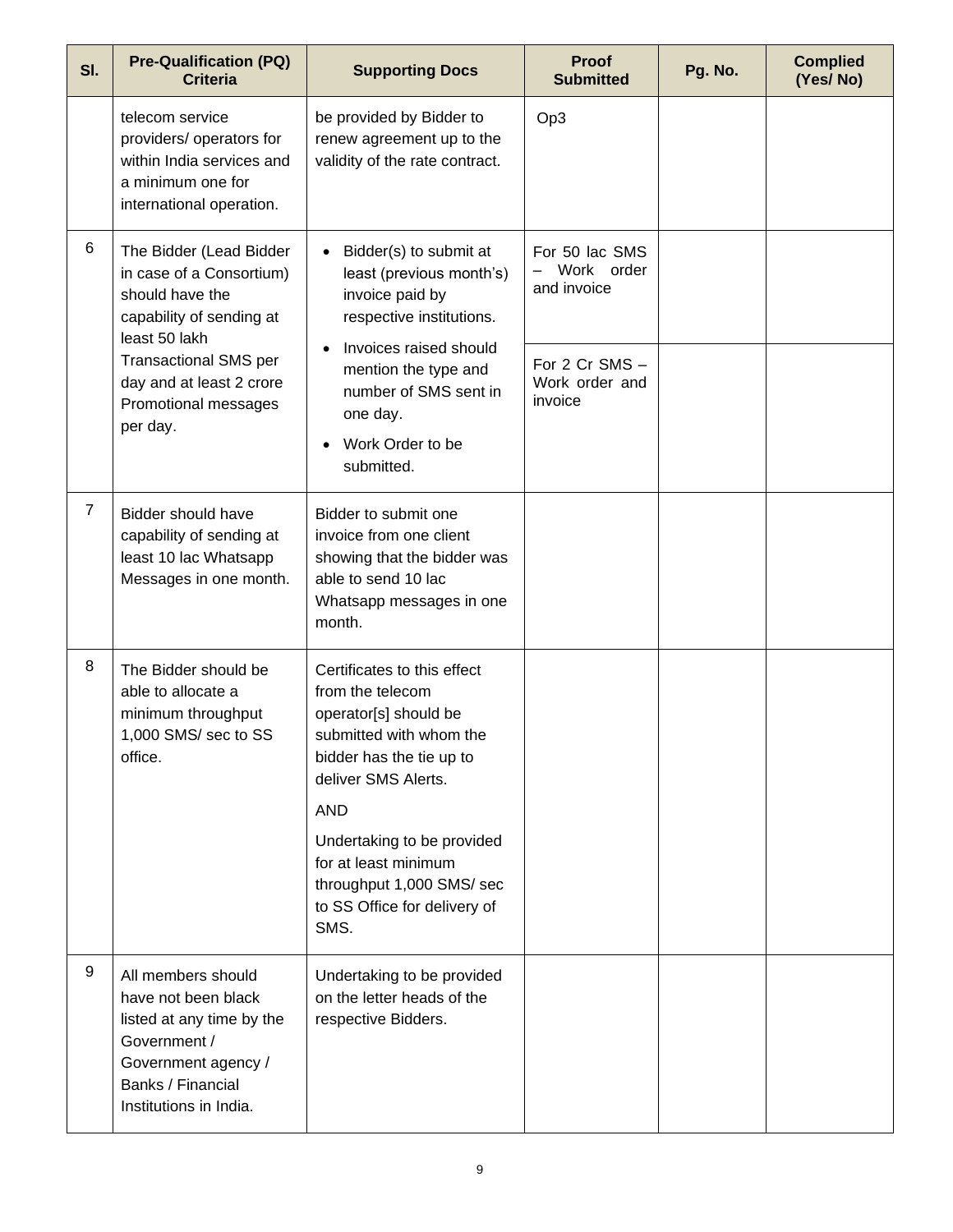## **CORRIGENDUM #4: FORM TECH – 3**

## *Bidders shall submit their Technical bids using this template only. Bidders who submit their bids using the Form Tech 3 provided in the RfP will not be considered as responsive and their Technical Bids will not be evaluated.*

The proof of relevant work experience may include – Work Order/ Engagement Letter/ Contract Agreement / Master Service Agreement and Client Satisfactory Work certificate / Completion Certificate from the client. The supporting documents furnished by the firm as proof of experience should clearly cover the key aspects (contract value, start/end date/ scope, etc.,) as per the prescribed evaluation criteria.

1. **Financial Strength:** Audited Annual Turnover certified by Statutory Auditor to be attached.

| FY 18-19<br>Turnover<br>in F | NJ.  | Pc.<br>. of proof:<br>No. |
|------------------------------|------|---------------------------|
| Turnover<br>FY 19-20<br>in I | .כת  | P∩<br>of proof:<br>-No    |
| in FY 20-21<br>Turnover      | ר ס. | Po<br>No. of proof:<br>ч. |

2. **Tenure:** How many years has the bidder been providing Bulk SMS services (bulk shall mean more than 5 Crore messages per year). Tick (in the middle column) any one of the three options provided.

| No. of years | Tick any one option | <b>Name of Client</b> | Enter the year of work commencement | Proof of Work Orders (Pg. No.) |
|--------------|---------------------|-----------------------|-------------------------------------|--------------------------------|
| year         |                     |                       | Should be before Feb 26, 2021:      |                                |
| 1 to 3 vears |                     |                       | Should be before Feb 26, 2020:      |                                |
| ⋅ 3 vears ·  |                     |                       | Should be before Feb 26, 2019:      |                                |

3. **Relevant Experience:** Over the last 5 years, the firm should have provided bulk SMS services (more than 5 Crore messages per annum) to other organisations. *Note: First the projects of one firm can be provided and then the projects of the second consortium partner can be provided.*

| SI. | Name of<br>Name of<br><b>Client</b><br>Firm | Year of | <b>Nature of Service</b><br>provided |            |          | <b>Client Name and Contact</b> | <b>Whether with</b><br>Edu. Dept. | <b>Whether with</b><br><b>GoTN (Yes/</b> | Proof of<br><b>Work Orders</b> |           |
|-----|---------------------------------------------|---------|--------------------------------------|------------|----------|--------------------------------|-----------------------------------|------------------------------------------|--------------------------------|-----------|
|     |                                             |         | commencement                         | <b>SMS</b> | Whatsapp | <b>Voice</b>                   | No.                               | (Yes/No)                                 | No)                            | (Pg. No.) |
|     |                                             |         |                                      |            |          |                                |                                   |                                          |                                |           |
|     |                                             |         |                                      |            |          |                                |                                   |                                          |                                |           |
| ◡   |                                             |         |                                      |            |          |                                |                                   |                                          |                                |           |
| .   |                                             |         |                                      |            |          |                                |                                   |                                          |                                |           |
| 39  |                                             |         |                                      |            |          |                                |                                   |                                          |                                |           |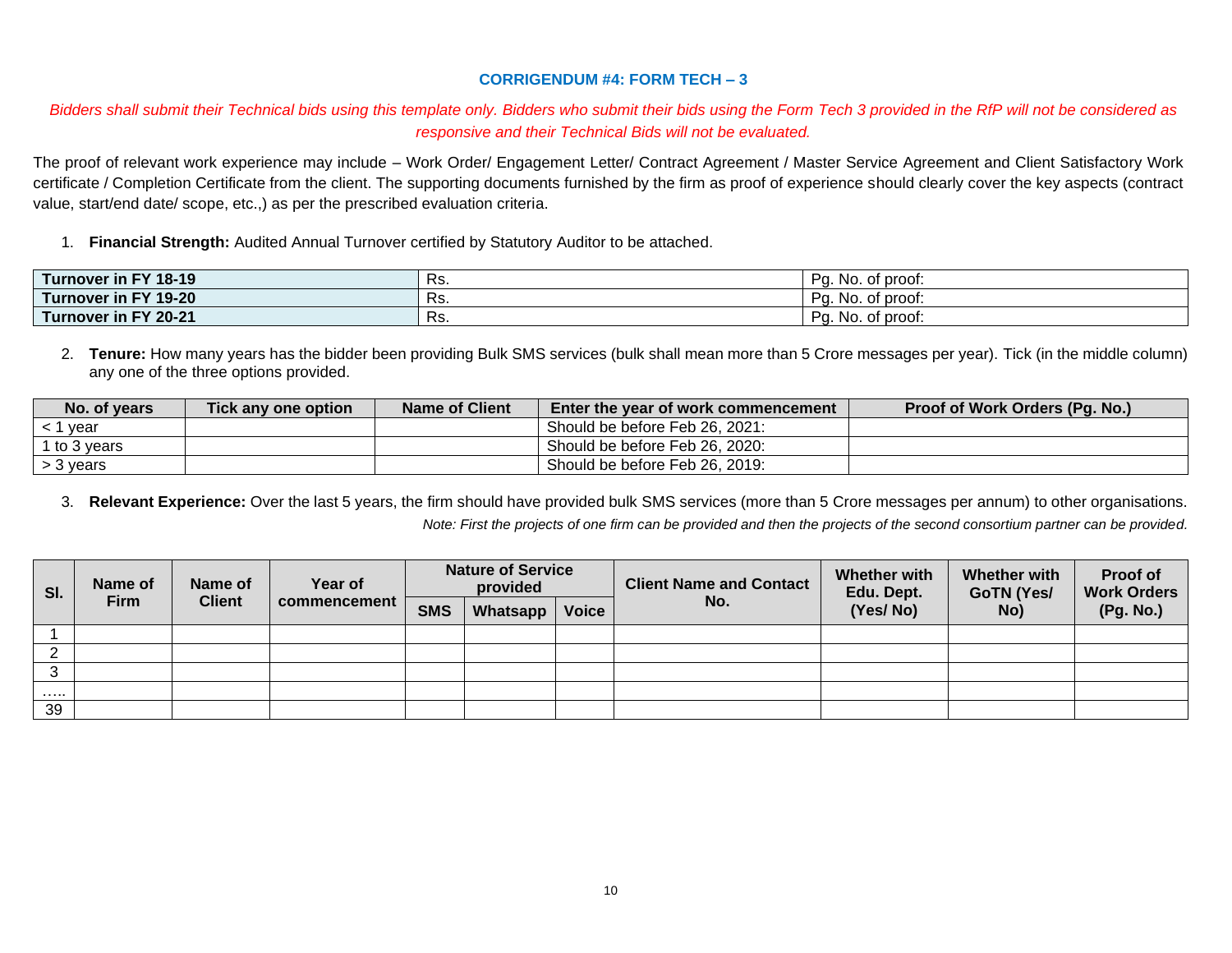4. No. of clients the bidder has been **servicing continuously for at least 3 years**, and continues to service on the date of publication of this tender. For this Clause, Whatsapp services provided for at least ONE year and SMS services provided for at least 3 years will be considered.

| SI. | Name of<br><b>Bidder</b> | Name of<br>Client | <b>Nature of Service</b><br>(SMS/Whatsapp/<br>Both) | Year of<br>Commencement | Whether continuing to<br>provide service as on Feb<br>26. 2022 (Yes/No) | <b>Client Reference Name</b> | <b>Client Reference</b><br><b>Mobile Number</b> |
|-----|--------------------------|-------------------|-----------------------------------------------------|-------------------------|-------------------------------------------------------------------------|------------------------------|-------------------------------------------------|
|     |                          |                   |                                                     |                         |                                                                         |                              |                                                 |

*Note: First the projects of one firm can be provided and then the projects of the second consortium partner can be provided.*

*Scores will be given based on the number of clients listed in the table above. The Authority may contact the references provided to validate the information provided.*

### 5. **Single point of contact** in the Bidder's firm for trouble shooting and grievance redressal (CV to be attached)

| <b>Name of Project Manager</b> | Phone No. | Email Id | Name of Client handled<br>in past 5 years (One row<br>per client) | CV Page Number - with details of all<br>clients handled, and client reference<br>(For this, the Bidder shall uniquely number<br>each project in the CV of the Project<br>Manager and provide at least 5 lines of<br>information on the nature of work carried out<br>by the Project Manager on the said project). |
|--------------------------------|-----------|----------|-------------------------------------------------------------------|-------------------------------------------------------------------------------------------------------------------------------------------------------------------------------------------------------------------------------------------------------------------------------------------------------------------|
|                                |           |          |                                                                   |                                                                                                                                                                                                                                                                                                                   |
|                                |           |          |                                                                   |                                                                                                                                                                                                                                                                                                                   |
|                                |           |          |                                                                   |                                                                                                                                                                                                                                                                                                                   |
|                                |           |          |                                                                   |                                                                                                                                                                                                                                                                                                                   |

**Firm's Name:**

**Authorized Signature:**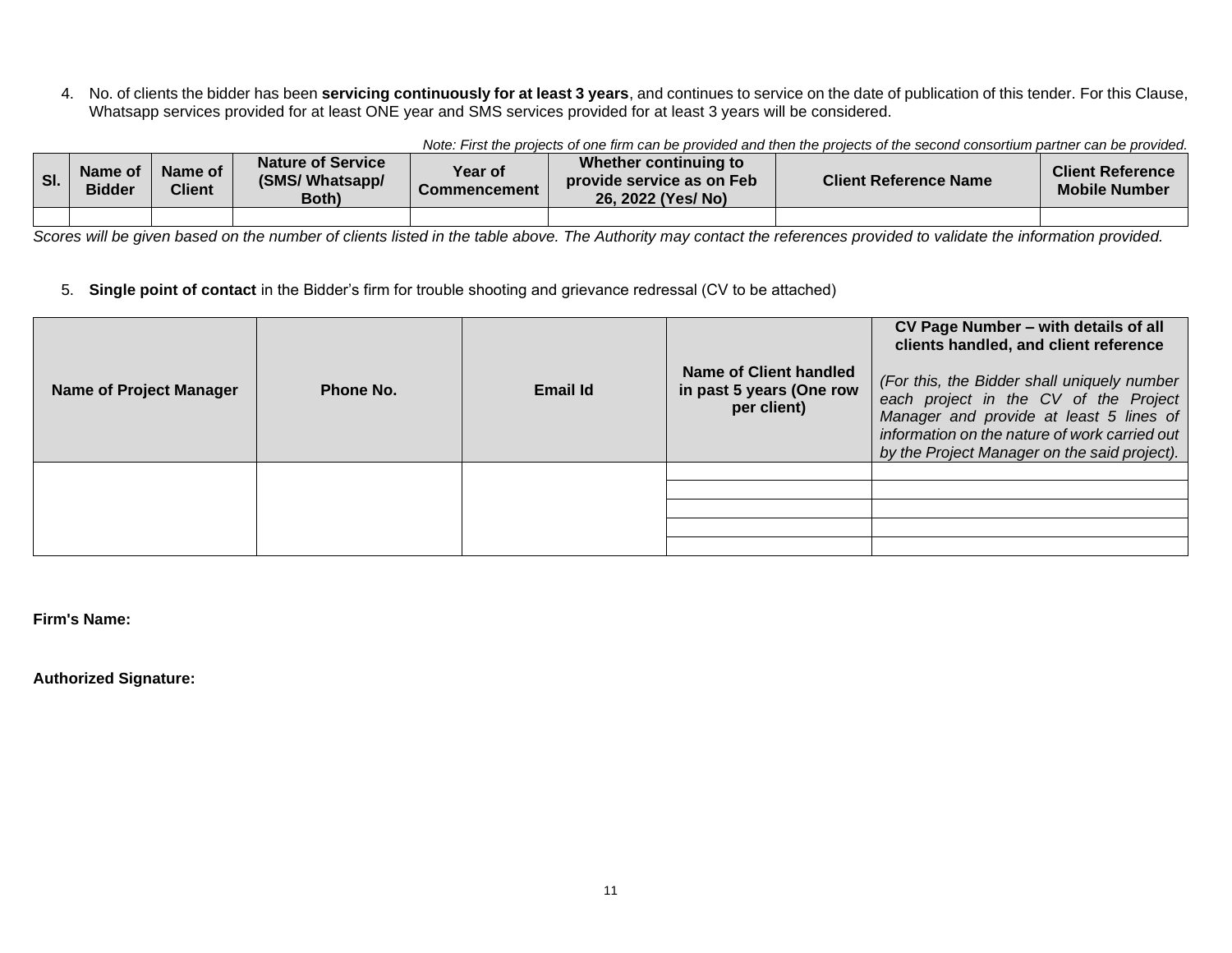## **CORRIGENDUM #5: FORM FIN – 2**

*Note 1: Bidders shall submit their financial bids using this template only. Bidders who submit their bids using the Form Fin 2 provided in the RfP will not be considered as responsive and their Financial Bids may not be evaluated (even if they are technically qualified).*

*Note 2: In case of any changes in rates during the course of the assignment (e.g. if the SS Code is approved for SMS), the ensuing discounts (e.g. up to 5 paise) will be passed on to SS.* 

*Note 3: All rates quoted should be exclusive of GST.*

*Note 4: In case of variation in the method in which rates are provided across bidders, Samagra Shiksha reserves the right to use a common yardstick to evaluate the bidders. The decision of Samagra Shiksha shall be final in this regard.*

#### **TABLE #0: ONE TIME CHARGES**

| SI. | <b>Cost Head</b>               | One time setup charges (INR) |
|-----|--------------------------------|------------------------------|
|     | Virtual mobile number (50 Nos) |                              |
|     | 2 Push SMS                     |                              |
| 3   | <b>Pull SMS</b>                |                              |
|     | <b>Whatsapp</b>                |                              |
|     | 5 OBD Services                 |                              |
|     | 6 URL Shortening               |                              |
|     | TOTAL (A)                      | $A=$                         |

#### **TABLE #1: VIRTUAL MOBILE NUMBER**

| SI. | Cost                                |                     | <b>Details</b> | Total in Rs. In Total in Rs. Total in Rs. Total in Rs. Total in Rs.<br>Year 1 | In Year 2 | In Year 3 | In Year 4 | In Year 5 | <b>TOTAL for 5</b><br>Years (Rs.) |
|-----|-------------------------------------|---------------------|----------------|-------------------------------------------------------------------------------|-----------|-----------|-----------|-----------|-----------------------------------|
|     |                                     | Rental/ Month (Rs.) |                |                                                                               |           |           |           |           |                                   |
|     | Rental                              | Free value for the  |                |                                                                               |           |           |           |           |                                   |
|     |                                     | monthly rental      |                |                                                                               |           |           |           |           |                                   |
|     | Any other costs to be               |                     |                |                                                                               |           |           |           |           |                                   |
|     | $ $ incurred (please specify in $ $ |                     |                |                                                                               |           |           |           |           |                                   |
|     | additional rows)                    |                     |                |                                                                               |           |           |           |           |                                   |
|     | <b>TOTAL (B)</b>                    |                     |                |                                                                               |           |           |           |           |                                   |

#### **TABLE #2: PUSH SMS (10 Crore SMS per annum)**

| SI. | <b>Cost</b>        | <b>Details</b>                                                   | Total in Rs. In   Total in Rs.   Total in Rs.   Total in Rs.   Total in Rs.   TOTAL for 5 |           |           |           |           |             |
|-----|--------------------|------------------------------------------------------------------|-------------------------------------------------------------------------------------------|-----------|-----------|-----------|-----------|-------------|
|     |                    |                                                                  | Year 1                                                                                    | In Year 2 | In Year 3 | In Year 4 | In Year 5 | Years (Rs.) |
|     | Rental             | Rental/ Month (Rs.)<br><b>Free SMS for above Rental</b><br>(Nos) |                                                                                           |           |           |           |           |             |
|     | Usage Charge / SMS |                                                                  |                                                                                           |           |           |           |           |             |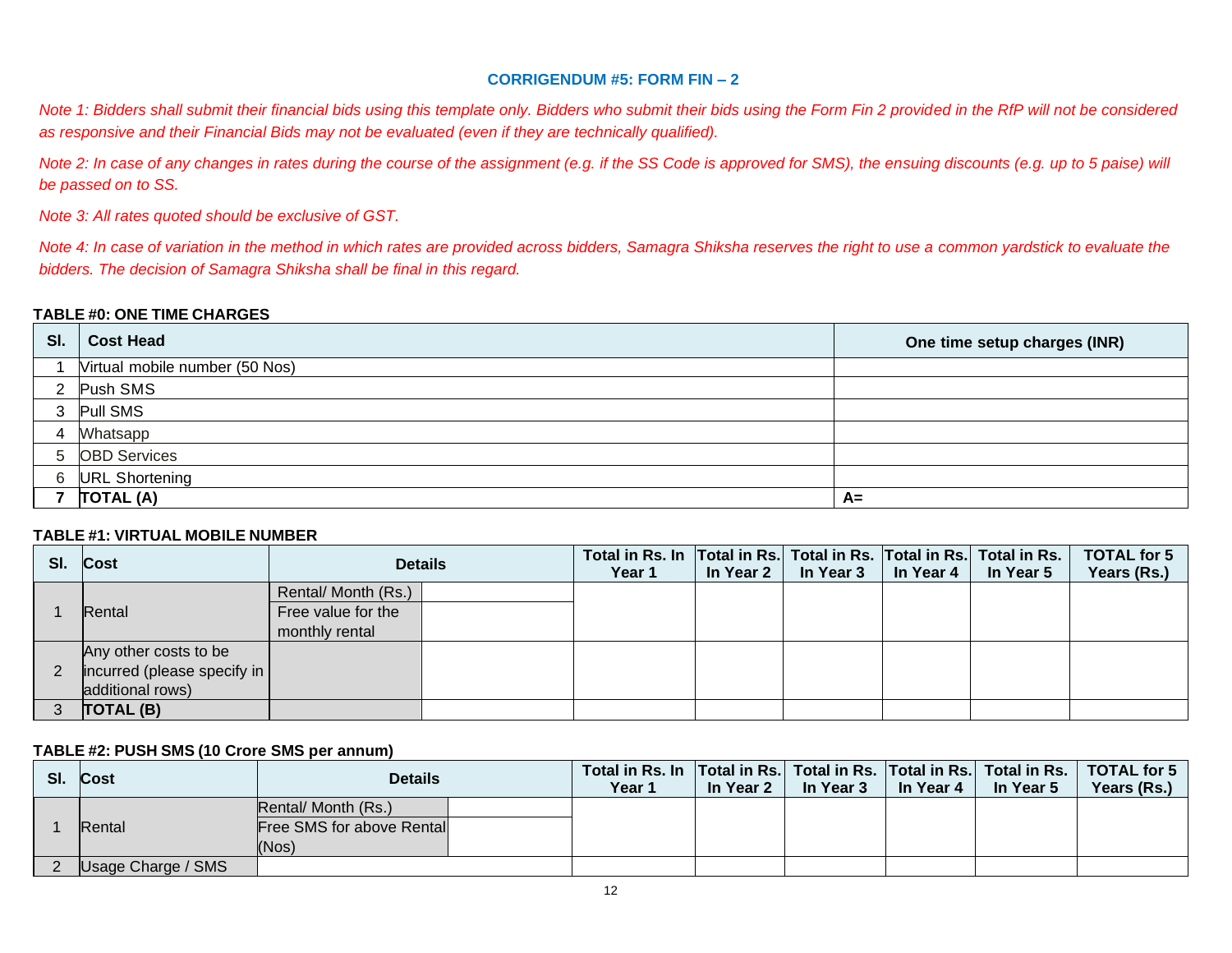| ، حص                           |  |  |  |  |
|--------------------------------|--|--|--|--|
| $\sim$<br>---<br><b>ITATAL</b> |  |  |  |  |

### **TABLE #3: PULL SMS (1 Crore SMS per annum)**

| SI. | <b>Cost</b>                 | <b>Details</b>                     | In Year 1 | In Year 2 | In Year 3 | In Year 4 | In Year 5 | Total in Rs.   Total in Rs.   Total in Rs.   Total in Rs.   Total in Rs.   TOTAL for 5<br>Years (Rs.) |
|-----|-----------------------------|------------------------------------|-----------|-----------|-----------|-----------|-----------|-------------------------------------------------------------------------------------------------------|
|     | Rental                      | Rental/ Month (Rs.)                |           |           |           |           |           |                                                                                                       |
|     |                             | Free SMS for above<br>Rental (Nos) |           |           |           |           |           |                                                                                                       |
|     | Usage Charge / SMS<br>(Rs.) |                                    |           |           |           |           |           |                                                                                                       |
|     | TOTAL (D)                   |                                    |           |           |           |           |           |                                                                                                       |

## **TABLE #4: WHATSAPP (4 Crore Whatsapp per annum)**

*Note: Cost of User initiates sessions and Samagra Shiksha initiated sessions are not being included and will be as per rates of Whatsapp. The costs incurred by the Bidder on this account will be paid on a monthly basis on actuals.*

| SI. Cost                                                                                                            |                      | <b>Details</b> | Total in Rs.<br>In Year 1 | In Year 2 | In Year 3 | Total in Rs.   Total in Rs.   Total in Rs.   Total in Rs.   TOTAL for 5 <br>In Year 4 | In Year 5 | Years (Rs.) |
|---------------------------------------------------------------------------------------------------------------------|----------------------|----------------|---------------------------|-----------|-----------|---------------------------------------------------------------------------------------|-----------|-------------|
| Rental (Rs.)                                                                                                        | Rental/ Month (Rs.): |                |                           |           |           |                                                                                       |           |             |
| Service Charge (if any such<br>charge is charged by the<br>Bidder over and above the<br><b>Mhatsapp fixed costs</b> |                      |                |                           |           |           |                                                                                       |           |             |
| TOTAL (E)                                                                                                           |                      |                |                           |           |           |                                                                                       |           |             |

## **TABLE #5: OBD SERVICES**

|                | SI. Cost            | <b>Details</b>                   | Total in Rs.<br>In Year 1 | Total in Rs.<br>In Year 2 | Total in Rs.<br>In Year 3 | Total in Rs.<br>In Year 4 | Total in Rs.<br>In Year 5 | <b>TOTAL</b> for 5<br>Years (Rs.) |
|----------------|---------------------|----------------------------------|---------------------------|---------------------------|---------------------------|---------------------------|---------------------------|-----------------------------------|
|                |                     | Rental/ Month (Rs.):             |                           |                           |                           |                           |                           |                                   |
|                | Rental (Rs.)        | Free units for the above Rental: |                           |                           |                           |                           |                           |                                   |
|                | <b>Usage Charge</b> | Provide details of 'unit'        |                           |                           |                           |                           |                           |                                   |
| 2              | per unit beyond     |                                  |                           |                           |                           |                           |                           |                                   |
|                | free value          |                                  |                           |                           |                           |                           |                           |                                   |
|                | Any other costs     |                                  |                           |                           |                           |                           |                           |                                   |
|                | to be incurred      |                                  |                           |                           |                           |                           |                           |                                   |
| 3              | (please specify     |                                  |                           |                           |                           |                           |                           |                                   |
|                | in additional       |                                  |                           |                           |                           |                           |                           |                                   |
|                | rows)               |                                  |                           |                           |                           |                           |                           |                                   |
| $\overline{4}$ | TOTAL (F)           |                                  |                           |                           |                           |                           |                           |                                   |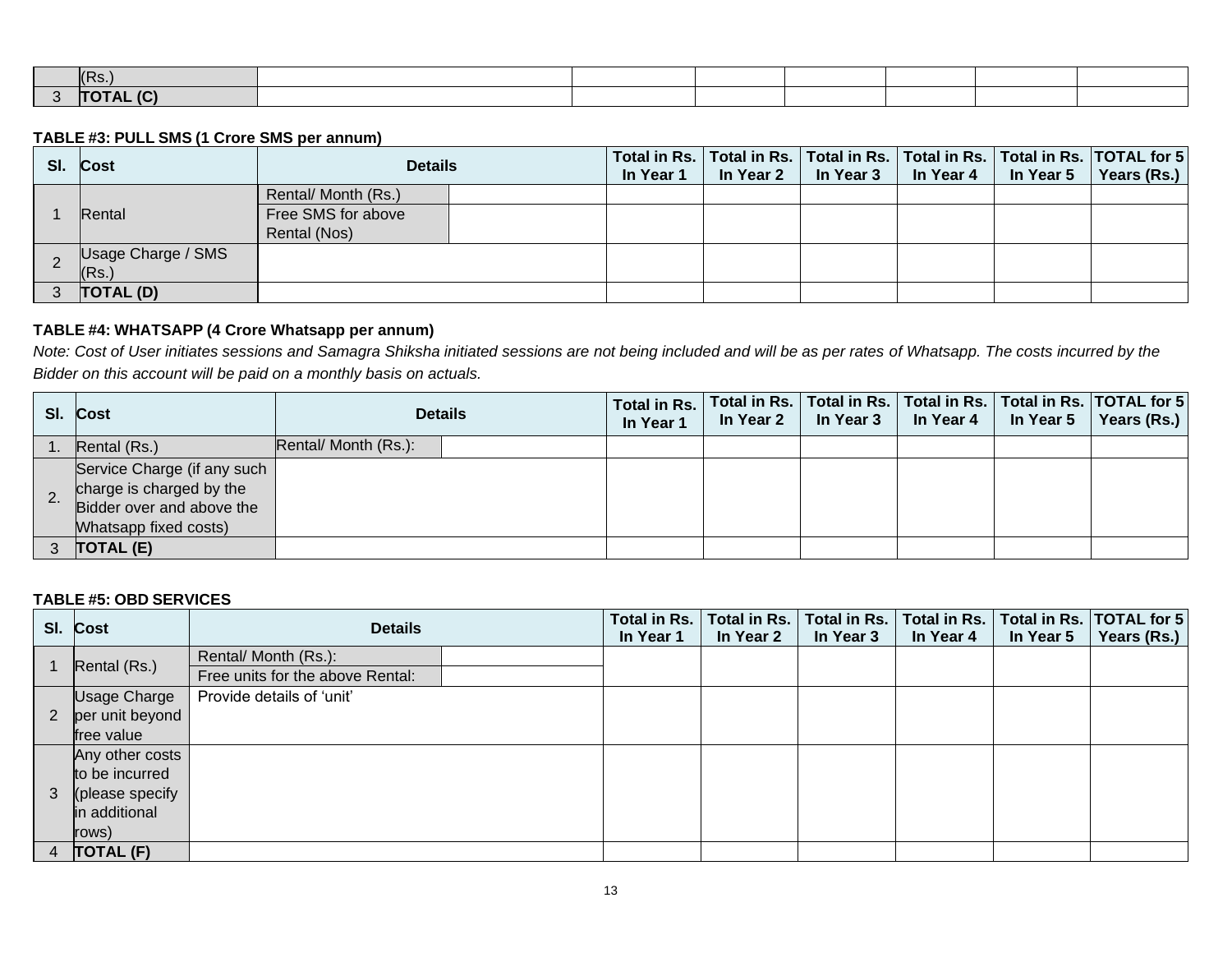## **TABLE #6: URL SHORTENING SERVICES (For up to 100 URLs per month)**

| SI. | Cost                     |                         | <b>Details</b> | In Year 1 | Total in Rs. Total in Rs. Total in Rs. Total in Rs. Total in Rs. | In Year 2   In Year 3   In Year 4 | In Year 5 | TOTAL for<br>5 Years<br>(Rs.) |
|-----|--------------------------|-------------------------|----------------|-----------|------------------------------------------------------------------|-----------------------------------|-----------|-------------------------------|
|     |                          | Rental/ Month (Rs.):    |                |           |                                                                  |                                   |           |                               |
|     | Rental (Rs.)             | Free URLs for the above |                |           |                                                                  |                                   |           |                               |
|     |                          | Rental:                 |                |           |                                                                  |                                   |           |                               |
|     | Any other costs to be    |                         |                |           |                                                                  |                                   |           |                               |
|     | incurred (please specify |                         |                |           |                                                                  |                                   |           |                               |
|     | in additional rows)      |                         |                |           |                                                                  |                                   |           |                               |
|     | <b>TOTAL (G)</b>         |                         |                |           |                                                                  |                                   |           |                               |

### **TABLE #7: GRAND TOTAL**

| <b>Table No.</b> | Total in Rs. In Year 1                                               | Total in Rs. In Year 2 | Total in Rs. In Year 3 | Total in Rs. In Year 4 |  | Total in Rs. In Year 5   TOTAL for 5 Years (Rs.) |  |  |  |  |  |
|------------------|----------------------------------------------------------------------|------------------------|------------------------|------------------------|--|--------------------------------------------------|--|--|--|--|--|
| $\bf{0}$         |                                                                      |                        |                        |                        |  |                                                  |  |  |  |  |  |
|                  |                                                                      |                        |                        |                        |  |                                                  |  |  |  |  |  |
|                  |                                                                      |                        |                        |                        |  |                                                  |  |  |  |  |  |
|                  |                                                                      |                        |                        |                        |  |                                                  |  |  |  |  |  |
|                  |                                                                      |                        |                        |                        |  |                                                  |  |  |  |  |  |
| 5                |                                                                      |                        |                        |                        |  |                                                  |  |  |  |  |  |
| 6                |                                                                      |                        |                        |                        |  |                                                  |  |  |  |  |  |
| <b>SUB</b>       |                                                                      |                        |                        |                        |  |                                                  |  |  |  |  |  |
| <b>TOTALS</b>    |                                                                      |                        |                        |                        |  |                                                  |  |  |  |  |  |
|                  | GRAND TOTAL (This figure should reflect in FORM FIN 1) $\rightarrow$ |                        |                        |                        |  |                                                  |  |  |  |  |  |

## **TABLE #8: ANY OTHER SERVICE (NON EVALUATED)**

- In case the bidder has any other service that they would like to offer that may be of relevant to Samagra Shiksha, the Bidder can quote for the same on a per unit cost basis. The Bidder shall provide the quote in a table of their format, however a per-unit rate, one time costs, monthly rentals and the break up of the rate over 5 years shall need to be specified.
- In case additional plans of existing service providers also are available, the same may also be included as Annexures to the Financial Bid of the Bidder.
- **TABLE #9: PLATFORM CUSTOMISATION CHARGES (NON EVALUATED PARAMETERS)** These charges will be payable if SS requires the bidder to undertake developments/ customisations on the existing platforms provided by the Bidder to suit the requirements of SS. SS is in parallel also procuring similar services through other bidders and the rates quoted by the Telemarketer shall be comparable with the existing rates of SS, failing which SS shall negotiate these rates with the Telemarketer

| SI. | Cost                    | <b>Details</b>        | In Year 1 | Total in Rs. Total in Rs. Total in Rs. Total in Rs. Total in Rs.<br>In Year 2 l | ∣ In Year 3 ∣ In Year 4 | In Year 5 | TOTAL for  <br>5 Years<br>(Rs.) |
|-----|-------------------------|-----------------------|-----------|---------------------------------------------------------------------------------|-------------------------|-----------|---------------------------------|
|     | <b>Senior Developer</b> | 10+ years' experience |           |                                                                                 |                         |           |                                 |
|     | Middle Level Developer  | ~5 vears' experience  |           |                                                                                 |                         |           |                                 |
|     | Uunior Developer        | 1-2 years' experience |           |                                                                                 |                         |           |                                 |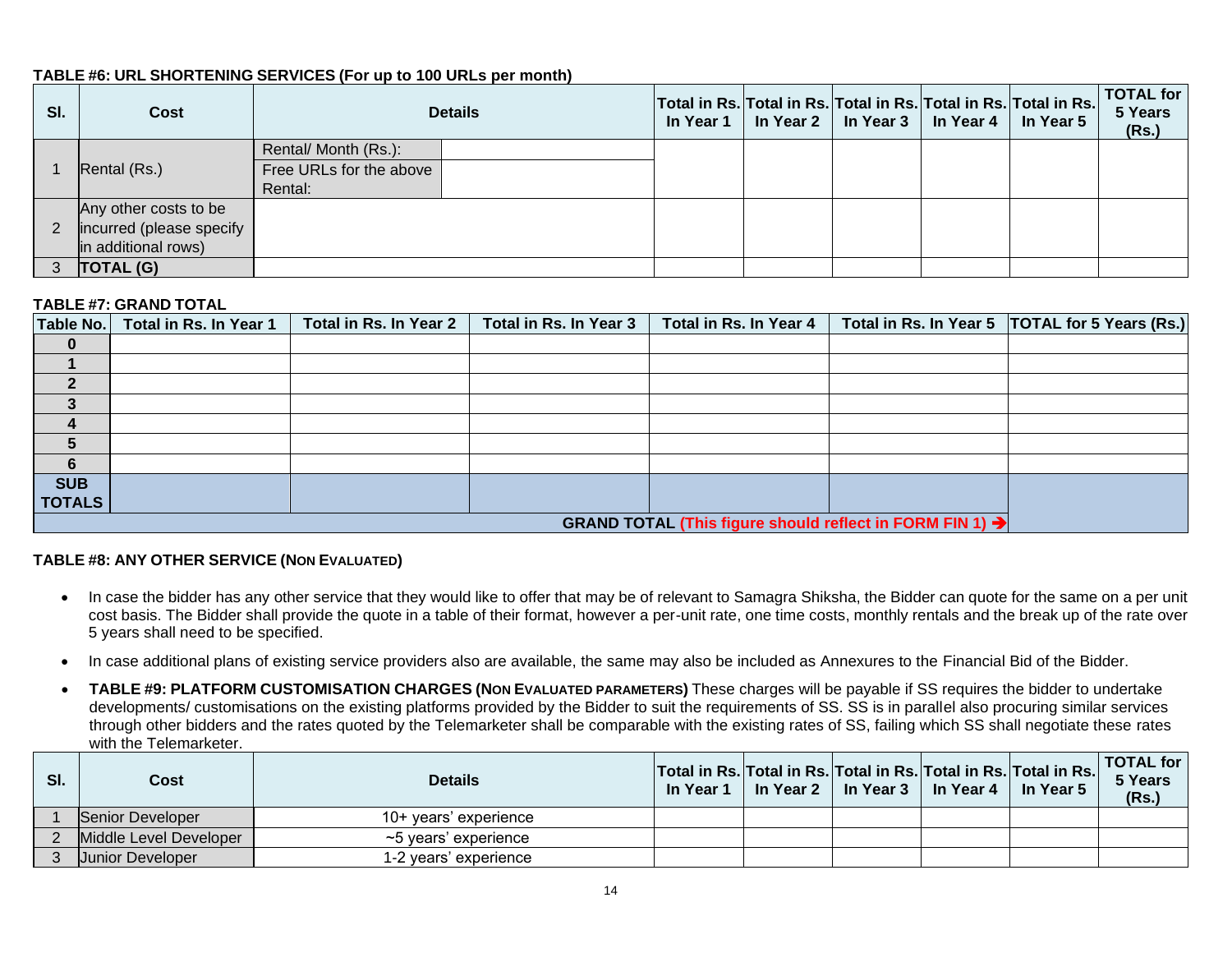| SI. | Cost      | <b>Details</b> | Total in Rs. Total in Rs. Total in Rs. Total in Rs. Total in Rs. <br>In Year | In Year 2 | In Year 3 | In Year 4 | In Year 5 | <b>TOTAL for</b><br><b>TYears</b><br>(Rs) |
|-----|-----------|----------------|------------------------------------------------------------------------------|-----------|-----------|-----------|-----------|-------------------------------------------|
|     | TOTAL (H) |                |                                                                              |           |           |           |           |                                           |

**Firm's Name:**

**Authorized Signature:**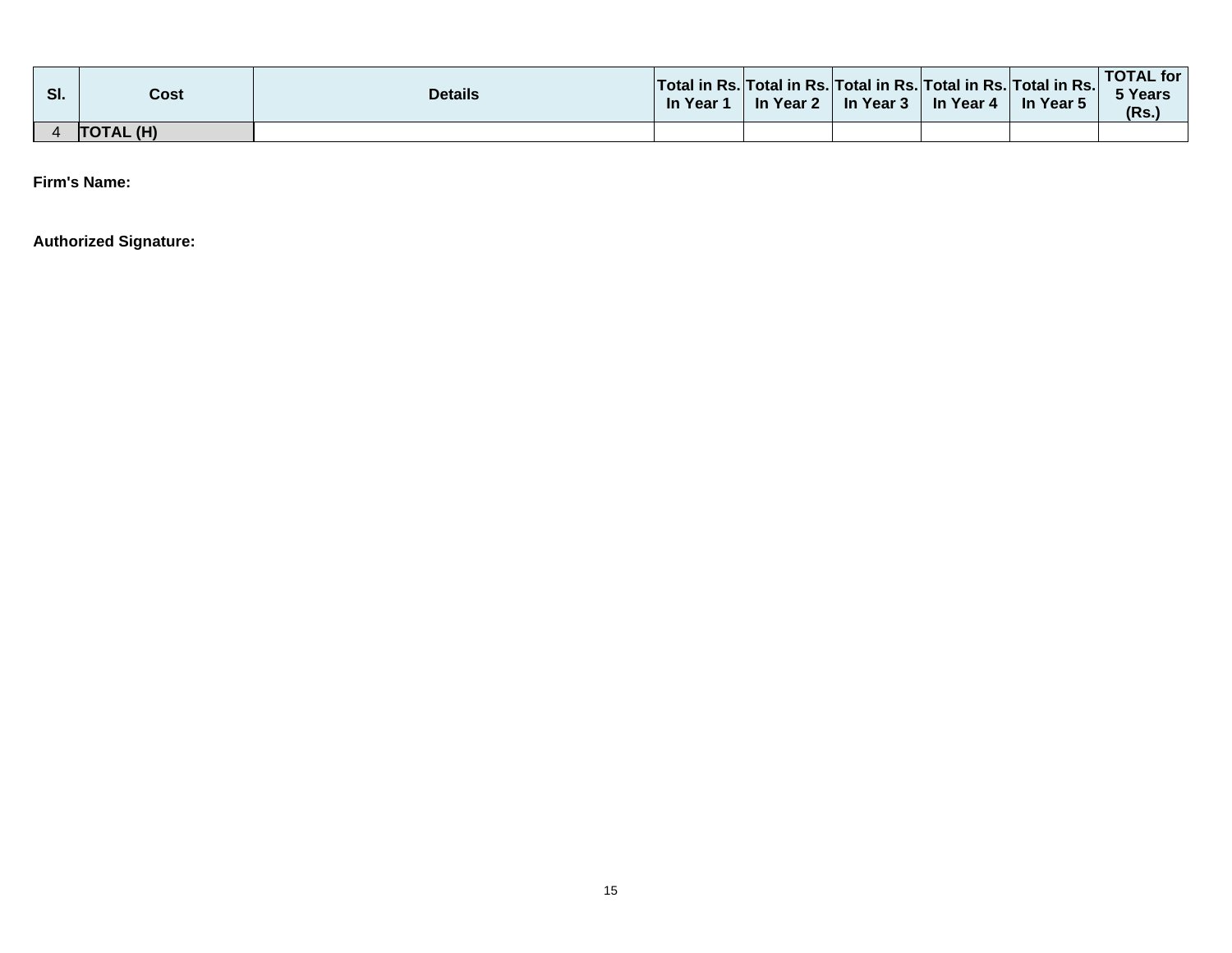### **RfP No:116/C1/SMS/EMIS/2022**

#### **Date of pre-bid meeting: 29.03.2022**

## *Note: Suitable changes as a consequence of these pre-bid responses are provided in the Corrigendum uploaded along with this Pre-Bid response. Please use the forms/ formats as per the Corrigendum for your submissions.*

| SI.            | Page<br>No. | <b>Existing Clause</b>                                                                                                                                                                                                                                                                                                                                                                                                                                          | <b>Clarification/ Proposed Change</b>                                                                                                                     | Response                                                                                                                                                                                                                                                                                                                                            |
|----------------|-------------|-----------------------------------------------------------------------------------------------------------------------------------------------------------------------------------------------------------------------------------------------------------------------------------------------------------------------------------------------------------------------------------------------------------------------------------------------------------------|-----------------------------------------------------------------------------------------------------------------------------------------------------------|-----------------------------------------------------------------------------------------------------------------------------------------------------------------------------------------------------------------------------------------------------------------------------------------------------------------------------------------------------|
|                | 46          | The Bidder should create, maintain<br>and update dynamically the database<br>phone numbers of all the<br>of<br>stakeholders that are defined by the<br>Authority. The database must be easy<br>to use and facilitate the Bidder in<br>efficiently undertaking SMS services to<br>the respective stakeholders as part of<br>the RFP. The Bidder should be linked<br>to the EMIS system database of the<br>Authority and draw on the information<br>through APIs. | Please elaborate on this, is this regarding managing your<br>database at Airtel end?                                                                      | The contact details of the parents/ other<br>recipients of SMS will be on Samagra<br>Shiksha servers. The list of numbers to which<br>SMS/ Whatsapp is to be sent, will be shared<br>with the Bidder through APIs. Post sending of<br>SMS, the bidders will make the MIS of sent/<br>un-sent messages available to Samagra<br>Shiksha through APIs. |
| $\overline{2}$ | 46          | Establishment of Bi-directional SMS<br>facilities<br>(push/pull)<br>capable<br>of<br>delivering and receiving SMS from all<br>the telecom service providers of the<br>state with auto-responding features.                                                                                                                                                                                                                                                      | As per the DOT mandate, bi-directional SMS flow is not<br>allowed in the enterprise SMS flow. PUSH and PULL<br>services are considered separate services. | Bi-directional messaging to be done using<br>long code/ VMN.                                                                                                                                                                                                                                                                                        |
| 3              | 47          | Bidder should provide API compatible<br>with Java, Angular JSP, PHP and<br>HTML5 platforms. Provide details of<br>compatible<br>platforms<br>also.<br>other<br>Bidders should share<br>the<br>API<br>integration source code.                                                                                                                                                                                                                                   | Readily available APIs is CURL/ JSON and XML. May you<br>please confirm or bring some clarity on Source Code<br>sharing?                                  | The phrase in Bold is modified to:<br>Bidders should share the API integration<br>document.                                                                                                                                                                                                                                                         |
| 4              | 47          | Bidder should provide onsite/ offline<br>support for integration till the Systems<br>go into production. Cost.                                                                                                                                                                                                                                                                                                                                                  | Please elaborate on this, since the integration is over the<br>cloud. Why is on-site support required?                                                    | Bidders will provide on-site support to<br>Samagra Shiksha for training, integration of<br>APIs etc.                                                                                                                                                                                                                                                |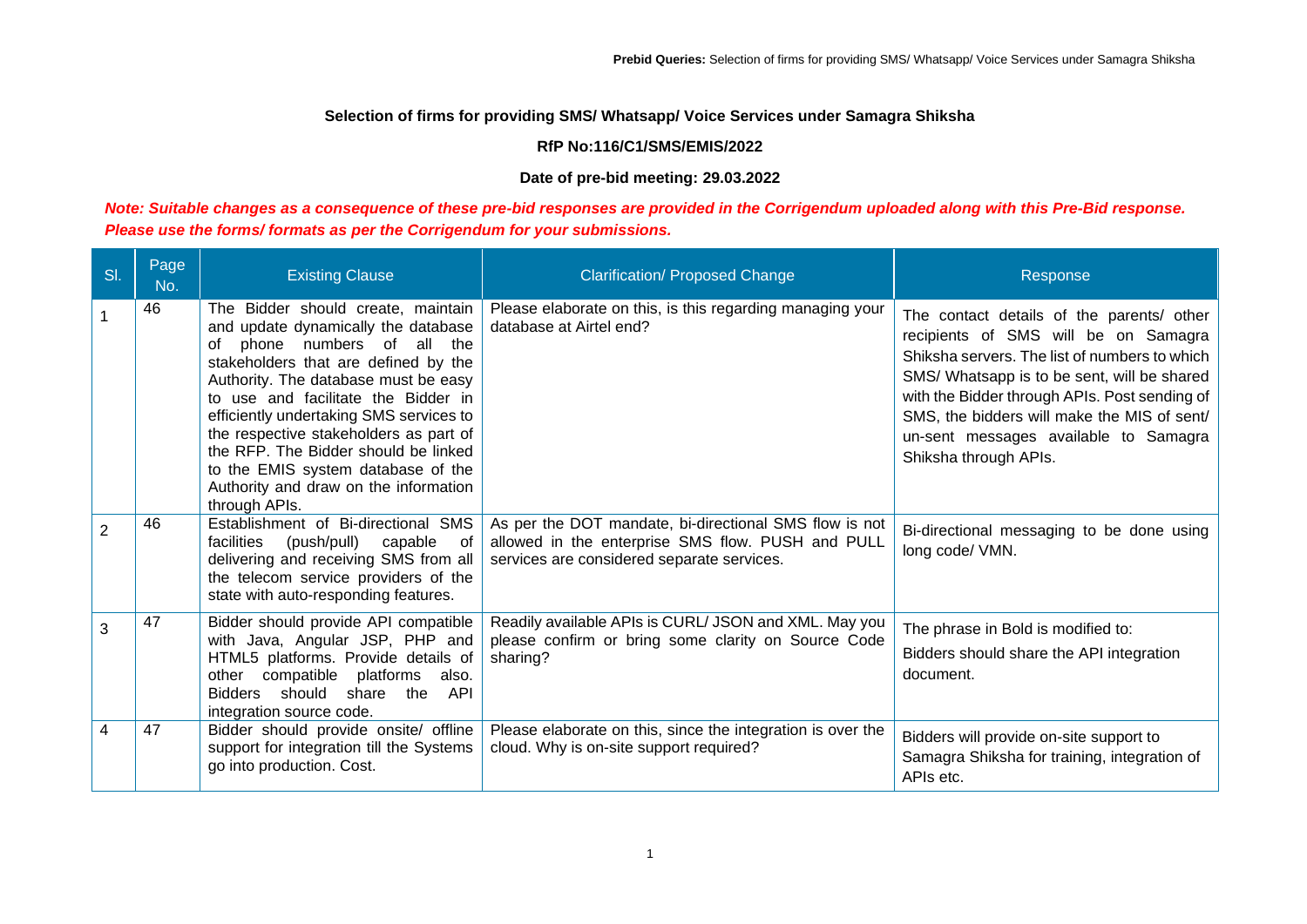| SI. | Page<br>No. | <b>Existing Clause</b>                                                                                                                                                                                                                                                                                                                                                 | <b>Clarification/ Proposed Change</b>                                                                                                        | Response                                                                                                                                                                                                                                                                                                                                               |
|-----|-------------|------------------------------------------------------------------------------------------------------------------------------------------------------------------------------------------------------------------------------------------------------------------------------------------------------------------------------------------------------------------------|----------------------------------------------------------------------------------------------------------------------------------------------|--------------------------------------------------------------------------------------------------------------------------------------------------------------------------------------------------------------------------------------------------------------------------------------------------------------------------------------------------------|
| 5   | 48          | Bidder should provide details on type of<br>messages (Text, MMS, Voice, etc.)<br>that can be sent using LongCodes.                                                                                                                                                                                                                                                     | SMS, Voice is available on Longcode but MMS is not<br>available.                                                                             | Clause modified to:<br>Bidder should provide details on type of<br>messages (SMS, Voice) that can be sent<br>using LongCodes.                                                                                                                                                                                                                          |
| 6   | 48          | There should be facility to Create,<br>Retrieve<br>and<br>predefined<br>Store<br>message template using both API and<br>Client interface.                                                                                                                                                                                                                              | Need clarity here as the Push request is generated directly<br>by the customer, where is the need to create, store and<br>retrieve?          | There should be a facility by which the Client<br>can compose the messages, and push the<br>messages, including through pre-defined<br>templates. There should be a facility to create<br>templates for TRAI Approval. Also, easy way<br>to be provided to identify the approved<br>templates while sending messages through<br>Client Interface/ API. |
| 7   | 48          | Instant composing and sending of<br>messages must be available.                                                                                                                                                                                                                                                                                                        | Post DLT this is not allowed, only DLT registered<br>templates could be used.                                                                | • For SMS, DLT registered templates will be<br>used.<br>• For Voice, instant composing and sending<br>of Voice messages must be available.                                                                                                                                                                                                             |
| 8   | 48          | Solution should<br>provide<br>Unicode<br>message sending.                                                                                                                                                                                                                                                                                                              | This functionality is there but the message origination<br>should be from the customer end, no translation will<br>happen at the Airtel end. | Messages generated will be in Unicode<br>format if required. It is not expected that<br>translation will take place at the Bidders' end.                                                                                                                                                                                                               |
| 9   | 49          | There should be a provision to send<br>both Static and Dynamic messages. In<br>dynamic messages, the composition<br>will be done once and message<br>content will vary for every sender.                                                                                                                                                                               | This should be in accordance with DLT.                                                                                                       | Agreed.                                                                                                                                                                                                                                                                                                                                                |
| 10  | 52          | The Bidder has to activate all the<br>services after integrating with existing<br>Online Portals as per the requirement<br>of the RFP within 2 weeks from the<br>date of signing of the contract. If the<br>Bidder fails to comply this requirement,<br>penalty will be imposed at the rate<br>1.0% of total value of work order per<br>week of the delay subject to a | Requesting if we can make it 4 weeks?                                                                                                        | Agreed.                                                                                                                                                                                                                                                                                                                                                |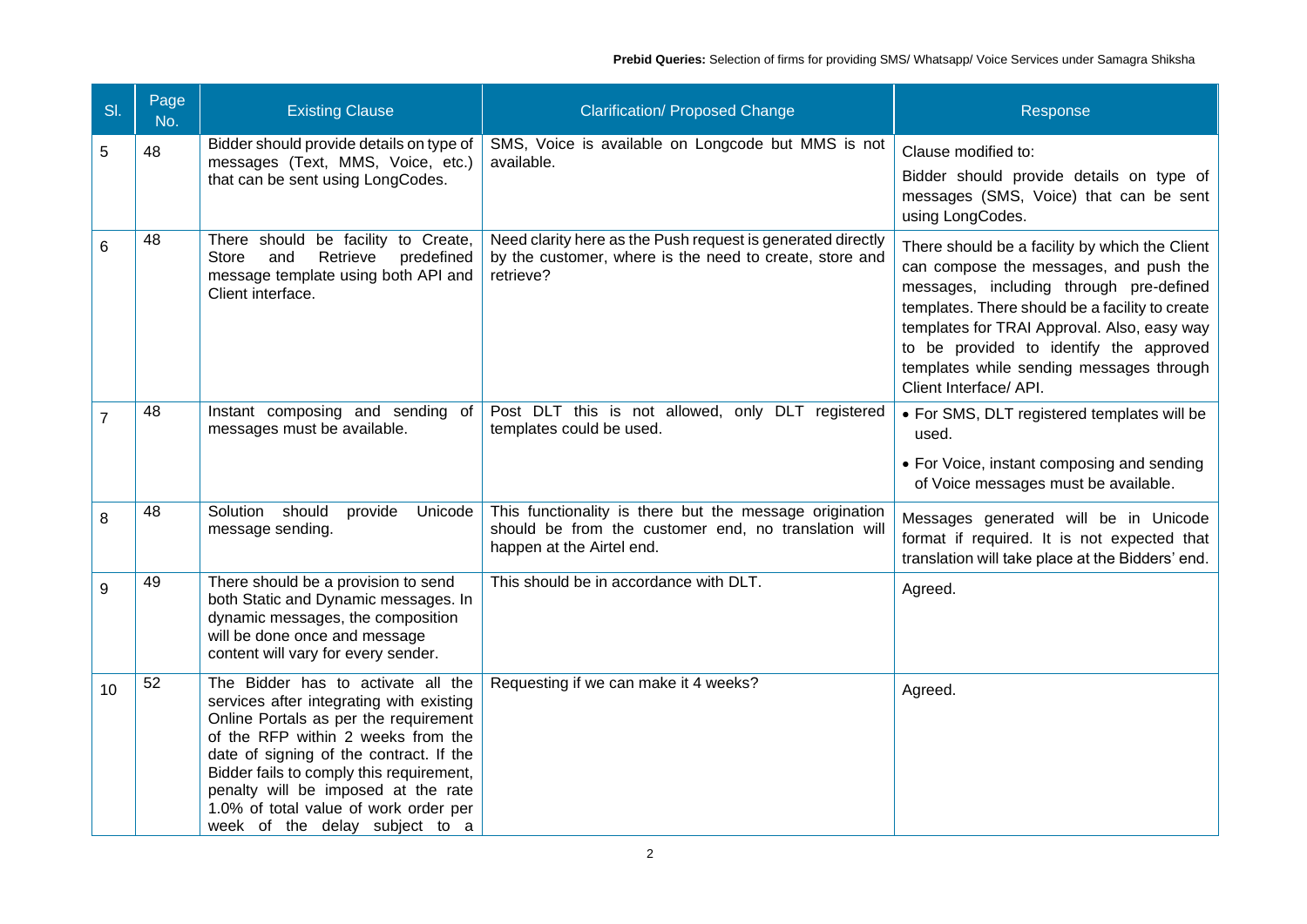| SI. | Page<br>No. | <b>Existing Clause</b>                                                                                                                                                                                                                                                                                                          | <b>Clarification/ Proposed Change</b>                                                                                                                                                                                                                                        | Response                                                                                                                                                                                                                                                        |
|-----|-------------|---------------------------------------------------------------------------------------------------------------------------------------------------------------------------------------------------------------------------------------------------------------------------------------------------------------------------------|------------------------------------------------------------------------------------------------------------------------------------------------------------------------------------------------------------------------------------------------------------------------------|-----------------------------------------------------------------------------------------------------------------------------------------------------------------------------------------------------------------------------------------------------------------|
|     |             | maximum of 10.0 % of the value of<br>work order. If the unapproved delay is<br>beyond 30 days, the Authority has the<br>right to issue the termination notice.                                                                                                                                                                  |                                                                                                                                                                                                                                                                              |                                                                                                                                                                                                                                                                 |
| 11  | 54          | - Priority 1 delivered to mobile<br>handset after 15 seconds - No<br>payment;<br>- Priority 2 SMS delivered to mobile<br>handset after 15 minutes - No<br>payment;<br>- Priority 1 Voice delivered to mobile<br>handset after 15 seconds - No<br>payment:<br>- Priority 2 Voice delivered to mobile<br>handset after 20 minutes | Need clarity, if during the SLA timelines the customer is<br>not available, shall we discard that request or go beyond<br>SLA for delivery as we would not be getting any payment<br>post delivering the message also.                                                       | In computing the adherence to the SLAs, the<br>following delivery failure cases shall be<br>excluded:<br>Mobile switched off/ air-plane mode/<br>out of range/ inbox full/ international<br>roaming/ number blacklisted.<br>Customer does not pick up the call. |
| 12  | 53          | Bidder shall provide unlimited free<br>Session Messages or Response to<br>customer-initiated Queries, Requests,<br>or Complaints through WhatsAPP<br>Business Account if such responses<br>are within 24 hours of receipt of such<br>SS Office from customers.                                                                  | FB has changed its pricing and per user-initiated<br>conversation costs Rs. 29 paisa+ taxes. Hence cannot be<br>free.                                                                                                                                                        | Payments for Whatsapp messages shall be<br>on actuals as per the pricing policy of<br>Whatsapp.                                                                                                                                                                 |
| 13  | 53          | Bidder should provide Frontend SDK<br>for Inbox [Software Development KIT].                                                                                                                                                                                                                                                     | Need more details on this.                                                                                                                                                                                                                                                   | Bidder should provide required software for<br>use at the user end to facilitate sending/<br>receiving of messages/voice etc.                                                                                                                                   |
| 14  | 58          | No. of clients the Bidder has been<br>servicing continuously for at least 3<br>years, and continues to service on the<br>date of publication of this tender. The<br>nature of service should be for both<br>SMS and Whatsapp services.                                                                                          | Request Dept. to revise the clause as below:<br>"No. of clients the Bidder has been servicing continuously<br>for at least 3 years, and continues to service on the date<br>of publication of this tender. The nature of service should<br>be for SMS OR Whatsapp services." | No. of clients the Bidder has been servicing<br>continuously for at least 3 years, and<br>continues to service on the date of<br>publication of this tender. Services shall<br>mean SMS services for 3 years and<br>Whatsapp services for 1 year.               |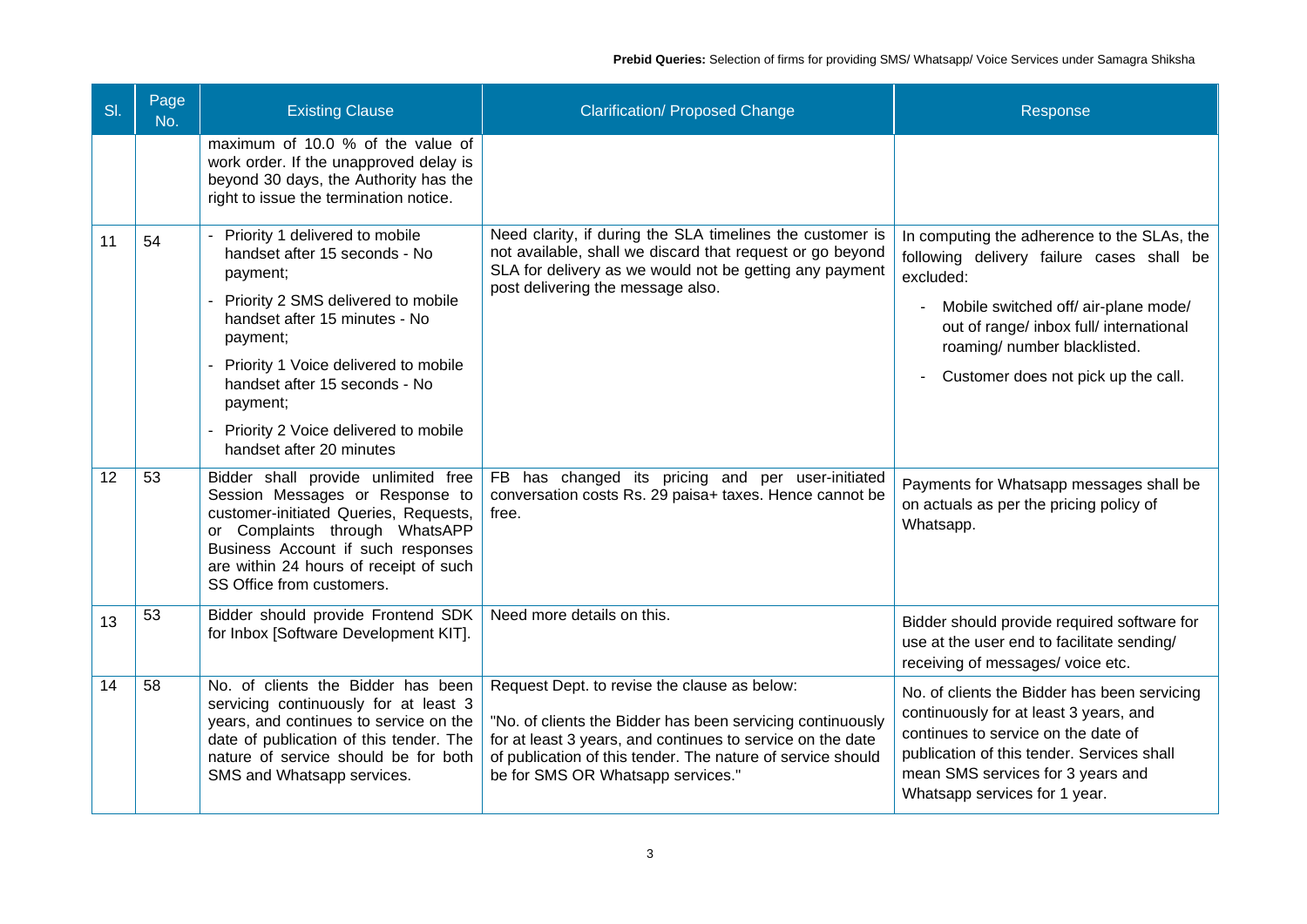| SI. | Page<br>No. | <b>Existing Clause</b>                                                                                                                                                                                                                                                                                                                                                                                                                                          | <b>Clarification/ Proposed Change</b>                                                                                                                                                                | Response                                                                                                                                                                                                                                                                                                                                            |
|-----|-------------|-----------------------------------------------------------------------------------------------------------------------------------------------------------------------------------------------------------------------------------------------------------------------------------------------------------------------------------------------------------------------------------------------------------------------------------------------------------------|------------------------------------------------------------------------------------------------------------------------------------------------------------------------------------------------------|-----------------------------------------------------------------------------------------------------------------------------------------------------------------------------------------------------------------------------------------------------------------------------------------------------------------------------------------------------|
| 15  | 46          | The Bidder should create, maintain<br>and update dynamically the database<br>phone numbers of all the<br>оf<br>stakeholders that are defined by the<br>Authority. The database must be easy<br>to use and facilitate the Bidder in<br>efficiently undertaking SMS services to<br>the respective stakeholders as part of<br>the RFP. The Bidder should be linked<br>to the EMIS system database of the<br>Authority and draw on the information<br>through APIs. | MIS will be kept for 90days. We can share the details over<br>API/ SFTP so that govt can save this data in the EMIS<br>system.                                                                       | The contact details of the parents/ other<br>recipients of SMS will be on Samagra<br>Shiksha servers. The list of numbers to which<br>SMS/ Whatsapp is to be sent, will be shared<br>with the Bidder through APIs. Post sending of<br>SMS, the bidders will make the MIS of sent/<br>un-sent messages available to Samagra<br>Shiksha through APIs. |
| 16  | 47          | The Bidder should cover the facilities<br>like Push Service and Pull SMS using<br>short/long code / VMN and WhatsApp<br>API solution. The approximate volume<br>predicted is as follows:                                                                                                                                                                                                                                                                        | Push SMS using a long code and Pull SMS using a short<br>code is not feasible. Bifurcation of Push and Pull SMS<br>quantity not mentioned.                                                           | The Bidder should cover the facilities like<br>Push Service using SMS and Pull service<br>using long code/ VMN and WhatsApp API<br>solution.                                                                                                                                                                                                        |
| 17  | 47          | The SMS solution provided by the<br>Bidder should handle the following<br>message types:<br>1. Text, 2. Voice, 3. Bilingual.                                                                                                                                                                                                                                                                                                                                    | Need clarity on Message Type 'Voice'.                                                                                                                                                                | The solutions provided by the Bidder should<br>handle the following message types:<br>1. Text message through SMS (in Tamil &<br>English).<br>2. Voice messages through OBD.<br>3. Whatsapp messages (Text/<br>Document/ Audio/ Video).                                                                                                             |
| 18  | 47          | Bidder should provide an API which<br>can connect to the following Databases<br>namely Oracle, My SQL, MS SQL.                                                                                                                                                                                                                                                                                                                                                  | We share API to SS to create/modify campaigns and this<br>API is connected to our database. I think its our decision<br>to use which database and hence I don't feel any<br>relevance on this point. | The SS database is in MySQL. The APIs<br>provided should connect with this database.                                                                                                                                                                                                                                                                |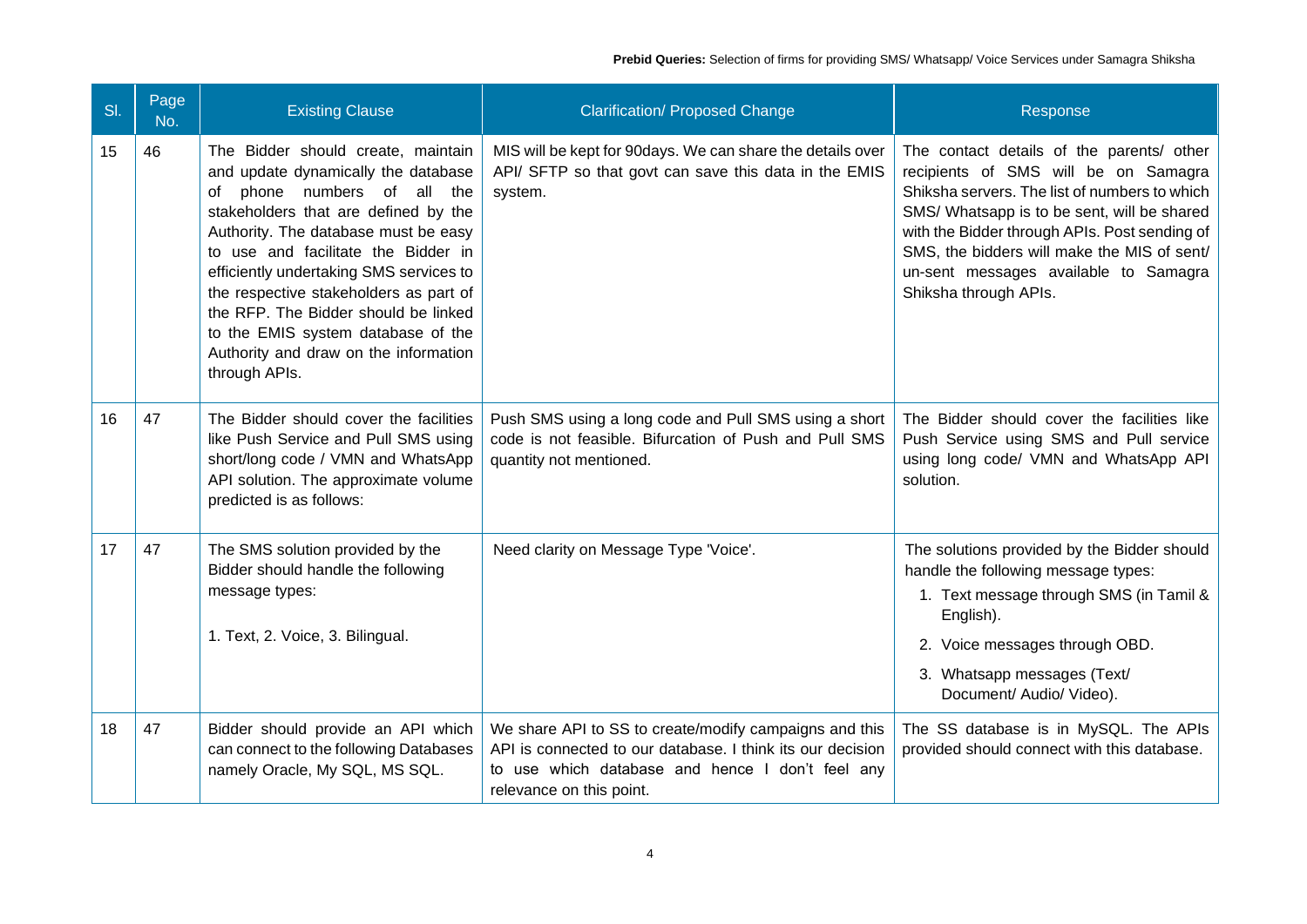| SI. | Page<br>No. | <b>Existing Clause</b>                                                                                                                                                                                                                                                                                                                              | <b>Clarification/ Proposed Change</b>                                                | Response                                                                                                                                                                                                                                                                                                                                                                                                              |
|-----|-------------|-----------------------------------------------------------------------------------------------------------------------------------------------------------------------------------------------------------------------------------------------------------------------------------------------------------------------------------------------------|--------------------------------------------------------------------------------------|-----------------------------------------------------------------------------------------------------------------------------------------------------------------------------------------------------------------------------------------------------------------------------------------------------------------------------------------------------------------------------------------------------------------------|
| 19  | 47          | The BIDDER must provide the support<br>to port the API on a SS Office Cloud<br>application server and to handshake<br>with the existing online application. It<br>should be linked to the existing<br>database of the SS Office and draw on<br>the information through APIs                                                                         | We can provide API documentation and Govt's tech team<br>need to do the integration. | Accepted. Necessary facilitation support will<br>need to be provided by the Bidder.                                                                                                                                                                                                                                                                                                                                   |
| 20  | 47          | Bidder should provide onsite/ offline<br>support for integration till the Systems<br>go into production. Cost.                                                                                                                                                                                                                                      | Onsite support (Training) to SS officers in single location<br>can be done.          | In HO such support will be needed. The rate<br>can be quoted by the bidder on a man-month<br>(26 days) basis. For proportionate additional/<br>reduced workload, the payment will be pro-<br>rated.                                                                                                                                                                                                                   |
| 21  | 47          | Provide complete details on the<br>administration and user functionality of<br>the SMS user module. There should be<br>a facility to create administrator's user<br>ids. More than one administrator user<br>IDs might be required.                                                                                                                 | Hierarchy/ User roles to be defined (Scope to be frozen).                            | Normally all messages/ calls will originate<br>centrally.<br>However, the bidder may note that there are<br>likely to be the following levels: Admin<br>(Master), HoD, District, Taluk levels of<br>users.<br>The functionalities, delegation, performance<br>MIS etc. will be discussed with the bidder to<br>whom the project is awarded.<br>Future customisations of user levels will be<br>defined based on need. |
| 22  | 48          | SS Office proposes to provide access<br>to the SMS interface across the state in<br>School Education and hence Bidders<br>who provide non browser interface<br>should provide software details along<br>with compatible platforms.<br>Such<br>Bidders in addition should provide<br>unlimited perpetual license without any<br>additional expenses. | We provide only browser-based solution.                                              | No change.                                                                                                                                                                                                                                                                                                                                                                                                            |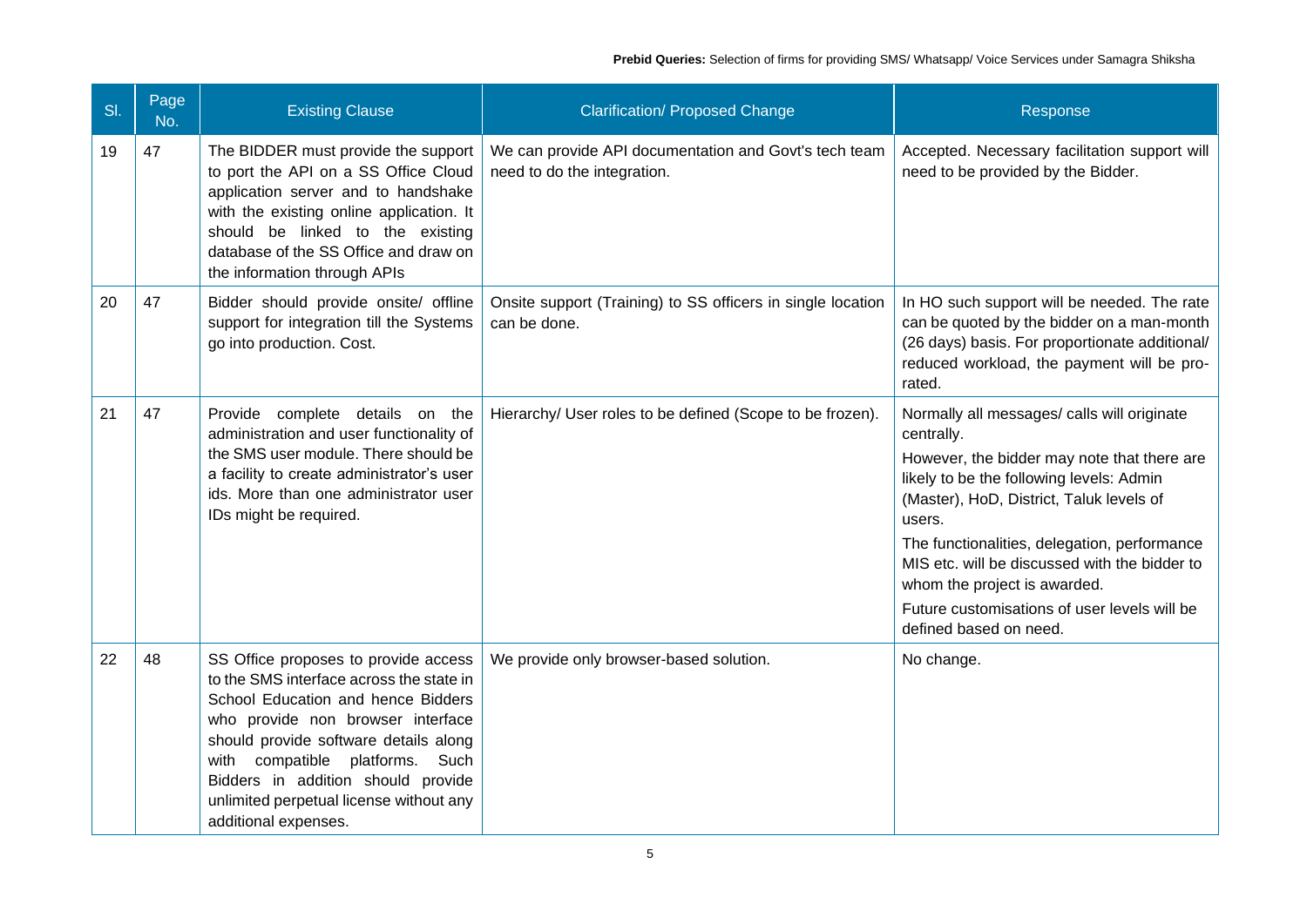| SI. | Page<br>No. | <b>Existing Clause</b>                                                                                                                                                                                                                                                                                                                                                                                                                                                                                                                      | <b>Clarification/ Proposed Change</b>                                                                                                                                                                                     | Response                                                                                                                                                         |
|-----|-------------|---------------------------------------------------------------------------------------------------------------------------------------------------------------------------------------------------------------------------------------------------------------------------------------------------------------------------------------------------------------------------------------------------------------------------------------------------------------------------------------------------------------------------------------------|---------------------------------------------------------------------------------------------------------------------------------------------------------------------------------------------------------------------------|------------------------------------------------------------------------------------------------------------------------------------------------------------------|
| 23  | 48          | Bidder will provide three virtual mobile<br>numbers (VMN) (or) Long Codes to SS<br>Office without any cost. Virtual number<br>once activated for the purchaser, will<br>be property of SS Office. In case of<br>expiry of contract or termination of the<br>contract due to any reason, the long<br>code numbers provided to SS Office<br>shall be the property of SS Office and<br>should not be assigned to any other<br>third party. SS Office should have the<br>right to use these numbers post expiry<br>of the contract period also. | Long code SMS (Incoming SMS) charges to be mentioned<br>even if numbers are of Zero rental. After expiry and still<br>long codes running in our platform then rentals should be<br>applicable (VI to take a decision).    | For the three virtual numbers $-$ the monthly<br>rental charges can be included in the<br>financial template. The numbers will be<br>portable by SS.             |
| 24  | 48          | There should not be any constraint in<br>sending messages using the API/ SMS<br>Client using long code numbers.                                                                                                                                                                                                                                                                                                                                                                                                                             | Sending SMS using long code is not feasible.                                                                                                                                                                              | Accepted.                                                                                                                                                        |
| 25  | 48          | Bidder should provide details on type of<br>messages (Text, MMS, Voice, etc.)<br>that can be sent using Long Codes.                                                                                                                                                                                                                                                                                                                                                                                                                         | Only text/ Unicode messages.                                                                                                                                                                                              | Clause modified to:<br>Bidder should provide details on type of<br>messages (SMS, Voice) that can be sent<br>using Long Codes.                                   |
| 26  | 48          | Solution architecture should be such<br>that distributed message composing<br>should be available with message<br>sending either centralized or<br>decentralized.                                                                                                                                                                                                                                                                                                                                                                           | Need clarity: If web users create SMS campaigns in the<br>web portal, it will get saved in the Database. What we can<br>do is such campaigns can be pushed once the SS office<br>gives approval in the web portal itself. | The web solution provided should allow for<br>multiple levels of users. Each level of user<br>should be able to create and push SMSs<br>once approved by the HO. |
|     |             | Example: Message will be composed<br>by authorized users and routing to the<br>SMS gateway should be through SS<br>Office or the respective sites directly.                                                                                                                                                                                                                                                                                                                                                                                 |                                                                                                                                                                                                                           |                                                                                                                                                                  |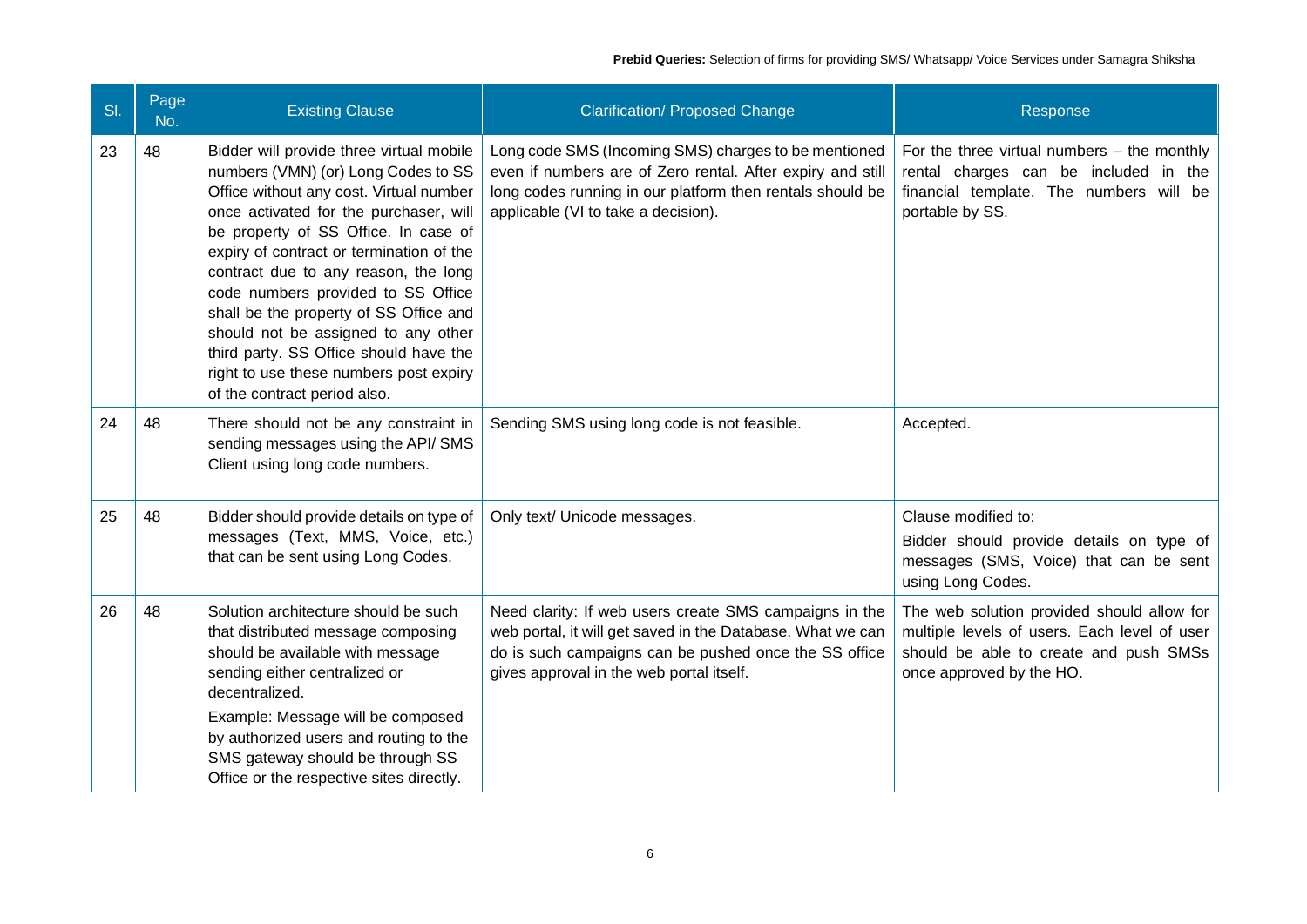| SI. | Page<br>No. | <b>Existing Clause</b>                                                                                                                                                                                                                                                                                                                                                                                                          | <b>Clarification/ Proposed Change</b>                                                                                                                                                                               | Response                                                                                                                                                                                                                                                                                                                                                                                                                                                                                                                                                                                       |
|-----|-------------|---------------------------------------------------------------------------------------------------------------------------------------------------------------------------------------------------------------------------------------------------------------------------------------------------------------------------------------------------------------------------------------------------------------------------------|---------------------------------------------------------------------------------------------------------------------------------------------------------------------------------------------------------------------|------------------------------------------------------------------------------------------------------------------------------------------------------------------------------------------------------------------------------------------------------------------------------------------------------------------------------------------------------------------------------------------------------------------------------------------------------------------------------------------------------------------------------------------------------------------------------------------------|
| 27  | 48          | The solution should allow sending of a<br>message to address using the inherent<br>address book database of the SMS<br>application (or) external database (or)<br>files (*.txt, *.csv,*.xls,*.sxw,*.odp) (or)<br>as a user input of the mobile numbers;<br>in other words, bulk upload facility in<br>the above formats should be available.                                                                                    | .sxw, .odp not supported.                                                                                                                                                                                           | Accepted.                                                                                                                                                                                                                                                                                                                                                                                                                                                                                                                                                                                      |
| 28  | 49          | In case a client gets a list of numbers<br>from its sources, according to TRAI,<br>SMS can be sent only if they are<br>service/ transactional in nature. Any<br>UCC (unsolicited commercial content)<br>cannot be sent. Thus, the Bidder<br>should have the facility of online<br>filtering of the DND numbers.                                                                                                                 | DND filtering doesn't come under our scope as it is purely<br>pertaining to the DLT team.                                                                                                                           | If the SMS is a transactional, no DND<br>provisions shall apply. If the SMS is a<br>promotional SMS, then DND provisions shall<br>apply. As per DLT regulations, DND<br>scrubbing to be carried out.                                                                                                                                                                                                                                                                                                                                                                                           |
| 29  | 49          | SS Office requires the following<br>minimum message priority setting<br>namely with message delivery TAT<br>indicated against them.<br>a) OTP & Transactional - less than 15<br>seconds (High Priority message)<br>b) Promotional & Others- less than 20<br>minutes (Low priority message)<br>All outgoing messages (SMS) from the<br>application are to be delivered to the<br>mobile subscriber within the time<br>Specified. | Whatever the SMS type is, we can mention required/<br>available TPS only. SS team to confirm the max OTP SMS<br>which will happen in a second at any point in time.<br>Similarly for Transactional and Promotional. | Bulk sending of SMS through Client<br>Software/ API will be done batch wise.<br>Each batch may contain 15,000 to 20,000<br>SMS.<br>• The total time for sending the SMSs shall<br>be the time taken to send all messages in<br>the batch.<br>The revises TAT shall be as mentioned<br>below. The TAT shall be computed from the<br>Delivery Reports that the Bidders shall be<br>required to submit on a monthly basis (or at<br>any other time as required by Samagra<br>Shiksha):<br>• SMS is not delivered due to any technical<br>fault/ failure on the part of the Bidder - No<br>payment |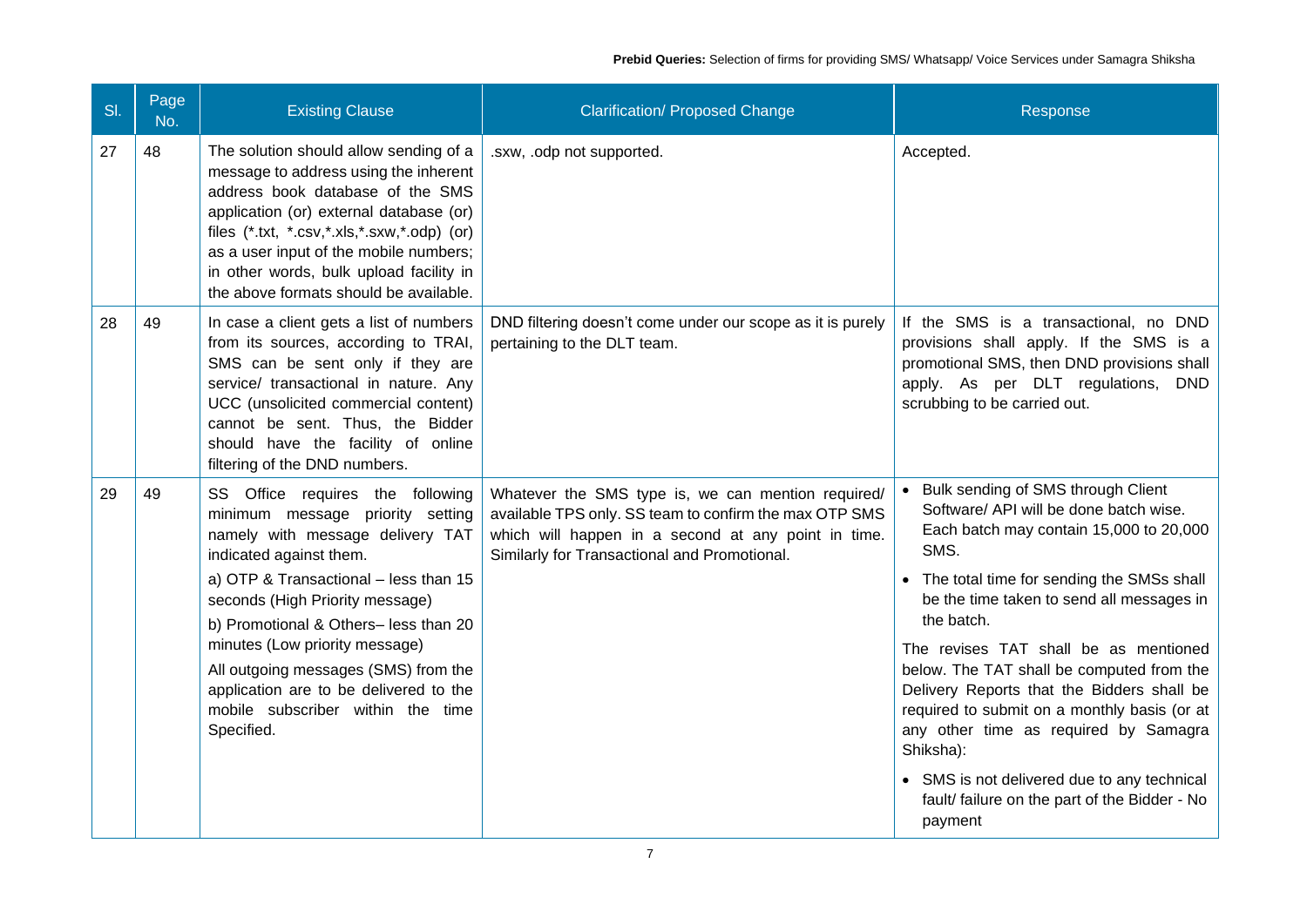| SI. | Page<br>No. | <b>Existing Clause</b>                                                                                                                                    | <b>Clarification/ Proposed Change</b>                                                                                                                                                        | Response                                                                                                                                                                       |
|-----|-------------|-----------------------------------------------------------------------------------------------------------------------------------------------------------|----------------------------------------------------------------------------------------------------------------------------------------------------------------------------------------------|--------------------------------------------------------------------------------------------------------------------------------------------------------------------------------|
|     |             |                                                                                                                                                           |                                                                                                                                                                                              | • Priority 1 SMS delivered to mobile<br>handset after 30 seconds - No payment                                                                                                  |
|     |             |                                                                                                                                                           |                                                                                                                                                                                              | • Priority 2 SMS delivered to mobile<br>handset after 30 minutes - No payment                                                                                                  |
|     |             |                                                                                                                                                           |                                                                                                                                                                                              | • Priority 1 Voice delivered to mobile<br>handset after 30 seconds - No payment                                                                                                |
|     |             |                                                                                                                                                           |                                                                                                                                                                                              | • Priority 2 Voice delivered to mobile<br>handset after 30 minutes - No payment                                                                                                |
|     |             |                                                                                                                                                           |                                                                                                                                                                                              | • Priority 3 Whatsapp Message delivered<br>to mobile handset after 30 Seconds - No<br>payment                                                                                  |
|     |             |                                                                                                                                                           |                                                                                                                                                                                              | • SMS' failed/ undelivered/ delivery report<br>not received/ duplicate Messages - No<br>payment                                                                                |
| 30  | 49          | The Bidder must be able to provide<br>different sender IDs which will be<br>mapped.                                                                       | SS need to provide us DLT registered Sender Ids.                                                                                                                                             | The bidder will support SS in SS's handling<br>all DLT regulations.                                                                                                            |
| 31  | 51          | The Bidder should provide the archives<br>of all the messages sent to their<br>gateway with the delivery status in a<br>CD/DVD/FTP/SFTP on monthly basis. | SFTP/API (SFTP option can be provided subject to VI<br>security clearance).                                                                                                                  | Clause modified to: The Bidder should<br>provide the archives of all the messages sent<br>to their gateway with the delivery status via<br>APIs.                               |
| 32  | 51          | The Bidder should have a direct SMSC<br>connection with all major operators i.e.,<br>Airtel, Vi, Tata, BSNL and Reliance.                                 | Does it mean our application connects to different SMSC's<br>or VI POI connectivity? In our case application is<br>connecting to only VI SMSC and it has POI towards every<br>operator SMSC. | The Bidder should have direct SMSC<br>connection with all major operators i.e., Airtel,<br>Vi, Tata, BSNL and Reliance (Not applicable,<br>in case bidder is Direct Operator). |
| 33  | 52          | The Bidder has to activate all the<br>services after integrating with existing<br>Online Portals as per the requirement                                   | Min 4-5 weeks required.                                                                                                                                                                      | Modified to "4 weeks".                                                                                                                                                         |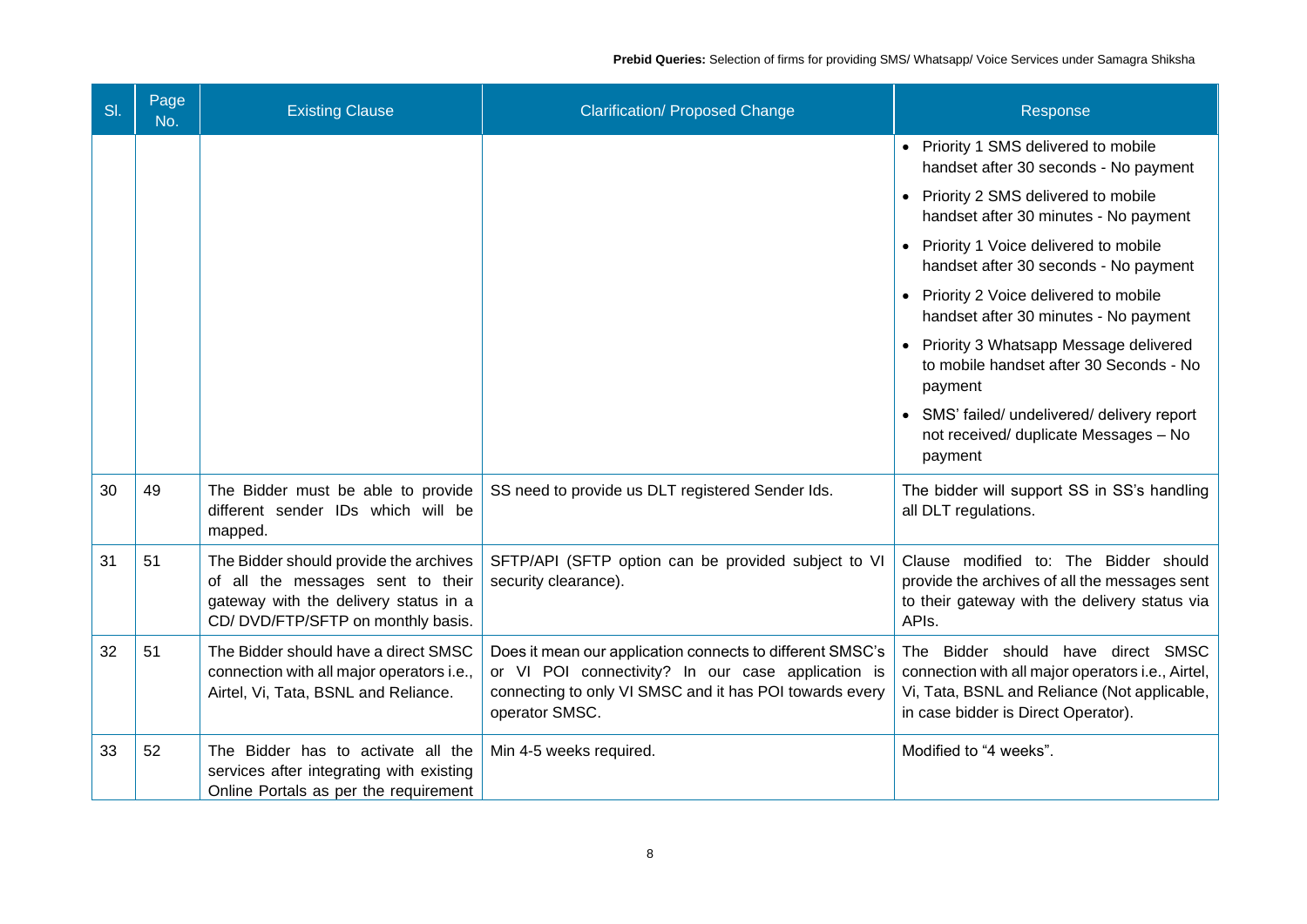| SI. | Page<br>No. | <b>Existing Clause</b>                                                                                                                                                                        | <b>Clarification/ Proposed Change</b>                              | Response                                                                                                                                                                          |
|-----|-------------|-----------------------------------------------------------------------------------------------------------------------------------------------------------------------------------------------|--------------------------------------------------------------------|-----------------------------------------------------------------------------------------------------------------------------------------------------------------------------------|
|     |             | of the RFP within 2 weeks from the<br>date of signing of the contract.                                                                                                                        |                                                                    |                                                                                                                                                                                   |
| 34  | 52          | The confirmation of whitelisting of DLT<br>templates at the vendor's end must be<br>received within 24 hrs of the request<br>submission.                                                      | This is not our scope and has to be managed by SS<br>officials.    | Accepted. However, bidder may be required<br>to provide necessary support to SS.                                                                                                  |
| 35  | 52          | Bidder must provide a solution to<br>integrate PULL SMS Service to SS<br>Office Online application for receiving<br>SMS from all the telecom service<br>providers.                            | We can push incoming SMS to SS API.                                | Bidder must provide an API solution to<br>integrate PULL SMS Service to SS Office's<br>Online application for receiving SMS from all<br>the telecom service providers.            |
| 36  | 52          | Bidder must be able to create and<br>schedule voice campaigns which<br>should be able to be scheduled at<br>particular time slots. Multiple language<br>support must be present for the same. | OBD campaigns delivery TAT and Conditions to be<br>specified.      | SLA of 90% for voice shall be required. This<br>means that 90% of the voice calls will need to<br>be completed within the timelines specified in<br>Qn. 29.                       |
| 37  | 52          | DND scrubbing must be mandatorily<br>done for such campaigns as per TRAI<br>guidelines.                                                                                                       | For promotional campaigns, govt should take 1400 series<br>number. | No change. Only transactional OBD will be<br>sent. No promotional content will be shared.                                                                                         |
| 38  | 52          | IVR (Interactive Voice Response) to<br>capture user's inputs based on a<br>number dialed by the user and multiple<br>languages (Tamil & English) options<br>must be available.                | Need scope of IVR.                                                 | IVR (Interactive Voice Response) to capture<br>user's inputs based on a Longcode/ VMN<br>dialed by the user and multiple language<br>(Tamil & English) options must be available. |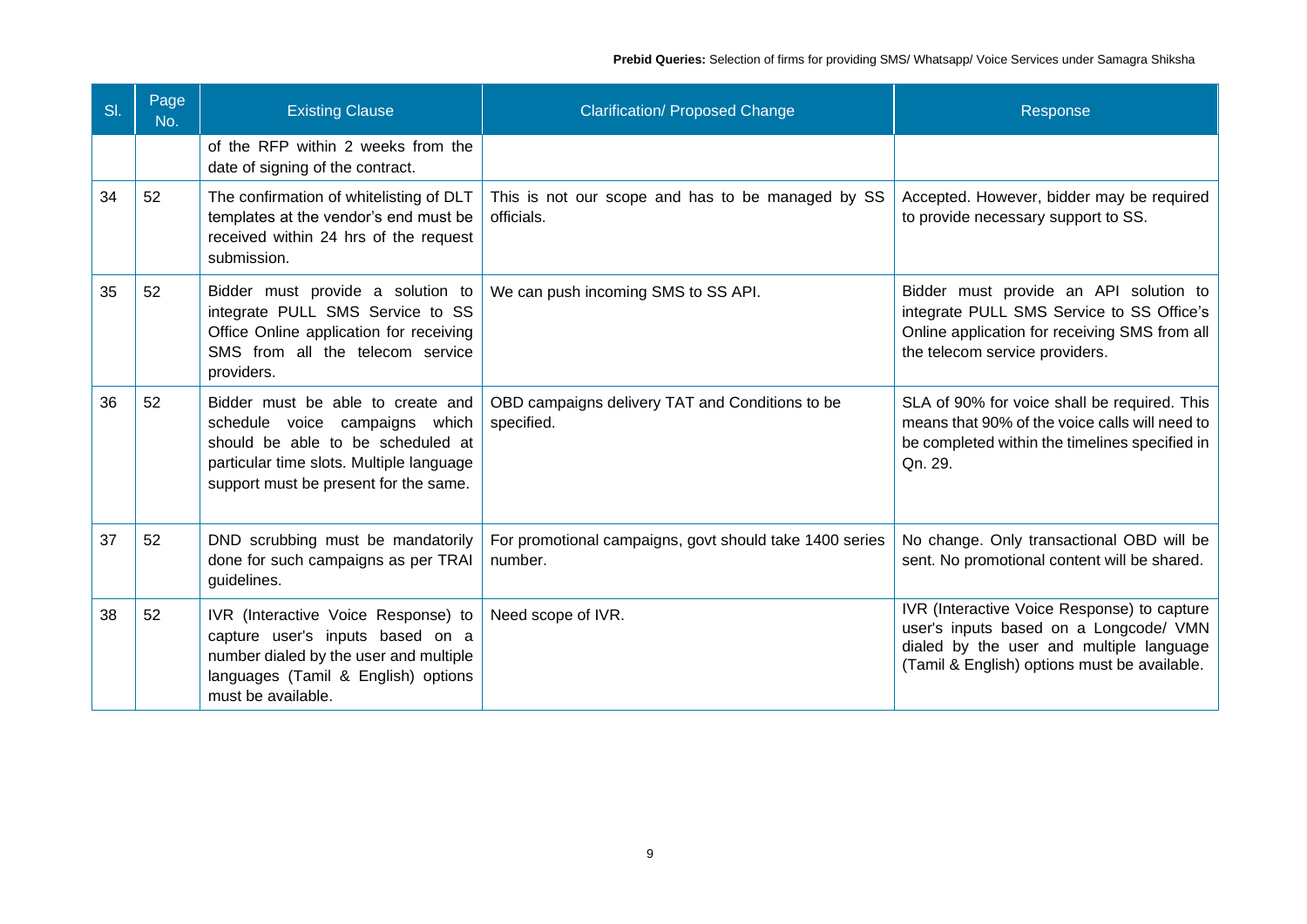| SI. | Page<br>No. | <b>Existing Clause</b>                                                                                                                                                                                                                                                  | <b>Clarification/ Proposed Change</b>                                                                                                                             | Response                                                                 |
|-----|-------------|-------------------------------------------------------------------------------------------------------------------------------------------------------------------------------------------------------------------------------------------------------------------------|-------------------------------------------------------------------------------------------------------------------------------------------------------------------|--------------------------------------------------------------------------|
| 39  | 53          | Bidder should provide solutions for<br>short URL service; and will need to<br>provide necessary facilitation to<br>integrate with the On-line Application of<br>SS Office to send a URL through SMS/<br>WhatsApp.                                                       | Need clarity.                                                                                                                                                     | As per RFP.                                                              |
| 40  | 53          | Bidder should provide a WhatsApp API<br>(Official)<br>to<br>send<br>WhatsApp<br>notifications/messages/templates<br>to<br>registered / non-registered users of<br>web applications and other APIs.                                                                      | Option required before sending Whatsapp API and push<br>message restriction also mentioned.<br>https://developers.facebook.com/docs/whatsapp/api/rate-<br>limits/ | Subject to policies specified by Whatsapp.                               |
| 41  | 53          | WA API should be able to provide a<br>framework<br>capable<br>of sending<br>messages in various media formats<br>like image, pdf, video, emojis, stickers<br>etc. allowed by WhatsApp and the file<br>size limit should be as per the<br>permissible limit by WhatsApp. | Video link [hosted]needs to be deployed by the Client.                                                                                                            | Video link will only be provided to Bidder.<br>Hosting to be done by SS. |
| 42  | 53          | Bidder shall provide unlimited free<br>Session Messages or Response to<br>customer-initiated Queries, Requests,<br>or Complaints through Whatsapp<br>Business Account if such responses<br>are within 24 hours of receipt of such<br>SS Office from customers.          | Due to the new Whatsapp commercial policy, session<br>messages will be chargeable<br>https://developers.facebook.com/docs/whatsapp/pricing/                       | Pricing will be on actuals as per charges of<br>Whatsapp.                |
| 43  | 53          | Bidder must bea Business Service<br>Provider or Integrated<br>Software<br>Vendor (ISV) of WhatsApp. In case of<br>ISV they should submit an agreement<br>with the Business Service Provider of<br>WhatsApp.                                                             | No query specified.                                                                                                                                               | No change.                                                               |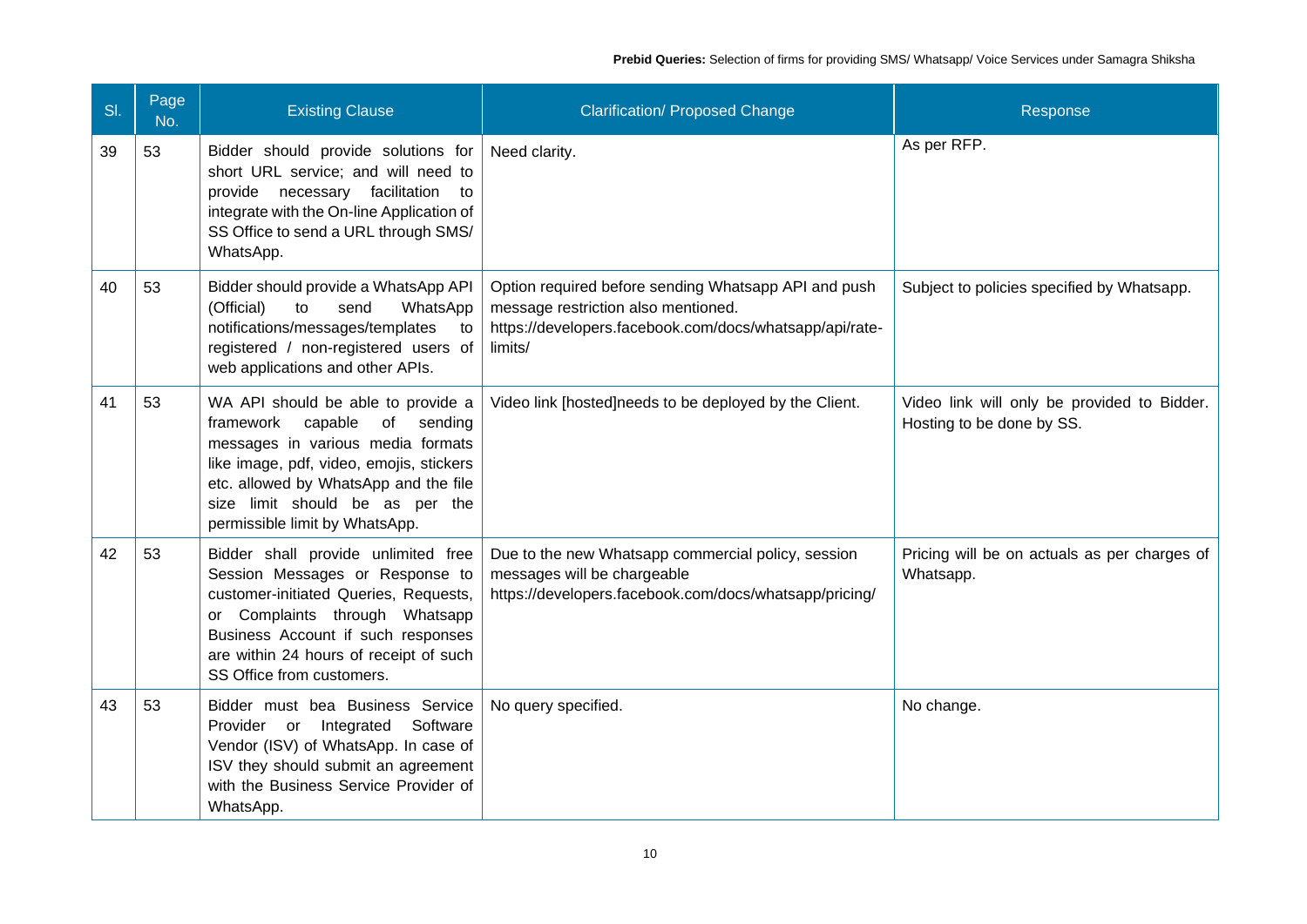| SI. | Page<br>No. | <b>Existing Clause</b>                                                                                                                                                                                                                                                                                                                                                                                                                                                                                                                                                                                         | <b>Clarification/ Proposed Change</b>                                                                                                                                                                       | Response                                                                                                                                                                                                                                                             |
|-----|-------------|----------------------------------------------------------------------------------------------------------------------------------------------------------------------------------------------------------------------------------------------------------------------------------------------------------------------------------------------------------------------------------------------------------------------------------------------------------------------------------------------------------------------------------------------------------------------------------------------------------------|-------------------------------------------------------------------------------------------------------------------------------------------------------------------------------------------------------------|----------------------------------------------------------------------------------------------------------------------------------------------------------------------------------------------------------------------------------------------------------------------|
| 44  | 24          | Termination for Convenience - The<br>Authority, by a written notice of at least<br>30 days sent to the selected Bidder,<br>may terminate the Contract, in whole or<br>in part, at any time for its convenience.<br>The Notice of termination shall specify<br>that termination is for convenience, the<br>extent to which performance of the<br>selected Bidder under the Contract is<br>terminated, and the date upon which<br>such termination becomes effective. In<br>such a case, the Authority will pay for<br>all the pending invoices as well as the<br>work done till that date by the<br>Consultant. | Requesting to remove this clause or add exit charges for<br>the rest of the contract period as commercials are<br>competitive and exit before the contract period will lead to<br>loss to Service Provider. | No change.                                                                                                                                                                                                                                                           |
| 45  | 28          | <b>Bidder</b><br>should<br>have<br>direct tie-<br>up/arrangements with a minimum of<br>three<br>telecom<br>service<br>providers/operators for within India<br>services and a minimum one for<br>international operation.                                                                                                                                                                                                                                                                                                                                                                                       | We are TSP only hence just for confirmation this clause<br>will not be applicable for us, we can submit a UASL license<br>copy if required, please confirm if any other document is<br>required for this.   | Bidder(s) should have direct tie- up/<br>arrangement witha minimum of three<br>telecom service providers/ operators for<br>within India services and a minimum one for<br>international operation (Not applicable in<br>case bidder is Direct Operator).             |
| 46  | 28          | The Bidder should have experience in<br>providing gateway services for the last<br>three years.                                                                                                                                                                                                                                                                                                                                                                                                                                                                                                                | We are TSP only hence just for confirmation this clause<br>will not be applicable for us, we can submit a UASL license<br>copy if required, please confirm if any other document is<br>required for this.   | The Bidder(s) should have experience in<br>utilizing SMS gateway services of leading<br>Service providers for the last three years.<br>A copy of Service level Agreement/<br>MOU with SMS Gateway Providers<br>dated on or before 25-Feb-2019 is to<br>be submitted. |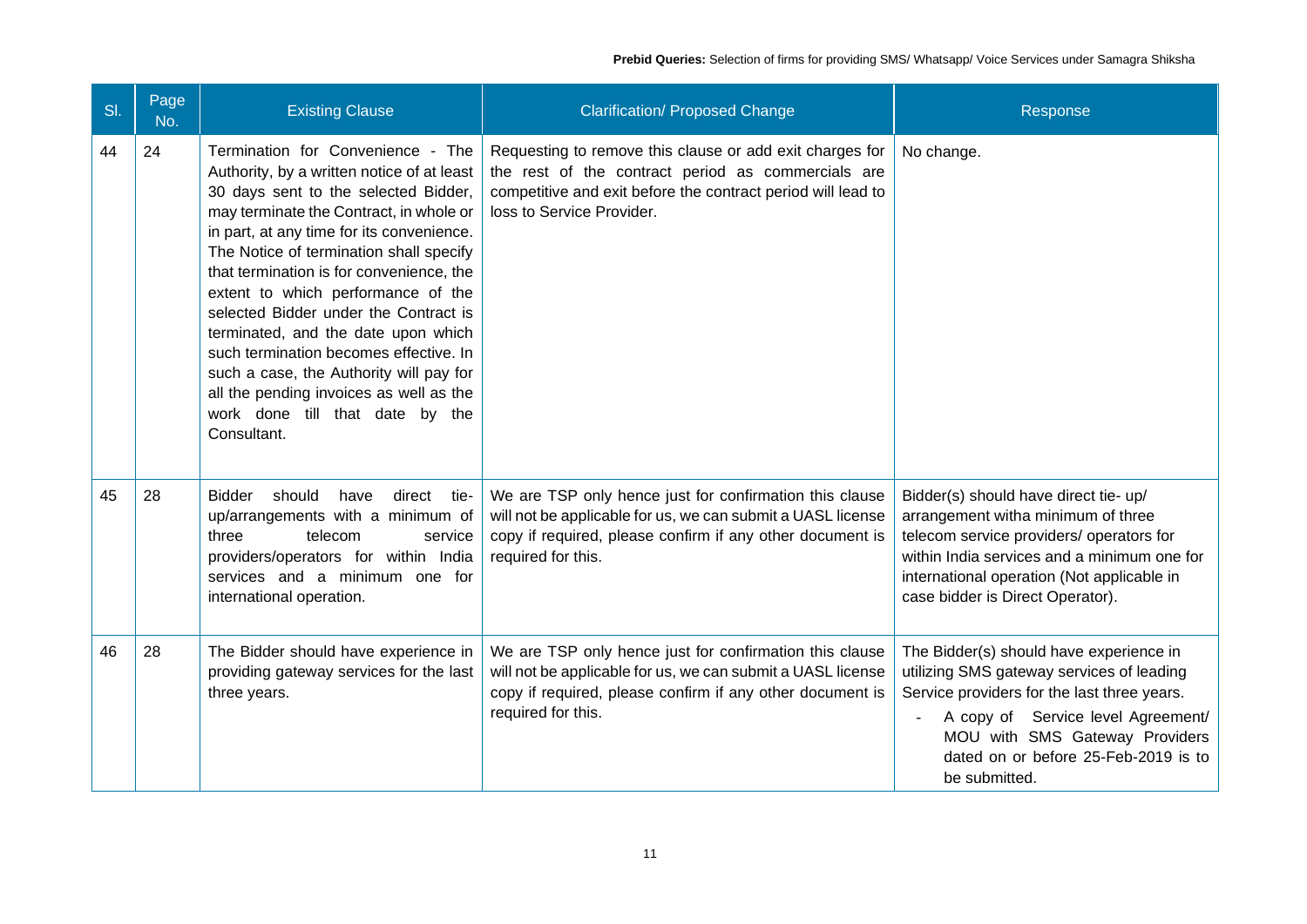| SI. | Page<br>No. | <b>Existing Clause</b>                                                                                                                                                 | <b>Clarification/ Proposed Change</b>                                                                                                                                                                     | Response                                                                                                                                                                                                                                                                        |
|-----|-------------|------------------------------------------------------------------------------------------------------------------------------------------------------------------------|-----------------------------------------------------------------------------------------------------------------------------------------------------------------------------------------------------------|---------------------------------------------------------------------------------------------------------------------------------------------------------------------------------------------------------------------------------------------------------------------------------|
| 47  | 30          | The Bidder should be a registered<br>telemarketer as per TRAI guidelines or<br>have the arrangement to deliver SMS<br>services through any registered<br>telemarketer. | We are TSP only hence just for confirmation this clause<br>will not be applicable for us, we can submit a UASL license<br>copy if required, please confirm if any other document is<br>required for this. | The Bidder(s) should be<br>a registered<br>Telemarketer as per TRAI guidelines to<br>deliver SMS/ Voice services.                                                                                                                                                               |
| 48  | 28          | Bidder should have the capability of<br>sending at least 50 lakh Transactional<br>SMS per day and at least 2 crore<br>Promotional messages per day.                    | We are TSP only hence just for confirmation this clause<br>will not be applicable for us, we can submit a UASL license<br>copy if required, please confirm if any other document is<br>required for this. | Any one of Bidder(s) should have the<br>capability of sending at least 50<br>lakh<br>Transactional SMS per day and at least 2<br>crore Promotional messages per day.                                                                                                            |
| 49  | 28          | Bidder should have the capability of<br>sending at least 50 lakh Whatsapp<br>Messages in one day.                                                                      | This will be as per Whatsapp policy/capacity provided<br>please refer to links below<br>https://developers.facebook.com/docs/whatsapp/api/rate-<br>limits/                                                | Accepted. Any one of the Bidder(s) should<br>have the capability of sending at least 10<br>lakh Whatsapp Messages in one day. The<br>Bidder shall submit an invoice from a single<br>client showing that the Bidder was able to<br>send 10 lac Whatsapp messages in one<br>day. |
| 50  | 28          | The Bidder should be able to allocate a<br>minimum<br>throughput<br>of 10,000<br>SMS/sec to SS.                                                                        | Request you to please confirm if this capacity ask is for<br>this particular project or confirmation for TSP's overall<br>capacity.                                                                       | The Bidder should be able to initiate 1000<br>SMS/ second and 1000 SMS/ second for<br>delivery. For this a letter of undertaking from<br>the Service Provider should be attached.                                                                                               |
| 51  | 28          | The Bidder should be a registered<br>telemarketer as per TRAI guidelines or<br>have the arrangement to deliver SMS<br>services through any registered<br>telemarketer. | We are TSP only hence just for confirmation this clause<br>will not be applicable for us, we can submit a UASL license<br>copy if required, please confirm if any other document is<br>required for this. | The Bidder(s) should be a registered Service<br>Provider / Telemarketer as per TRAI<br>guidelines to deliver SMS/ Voice services.                                                                                                                                               |
| 52  | 44          | Cost Head                                                                                                                                                              | For each service, please below elements<br>One Time Cost<br><b>Monthly Rental</b><br>Free Call Value for the above monthly rental                                                                         | Please see revised Form Fin 2.                                                                                                                                                                                                                                                  |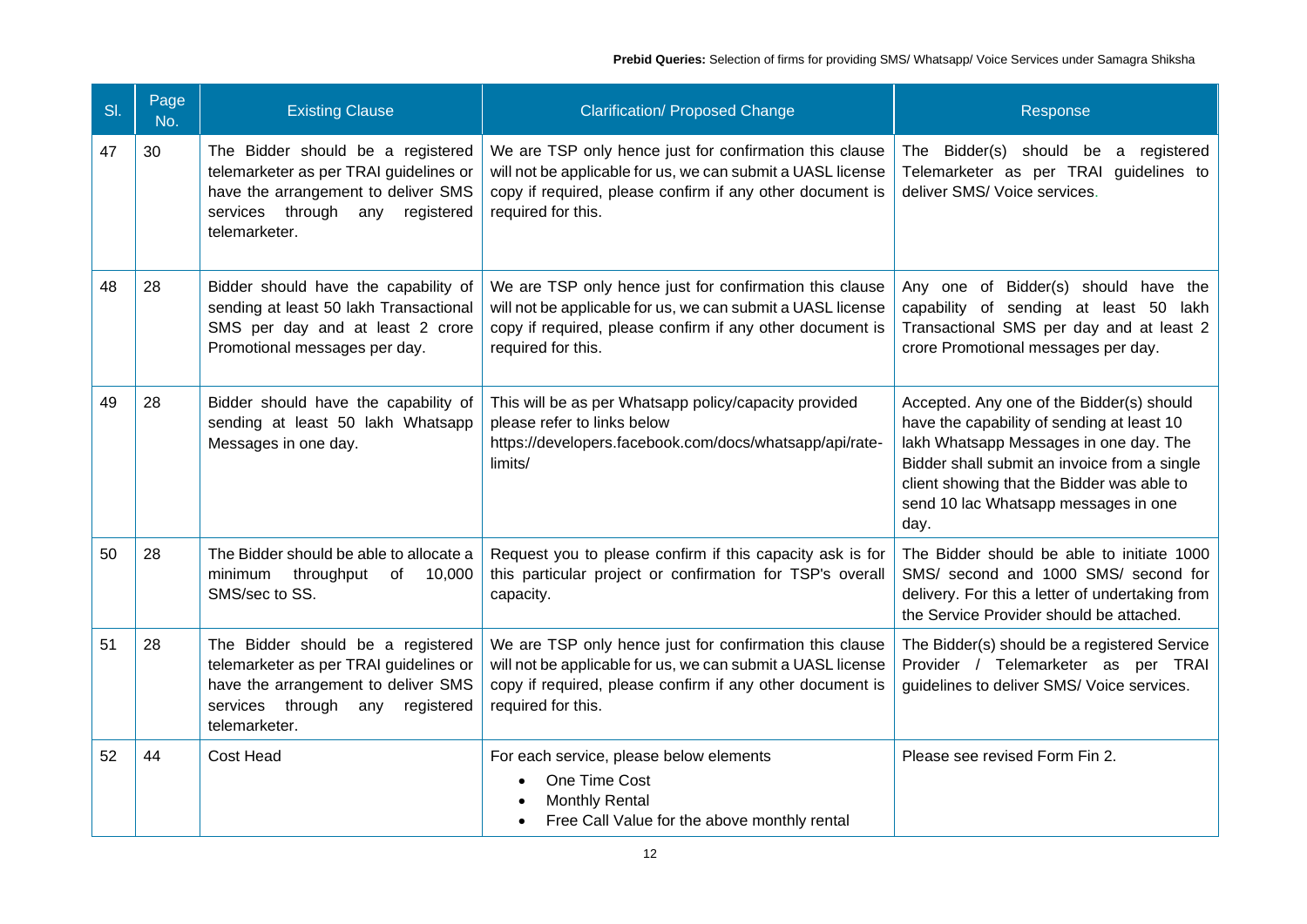| SI. | Page<br>No. | <b>Existing Clause</b>                                                                                                                                                                                                                           | <b>Clarification/ Proposed Change</b>                                                                                                                                                                                                                                                                  | Response                                                           |
|-----|-------------|--------------------------------------------------------------------------------------------------------------------------------------------------------------------------------------------------------------------------------------------------|--------------------------------------------------------------------------------------------------------------------------------------------------------------------------------------------------------------------------------------------------------------------------------------------------------|--------------------------------------------------------------------|
|     |             |                                                                                                                                                                                                                                                  | Usage Charge (Per SMS / Per Minute / Per<br>$\bullet$<br>Session) beyond free calls                                                                                                                                                                                                                    |                                                                    |
| 53  | 44          | Cost Head                                                                                                                                                                                                                                        | For SMS, please add separate line items for PUSH and<br>PULL SMS along with the below items:<br>One Time Charge<br>Rental<br>Usage Charge / SMS<br>Free Value (SMS)                                                                                                                                    | Please see revised Form Fin 2.                                     |
| 54  | 44          | Cost Head                                                                                                                                                                                                                                        | For OBD below pricing elements to be there<br>One-time Charge<br>Rental<br>Usage Charge<br>Free Call Value                                                                                                                                                                                             | Please see revised Form Fin 2.                                     |
| 55  | 44          | Cost Head                                                                                                                                                                                                                                        | For Whatsapp, as per their pricing policy below items to<br>be incorporated for Whatsapp:<br>Rental<br><b>User-Initiated Sessions</b><br><b>Business Initiated Sessions</b><br>One Time Charge                                                                                                         | Please see revised Form Fin 2.                                     |
| 56  | 28          | Cost Head                                                                                                                                                                                                                                        | No of VMNs required.                                                                                                                                                                                                                                                                                   | Up to 50 VMNs required.                                            |
| 57  | 54          | E.1. Service Level Expectations &<br>E.2. Penalties                                                                                                                                                                                              | These services are provided as Best Effort Basis, hence<br>requesting to remove the SLA Clauses & Penalties.                                                                                                                                                                                           | Please refer to the SLAs as provided in<br>response to Qn. No. 29. |
| 58  | 16          | 18.1 From the time the Proposals are<br>opened to the time the contract is<br>awarded, the Bidder should not contact<br>the Authority on any matter related to<br>its Proposal. Information relating to the<br>evaluation of Proposals and award | The Confidentiality provision stated herein should also<br>enable the protection of the Bidder's information since that<br>aspect is completely been left out. The clauses stated<br>herein purely gives and seeks protection from Bidder of<br>Authority information being shared under the Proposal. | Accepted.                                                          |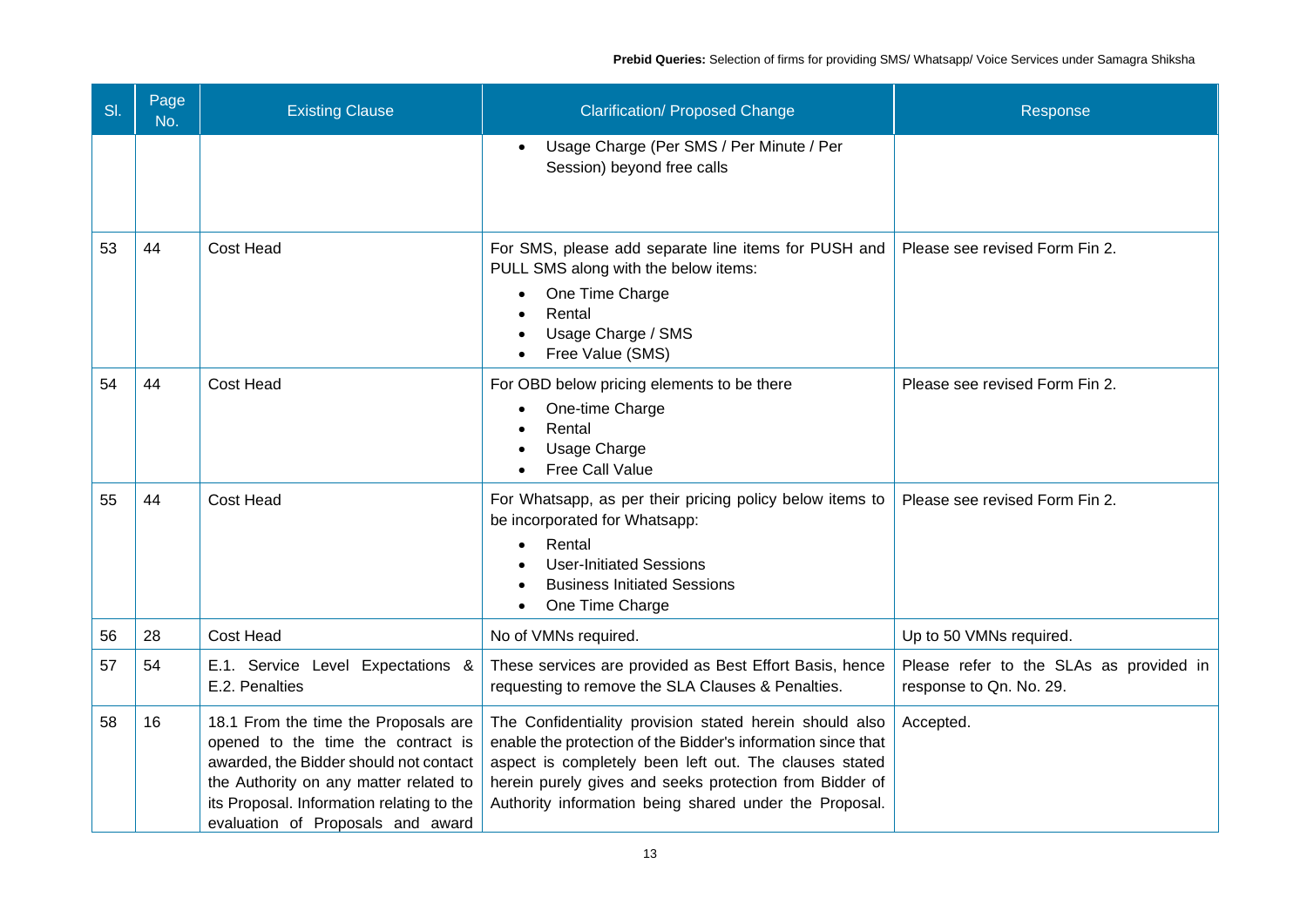| SI. | Page<br>No. | <b>Existing Clause</b>                                                                                                                                                                                                                                                                                                                                                                | <b>Clarification/ Proposed Change</b>                                                                                                                                                                                                                                                                                                                                                                                                                                                                                                         | Response   |
|-----|-------------|---------------------------------------------------------------------------------------------------------------------------------------------------------------------------------------------------------------------------------------------------------------------------------------------------------------------------------------------------------------------------------------|-----------------------------------------------------------------------------------------------------------------------------------------------------------------------------------------------------------------------------------------------------------------------------------------------------------------------------------------------------------------------------------------------------------------------------------------------------------------------------------------------------------------------------------------------|------------|
|     |             | shall<br>recommendations<br>not<br>be<br>disclosed to the Bidders who submitted<br>the Proposals or to any other party not<br>officially concerned with the process,<br>until the publication of the contract<br>award information.                                                                                                                                                   | Since Bidder would be sharing pricing and network<br>diagram with the Authority, they should be treated<br>confidential and not shared with any other persons, as<br>they are secret and not information made available in<br>public.                                                                                                                                                                                                                                                                                                         |            |
|     |             | 18.2 Any attempt by Bidders or anyone<br>on behalf of the Bidder to influence<br>improperly the Authority in the<br>evaluation of the Proposals or Contract<br>award decisions may result in the<br>rejection of the relevant Proposal.<br>Such Bidders may be subject to the<br>application of the prevailing Authority's<br>sanctions/ penal procedures.                            | Any wrongful disclosure of information shared by the<br>Bidder would cause loss and put the bidder in a<br>disadvantageous position.                                                                                                                                                                                                                                                                                                                                                                                                          |            |
|     |             | Notwithstanding<br>the<br>18.3<br>above<br>provisions, from the time of the<br>Proposals' opening to the time of<br>Contract award publication, if any<br>Bidder wishes to contact the Authority<br>on any matter related to the selection<br>process, it should do so only in writing.                                                                                               |                                                                                                                                                                                                                                                                                                                                                                                                                                                                                                                                               |            |
| 59  | 24          | Termination for Convenience - The<br>Authority, by a written notice of at least<br>30 days sent to the selected Bidder,<br>may terminate the Contract, in whole or<br>in part, at any time for its convenience.<br>The Notice of termination shall specify<br>that termination is for convenience, the<br>extent to which performance of the<br>selected Bidder under the Contract is | The right of termination for convenience would basically<br>put the Bidder at a loss since they are deployed all<br>necessary resources required towards the provision of<br>Service to the Authority. Thus, arbitrary termination<br>without a valid reason such as breach or lack of<br>performance etc. can be considered as a valid reason for<br>termination due to lack of proper receipt of Service. Also,<br>it would need to be considered that for provisioning of this<br>Service the bidder would be engaging other services from | No change. |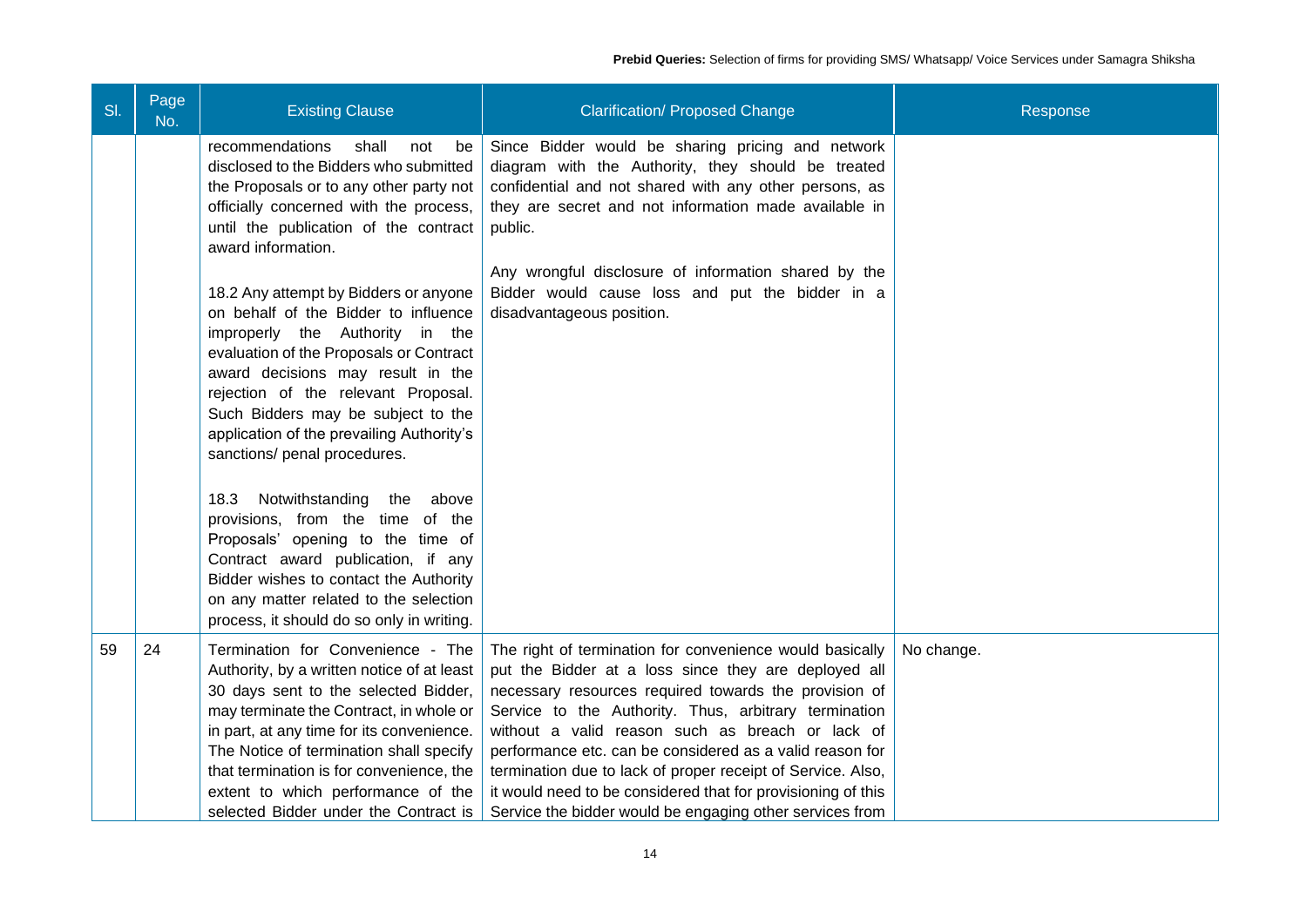| SI. | Page<br>No. | <b>Existing Clause</b>                                                                                                                                                                                                                                                                                                                                                                                                                                                                                                                                                                                                                                                                                                                                                                                                                                         | <b>Clarification/ Proposed Change</b>                                                                                                                                                                                                                                                                        | Response                                                                                       |
|-----|-------------|----------------------------------------------------------------------------------------------------------------------------------------------------------------------------------------------------------------------------------------------------------------------------------------------------------------------------------------------------------------------------------------------------------------------------------------------------------------------------------------------------------------------------------------------------------------------------------------------------------------------------------------------------------------------------------------------------------------------------------------------------------------------------------------------------------------------------------------------------------------|--------------------------------------------------------------------------------------------------------------------------------------------------------------------------------------------------------------------------------------------------------------------------------------------------------------|------------------------------------------------------------------------------------------------|
|     |             | terminated, and the date upon which<br>such termination becomes effective. In<br>such a case, the Authority will pay for<br>all the pending invoices as well as the<br>work done till that date by the<br>Consultant.                                                                                                                                                                                                                                                                                                                                                                                                                                                                                                                                                                                                                                          | third-party contractors, wherein we do not have such<br>arbitrary termination.                                                                                                                                                                                                                               |                                                                                                |
| 60  | 25          | 34.5 Termination by Consultant - The<br>Consultant may, by not less than three<br>(03) month written notice to the<br>Authority, such notice to be given after<br>the occurrence of any of the events,<br>terminate this Agreement if:<br>• The Authority is in material breach of<br>its obligations under this Agreement<br>and has not remedied the same within<br>forty-five (45) days (or such longer<br>period as the Consultant may have<br>subsequently agreed in writing)<br>following the receipt by the Authority of<br>the Consultant's notice specifying such<br>breach.<br>• As the result of Force Majeure, the<br>Consultant is unable to perform a<br>material portion of the Services for not<br>than<br>sixty<br>(60)<br>less<br>days.<br>• The Authority fails to comply with any<br>final decision reached as a result of<br>arbitration. | In the earlier clause, the termination right given to<br>Authority is just one month's written notice for breach,<br>whereas on a similar ground the right to terminate is 3<br>months for the Consultant/Bidder. We request the clause<br>be made equal so as to ensure equity in the parties'<br>position. | The termination shall be with three months'<br>notice by the Bidder and by Samagra<br>Shiksha. |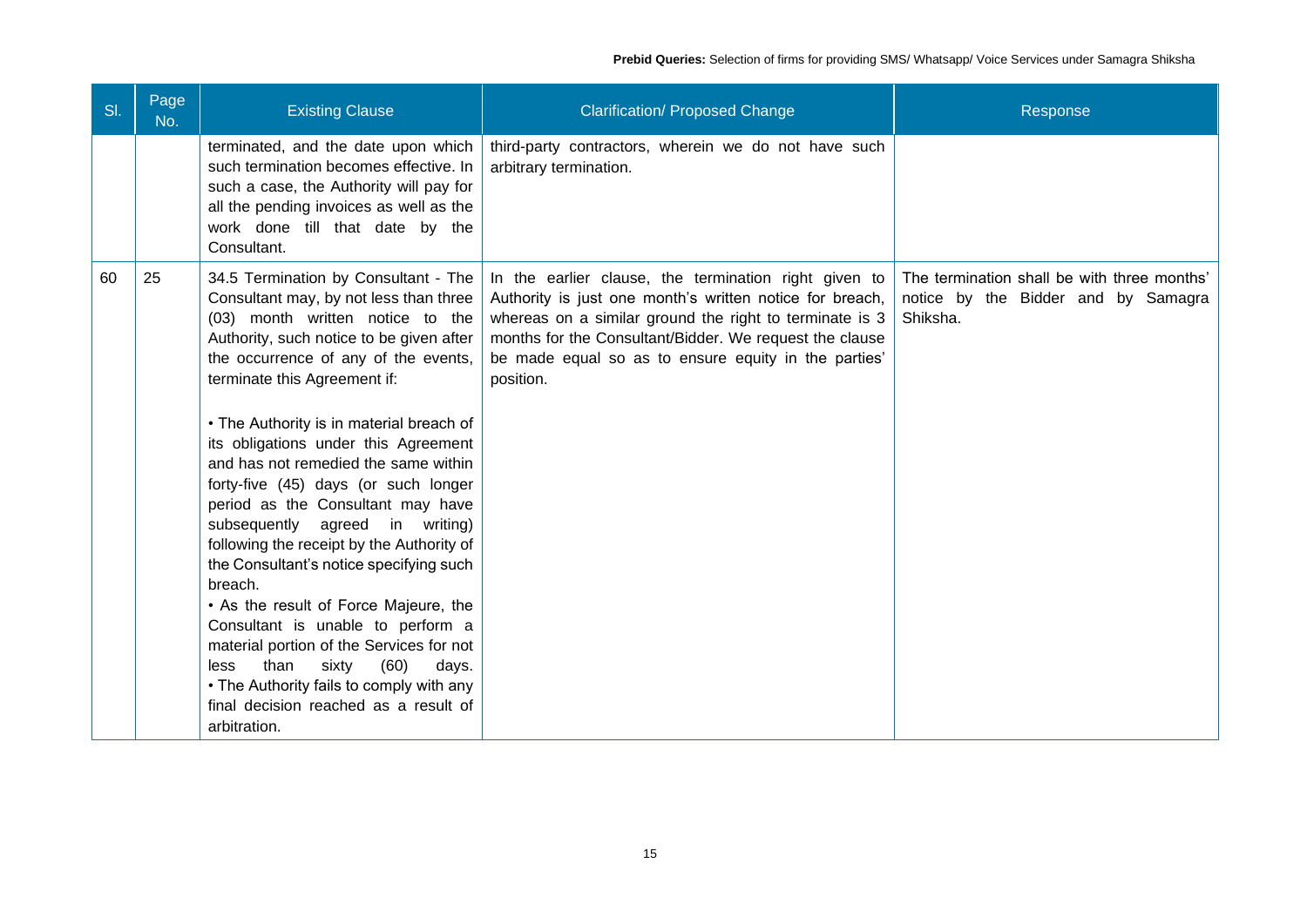| SI. | Page<br>No. | <b>Existing Clause</b>                                                                                                                                                                                          | <b>Clarification/ Proposed Change</b>                                                                                                                                                                                         | Response                                                                                                                                                                                                                                                             |
|-----|-------------|-----------------------------------------------------------------------------------------------------------------------------------------------------------------------------------------------------------------|-------------------------------------------------------------------------------------------------------------------------------------------------------------------------------------------------------------------------------|----------------------------------------------------------------------------------------------------------------------------------------------------------------------------------------------------------------------------------------------------------------------|
| 61  | 33          | The Bidder should have experience in<br>providing gateway services for the last<br>three years.                                                                                                                 | To clarify whether the bidder should have its owngateway<br>services or through a vendor, can the bidder provide<br>gateway services?<br>If vendor gateway service is acceptable, what type of<br>document is to be attached? | The Bidder(s) should have experience in<br>utilizing SMS gateway services of leading<br>Service providers for the last three years.<br>A copy of Service level Agreement/<br>MOU with SMS Gateway Providers<br>dated on or before 25-Feb-2019 is to<br>be submitted. |
| 62  | 34          | Bidder should have direct tie-up<br>arrangements with minimum three<br>telecom service providers / operators<br>for within India services and minimum<br>of one for international operation.                    | As we are a software company, we don't have a direct tie-<br>up with a telecom service operator. Can the bidder have<br>MoU or undertaking letter with the telecom service<br>provider vendor?                                | Bidder should be a registered Tele-Marketer<br>with a license from TRAI. MoUs with<br>telecom service providers can be submitted.                                                                                                                                    |
| 63  | 34          | The Bidder should have capability to<br>send alerts from at least two<br>geographical<br>locations<br>ensuring<br>business continuity.                                                                          | Can we submit address proof of 2 SMS providing<br>vendors?                                                                                                                                                                    | This clause is deleted. The prescribed TATs<br>will apply.                                                                                                                                                                                                           |
| 64  | 34          | Bidder should have the capability of<br>sending at least 50 lakh Transactional<br>SMS per day and at least 2 Crore<br>Promotional messages per day.                                                             | Do we need an invoice or other completion letter or<br>performance letter can be attached?                                                                                                                                    | Invoice to be submitted.                                                                                                                                                                                                                                             |
| 65  | 34          | Bidder should have the capability of<br>sending at least 50 lakh Whatsapp<br>Messages in one month.                                                                                                             | Do we need an invoice or other completion letter or<br>performance letter can be attached?                                                                                                                                    | Invoice to be submitted.                                                                                                                                                                                                                                             |
| 66  | 35          | The Bidder should be able to allocate a<br>minimum throughput of 10,000 SMS /<br>sec to SS.                                                                                                                     | Requesting to submit undertaking letter from Service<br>provider Vendor.                                                                                                                                                      | The Bidder should be able to initiate 1,000<br>SMS/ second and 1000 SMS/ second for<br>delivery. For this a letter of undertaking from<br>the Service Provider should be attached.                                                                                   |
| 67  | 39          | Tenure: How many years has the<br>Bidder been providing Bulk SMS<br>services (bulk shall mean more than 5<br>crore messages per year). Tick (in the<br>middle column) any one of the three<br>options provided. | Can we submit multiple work orders collectively to get 5 cr<br>messages per year?                                                                                                                                             | Yes.                                                                                                                                                                                                                                                                 |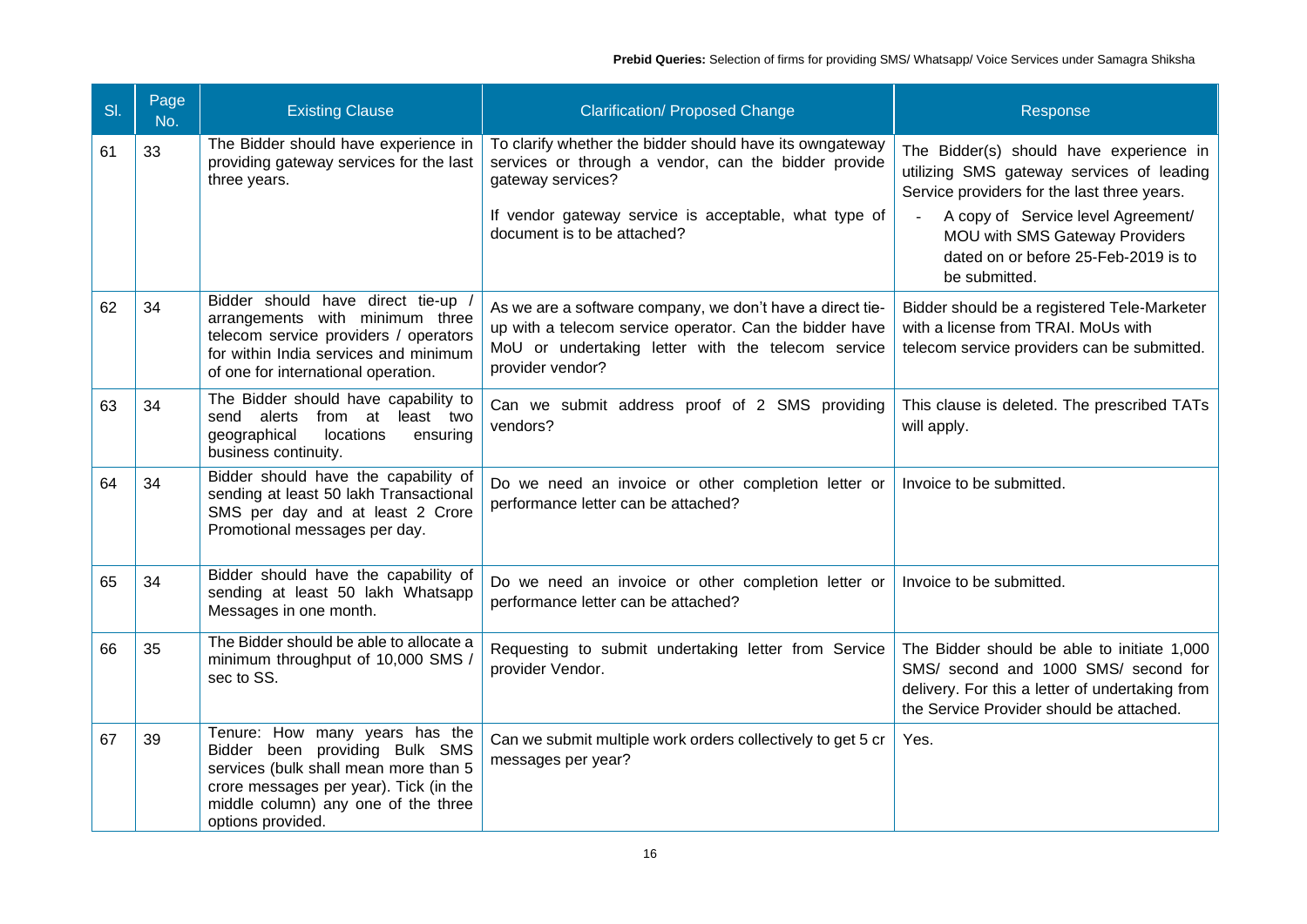| SI. | Page<br>No. | <b>Existing Clause</b>                                                                                                                                                                                                 | <b>Clarification/ Proposed Change</b>                                                                                                                                                                                                                                                                                                        | Response                                                                                                                                                                                                                                                   |
|-----|-------------|------------------------------------------------------------------------------------------------------------------------------------------------------------------------------------------------------------------------|----------------------------------------------------------------------------------------------------------------------------------------------------------------------------------------------------------------------------------------------------------------------------------------------------------------------------------------------|------------------------------------------------------------------------------------------------------------------------------------------------------------------------------------------------------------------------------------------------------------|
| 68  | 39          | Relevant Experience: Over the last 5<br>years, the firm should have provided<br>bulk SMS services (more than 5 crore<br>messages per annum) to other<br>organisations.                                                 | To clarify whether to provide each organization 5 crores or<br>collectively 5 crores?                                                                                                                                                                                                                                                        | Collectively, the firm should have provided<br>bulk SMS services of at least 5 Crore<br>messages, in the past 5 years.                                                                                                                                     |
| 69  | 44          | Summary of costs                                                                                                                                                                                                       | Cost Head - Quantity and Period haven't been mentioned.<br>Virtual Mobile Number mentioned N/A. Should we quote<br>excluding GST?                                                                                                                                                                                                            | Please see revised Form Fin 2.                                                                                                                                                                                                                             |
| 70  | 47-53       | Functional & Technical requirements:<br><b>MIS</b><br>Logging/Hardware<br>Software/ IVRS set up                                                                                                                        | Does the Bidder need to provide mentioned set-up? If yes,<br>can the Bidder quote additional cost for such services?                                                                                                                                                                                                                         | No hardware is expected to be provided by<br>the Bidders. However, necessary web-based<br>software to carry out the scope of work as per<br>the RfP shall need to be provided.                                                                             |
| 71  |             |                                                                                                                                                                                                                        | We are experts in voice-based communication and we<br>have the licence from DoT for the same. We have been<br>servicing 3000+ Schools for over 15 years. Can we partner<br>with our SMS/ WhatsApp provider and submit the tender<br>as a single entity front-ended by us. We are currently<br>servicing more than 2000 schools across India. | • A consortium of up to 2 bidders is<br>permitted.<br>• The bidders shall be Tele Marketers with a<br>registered Telemarketer license issued y<br>TRAI. Suitable license proof to be provided<br>to prove that the bidder has a Tele-<br>Marketer license. |
| 72  |             |                                                                                                                                                                                                                        | What is the volume of the database for the given tender?                                                                                                                                                                                                                                                                                     | While the volume is difficult to predict at this<br>point, there are 1.2 crore students, 5 lakh<br>staff and 58,000 schools. Weekly SMS are<br>sent to parents whose children are absent<br>and marks cards are sent presently.                            |
| 73  | 8           | Conflict among projects: A Bidder<br>(including its Experts) shall not be hired<br>for any assignment that, by its nature,<br>may conflict with another assignment<br>of the Bidder for the same or another<br>Client. | Does this mean that we cannot serve any other private<br>school or provide any other voice-based solution to<br>anybody else, if the tender is awarded to us?                                                                                                                                                                                | No.                                                                                                                                                                                                                                                        |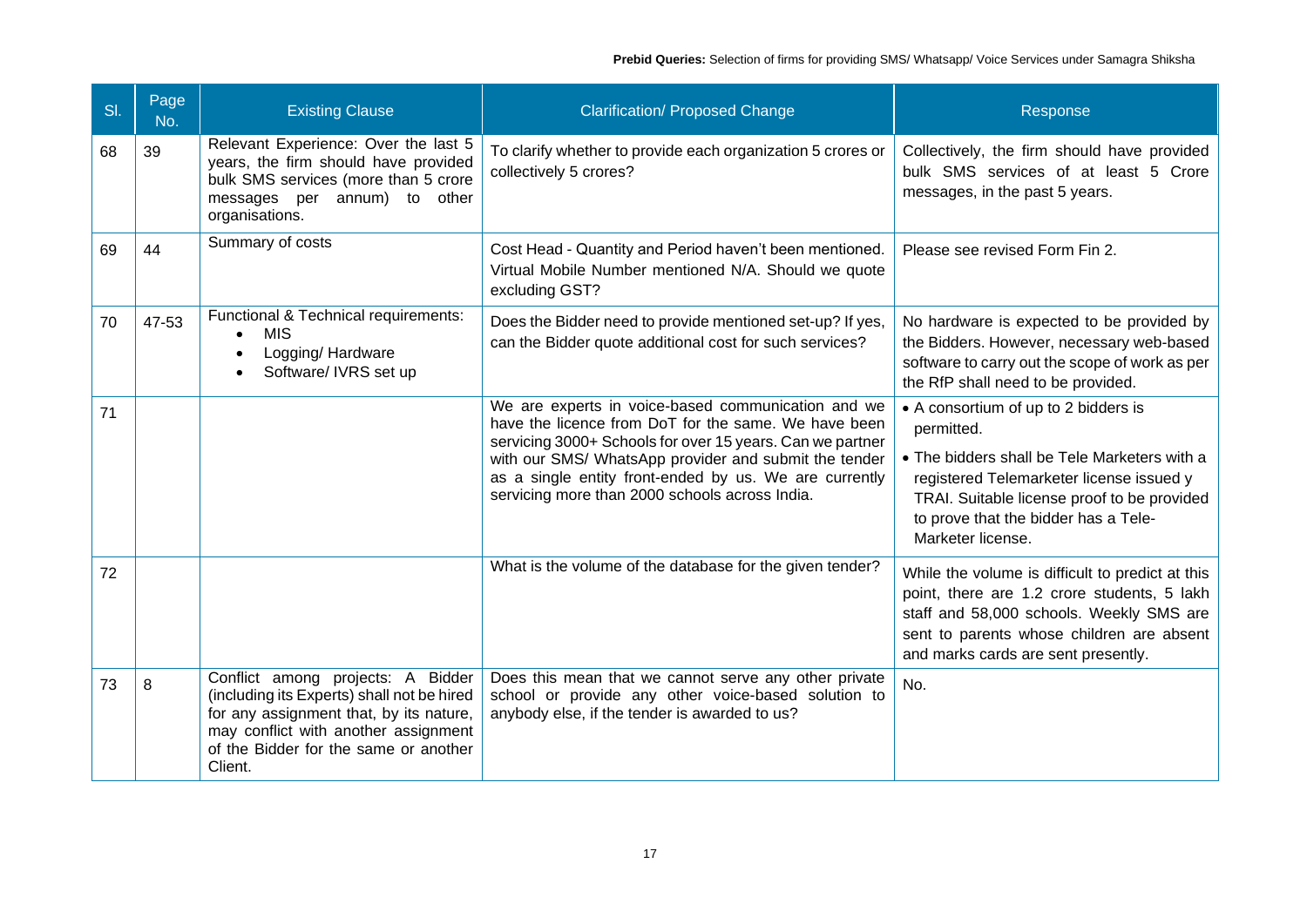| SI. | Page<br>No. | <b>Existing Clause</b>                                                                                                                                                                                                                | <b>Clarification/ Proposed Change</b>                                                                                                                                                        | Response                                                                                                                                                                                                  |
|-----|-------------|---------------------------------------------------------------------------------------------------------------------------------------------------------------------------------------------------------------------------------------|----------------------------------------------------------------------------------------------------------------------------------------------------------------------------------------------|-----------------------------------------------------------------------------------------------------------------------------------------------------------------------------------------------------------|
| 74  | 34          | Bidder should have the capability of<br>sending at least 50 lakh Transactional<br>SMS per day and at least 2 Crore<br>Promotional messages per day.                                                                                   | Our partners are capable of sending 50 Lakhs<br>Transactional SMS and 2 crores promotional SMS per<br>day. Will that suffice?                                                                | Yes.                                                                                                                                                                                                      |
| 75  | 40          | No. of clients the Bidder has been<br>servicing continuously for at least 3<br>years and continues to service on the<br>date of publication of this tender. The<br>nature of service should be for both<br>SMS and WhatsApp services. | Whatsapp services per se are being used only very<br>recently. How can anybody have provided the services in<br>the past 3 years with such a huge volume?                                    | Modified to:<br>No. of clients to whom the Bidder has<br>continuously provided:<br>SMS services for the past 3<br>consecutive years AND<br>Whatsapp services for at least the<br>past 1 year.             |
| 76  | 44          | Mobile numbers VIRTUAL<br>Virtual<br><b>MOBILE</b><br>NUMBER RENTAL (12<br>Months)                                                                                                                                                    | What is the need for this?                                                                                                                                                                   | The purpose of this bid is to do a price<br>discovery for various services offered by the<br>Bidders. Therefore, the relevance/ need of<br>the services will be defined in due course.                    |
| 77  | 48          | The Bidder's system/solution should<br>support virtual mobile numbers (for<br>incoming SMS) of all Major Service<br>Providers-like Airtel, Vi, TATA,<br>Reliance JIO or BSNL/MNTL etc.                                                | Incoming SMS will come from where? Who will send it?<br>What will be the volume?                                                                                                             | Modified to: The Bidder's system/ solution<br>should support virtual mobile number (for<br>IVRS) that can link with all major service<br>providers - like Airtel, Vi, TATA, Reliance JIO<br>or BSNL/MNTL. |
| 78  | 52          | If a Mobile user so decides he should<br>be able to be redirect to the call centre<br>from the IVRS menu. The call centre<br>will be separately maintained by<br>SSOffice.                                                            | Need more clarity on this.                                                                                                                                                                   | If a mobile user is calling a particular call<br>centre number, he should be re-directed<br>through an IVRS menu to the Call Centre<br>(CC). CC to be maintained by Samagra<br>Shiksha.                   |
| 79  | 54          | The SMS sent by the SS Office has to<br>be delivered within the stipulated<br>timelines.<br>Penalties will be levied for failure to<br>comply with the timeframes for delivery<br>of the SMS as follows                               | These timelines will be based on the volume at the given<br>point in time. It will be practically impossible for any<br>provider to adhere to these timelines. Need more clarity<br>on this. | Please refer to the response to Qn. 29.                                                                                                                                                                   |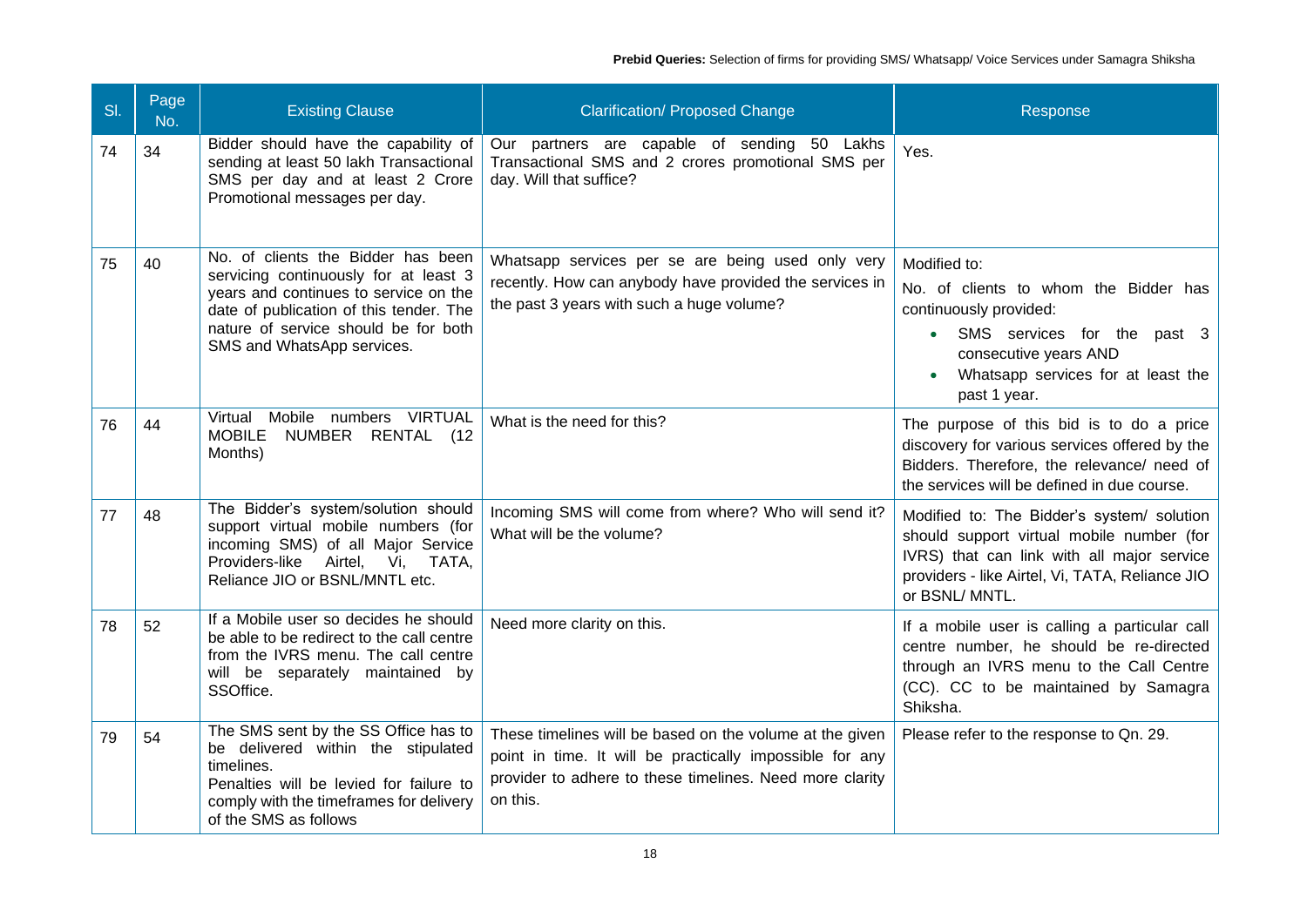| SI. | Page<br>No. | <b>Existing Clause</b>                                                                                                                                                                                                                                                                                                                                                                                                          | <b>Clarification/ Proposed Change</b>                                                                                                                                                                                                                                                                                                | Response                                                                                                                          |
|-----|-------------|---------------------------------------------------------------------------------------------------------------------------------------------------------------------------------------------------------------------------------------------------------------------------------------------------------------------------------------------------------------------------------------------------------------------------------|--------------------------------------------------------------------------------------------------------------------------------------------------------------------------------------------------------------------------------------------------------------------------------------------------------------------------------------|-----------------------------------------------------------------------------------------------------------------------------------|
|     |             | Priority 1 delivered to mobile handset<br>after 15 seconds - No Payment<br>Priority 2 SMS delivered to mobile<br>handset after 15 minutes -No Payment<br>Priority 1 Voice delivered to mobile<br>handset after 15 seconds - No<br>Payment<br>Priority 2 Voice delivered to mobile<br>handset after 20 minutes - No<br>Payment<br>Priority 3 WhatsApp<br>Message<br>delivered to mobile handset after 30<br>Seconds - No Payment |                                                                                                                                                                                                                                                                                                                                      |                                                                                                                                   |
| 80  | 58          |                                                                                                                                                                                                                                                                                                                                                                                                                                 | We don't see a point that has any weightage for the<br>following:<br>1. Voice communication Solution: It would be great and<br>helpful if you add that in the criteria as well as we see the<br>only weightage is given for SMS.                                                                                                     | Please refer to the Corrigendum #1.                                                                                               |
|     |             |                                                                                                                                                                                                                                                                                                                                                                                                                                 | 2. Additional weightage for organisations that have been<br>servicing the school community in a communication<br>solution might also be helpful to give meaningful service<br>to your idea of improving the involvement of parents and<br>making them inclusive of the system and your efforts to<br>get this rolled out.            |                                                                                                                                   |
| 81  |             |                                                                                                                                                                                                                                                                                                                                                                                                                                 | In connection with participating in the bidding process as<br>a consortium, we would like to know the following.<br>How do we fill up the form where it asks for the name of<br>the bidder and the further fields? Is it possible for us to<br>have a call with someone on filling up the tender form to<br>clarify all our queries? | For each member of the consortium a<br>separate form shall be filled. Bidder is<br>requested to identify clearly the lead bidder. |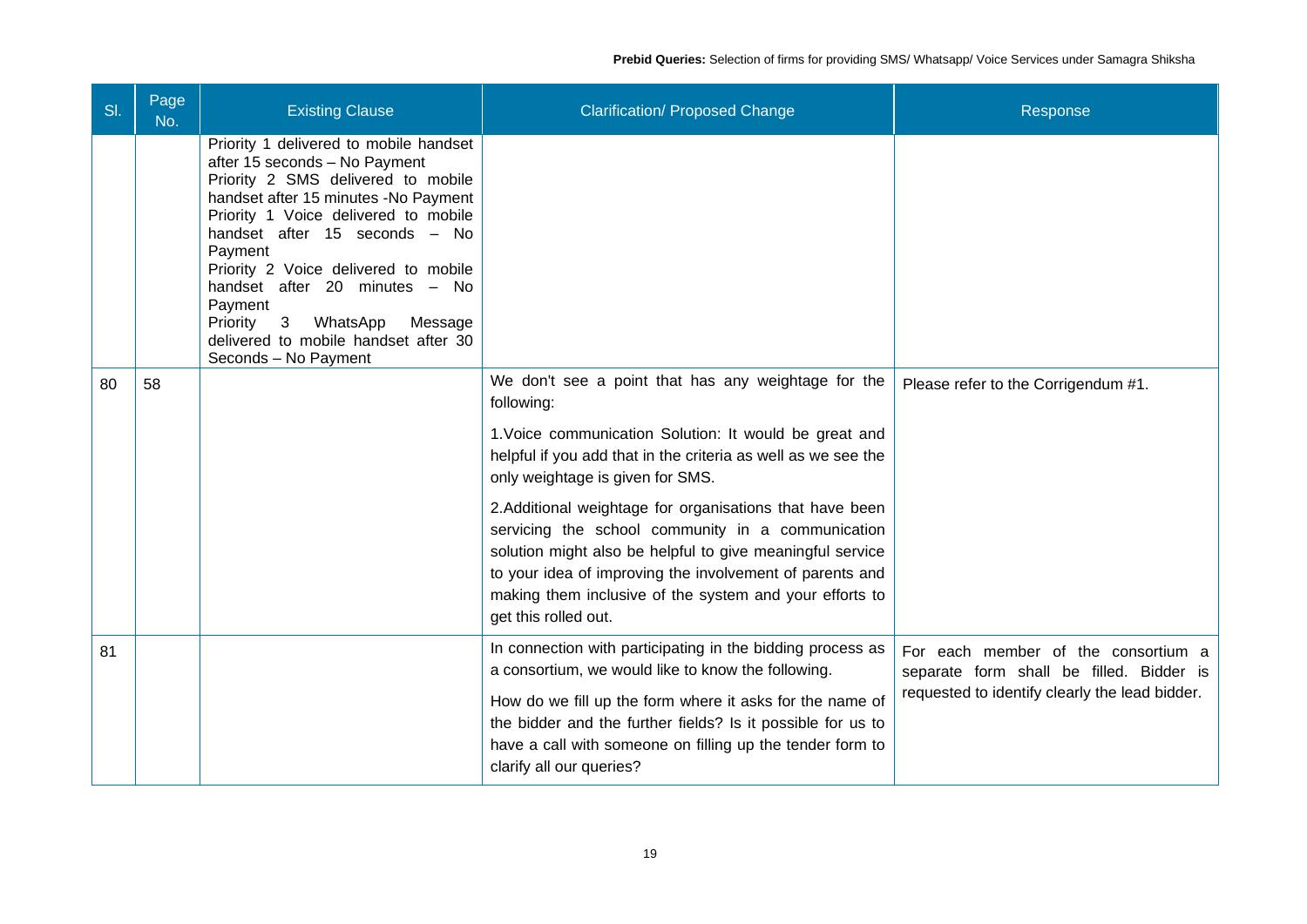| SI. | Page<br>No. | <b>Existing Clause</b>                                                                                              | <b>Clarification/ Proposed Change</b>                                                                                                                                                                                                                                                                                                                                                      | Response                                                                                                                                                                                                                                                                     |
|-----|-------------|---------------------------------------------------------------------------------------------------------------------|--------------------------------------------------------------------------------------------------------------------------------------------------------------------------------------------------------------------------------------------------------------------------------------------------------------------------------------------------------------------------------------------|------------------------------------------------------------------------------------------------------------------------------------------------------------------------------------------------------------------------------------------------------------------------------|
| 82  |             |                                                                                                                     | With reference to the suggestion sought for Virtual Mobile<br>numbers for the incoming SMS/ The IVR call being<br>redirected to the Call centre, we can provide a very<br>effective and beautiful solution which we would disclose in<br>the sealed tender as we believe that this is our unique<br>solution thought through and would not like to disclose<br>here due to privacy issues. | Bidders are encouraged to provide such<br>solutions.                                                                                                                                                                                                                         |
| 83  |             |                                                                                                                     | To get clarity on whether a Private Limited company can<br>participate in this tender or only a government<br>organization company can participate in this tender.                                                                                                                                                                                                                         | Private companies are strongly encouraged<br>to participate.                                                                                                                                                                                                                 |
| 84  | 53          | Bidder should be able to<br>initiate<br>Outbound dialling for campaigns and<br>also to capture inputs for the same. | Please clear, what information should be captured?                                                                                                                                                                                                                                                                                                                                         | The phone numbers to be dialed out will be<br>provided to the bidder through APIs, along<br>with the recorded voice messages.                                                                                                                                                |
| 85  | 34          | Bidder should have the capability of<br>sending at least 50 lakh WhatsApp<br>Messages in one month.                 | Request for amending this qualification criterion with 30<br>Lakh WhatsApp Message in place of 50 Lakhs.                                                                                                                                                                                                                                                                                   | Accepted. Any one of the Bidder(s) should<br>have the capability of sending at least 10 lakh<br>Whatsapp Messages in one day. The Bidder<br>shall submit an invoice from a single client<br>showing that the Bidder was able to send 10<br>lac Whatsapp messages in one day. |
| 86  |             |                                                                                                                     | Requesting for the waiver of the EMD and PBG<br>requirements for Startups and MSMEs.                                                                                                                                                                                                                                                                                                       | Agreed for waiver of EMD only. There is no<br>provision for waiver of PBG. For waiver, the<br>Udyam Certificate will need to be submitted.                                                                                                                                   |
| 87  |             |                                                                                                                     | Request for confirmation that we can bid as a consortium.                                                                                                                                                                                                                                                                                                                                  | Accepted. Maximum of 2 entities permitted -<br>Both of which shall be registered Tele-<br>Marketers and will hold a valid license from<br>TRAI.                                                                                                                              |
| 88  | 44          | Table: Summary of Costs: Whatsapp<br>message price.                                                                 | WhatsApp is a third-party solution and we have a<br>dependency on pricing regarding that, presently we will<br>give the best rates with current financials but if in future<br>any changes in the pricing done by WhatsApp then how<br>we are going to handle it and who is going to bare those<br>charges?                                                                                | Agreed. Rates will be as modified by<br>Whatsapp from time to time.                                                                                                                                                                                                          |